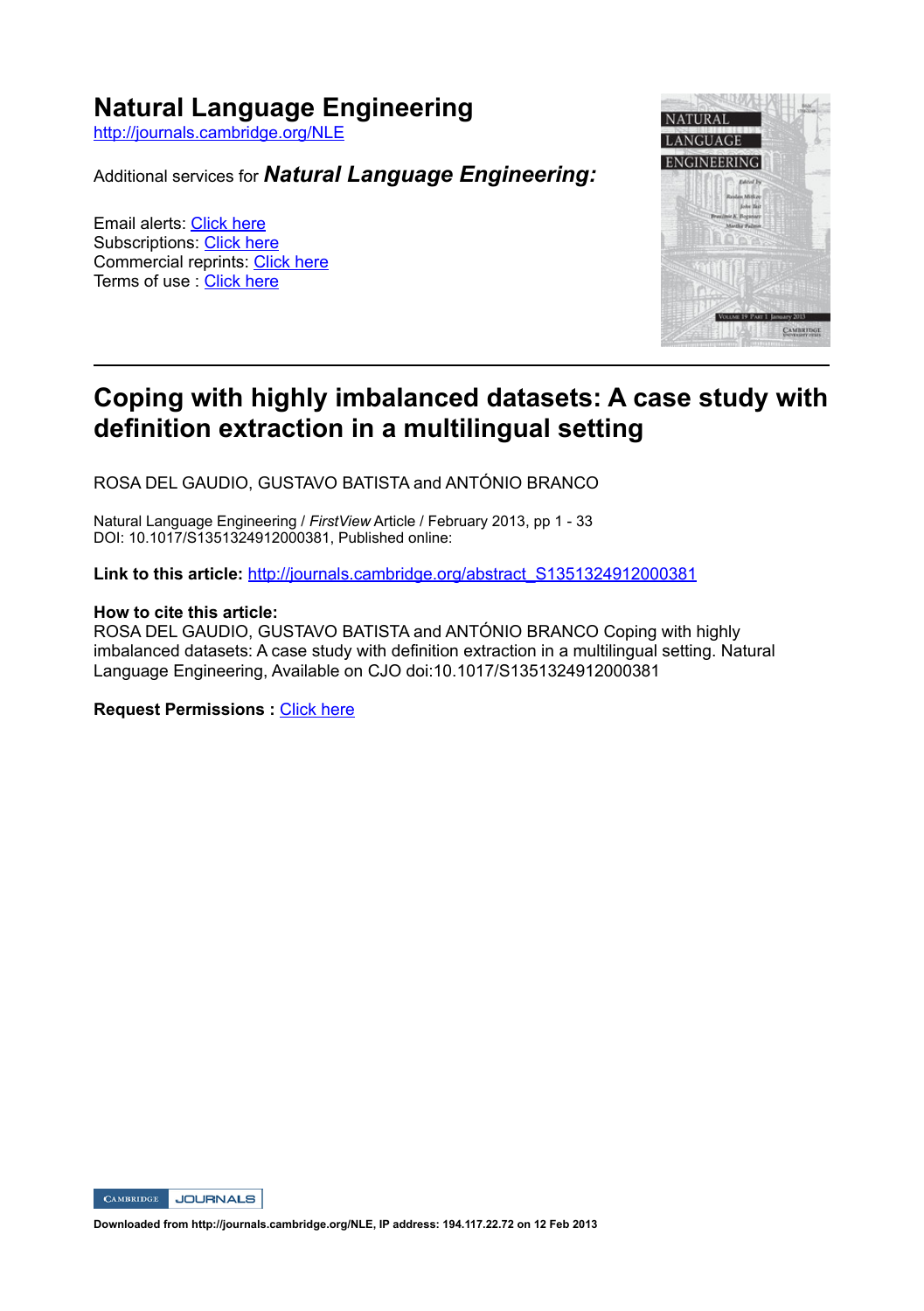# Coping with highly imbalanced datasets: A case study with definition extraction in a multilingual setting

## ROSA DEL GAUDIO1, GUSTAVO BATISTA2 and  $A N T \acute{O} N I O B R A N C O<sup>1</sup>$

 $1$ Faculdade de Ciências, Departamento de Informática, University of Lisbon, Campo Grande, 1749-016 Lisboa, Portugal e-mails: {rosa, antonio.branco}@di.fc.ul.pt  $2$ Department of Computer Science, University of São Paulo, PO Box 668, 13560-970 São Carlos, SP, Brazil e-mail: gbatista@icmc.usp.br

(Received 22 June 2012; revised 26 December 2012; accepted 28 December 2012 )

#### **Abstract**

This paper addresses the task of automatic extraction of definitions by thoroughly exploring an approach that solely relies on machine learning techniques, and by focusing on the issue of the imbalance of relevant datasets. We obtained a breakthrough in terms of the automatic extraction of definitions, by extensively and systematically experimenting with different sampling techniques and their combination, as well as a range of different types of classifiers. Performance consistently scored in the range of 0.95–0.99 of area under the receiver operating characteristics, with a notorious improvement between 17 and 22 percentage points regarding the baseline of 0.73–0.77, for datasets with different rates of imbalance. Thus, the present paper also represents a contribution to the seminal work in natural language processing that points toward the importance of exploring the research path of applying sampling techniques to mitigate the bias induced by highly imbalanced datasets, and thus greatly improving the performance of a large range of tools that rely on them.

#### **1 Introduction**

Systems for the detection and extraction of definitions have been studied and developed in the last few years for different purposes, e.g. to create glossaries (Muresan and Klavans 2002; Park, Byrd and Boguraev 2002), lexical databases (Alshawi 1987; Nakamura and Nagao 1988), ontologies (Baneyx et al. 2005; Walter and Pinkal 2006; de Freitas 2007), question answering tools (Saggion 2004; Androutsopoulos and Galanis, 2005; Tjong et al. 2005; Chang and Zheng 2007), or to support terminology applications (Meyer 2001; Seppälä 2009), among several others. Most of these systems are based on a set of hand-crafted rules aiming at identifying definitions in texts through pattern matching. In a few cases, statistical or machine learning techniques are subsequently used to improve their outcome.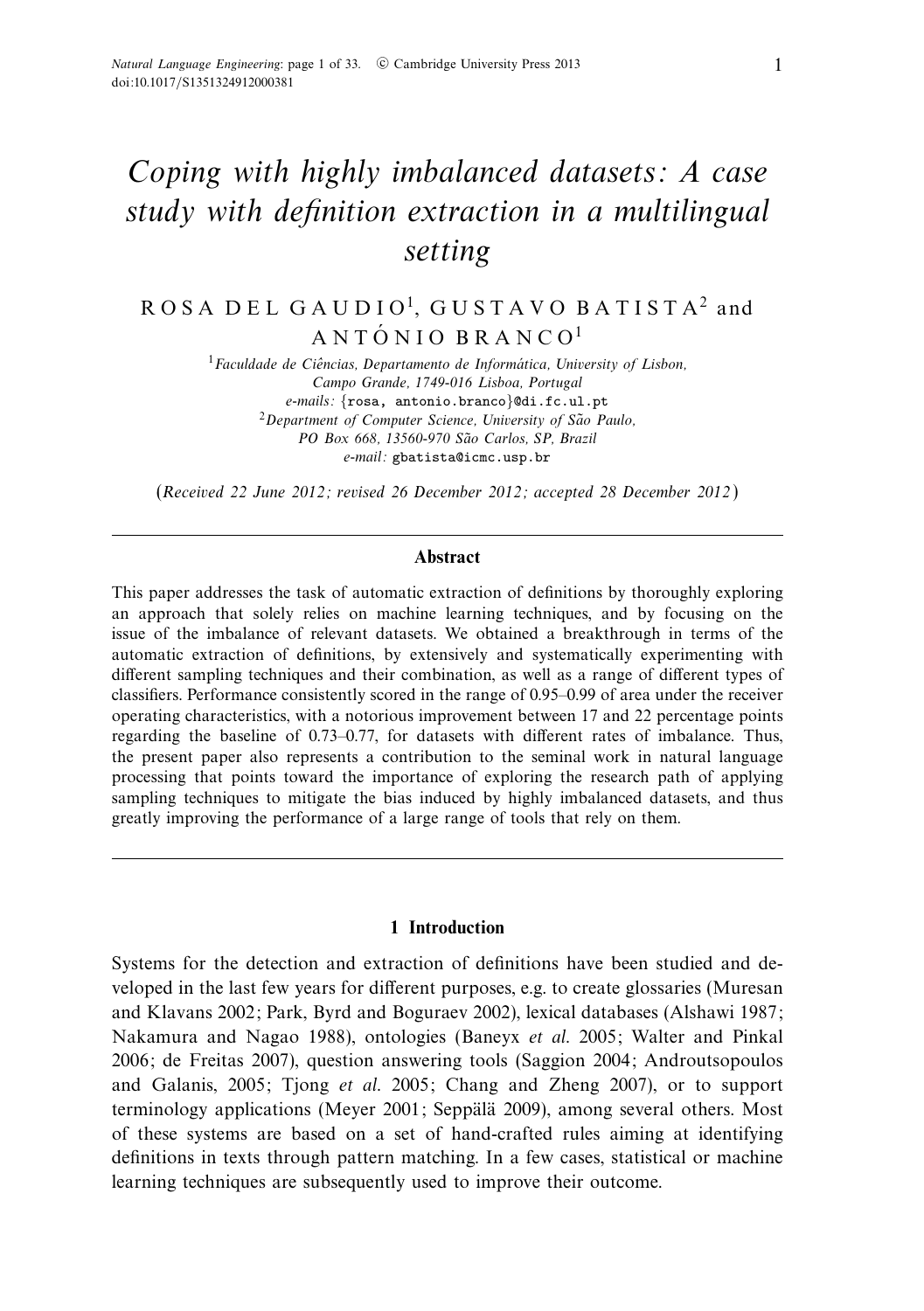The definition extraction problem can be envisaged as a binary classification task, where each sentence should be assigned the correct class, i.e. whether it is a definition. In a corpus of naturally occurring texts, it typically happens that the number of sentences expressing a definition is much smaller than the number of sentences that are not definitions. This gives rise to imbalanced datasets that, depending on the corpus, may present different degrees of imbalance, which nevertheless tends to be always quite high. For example, using corpora composed of instructive documents, Degórski, Marcińczuk and Przepiórkowski (2008b) report that only 556 sentences in a total of 10,830 contain definitions (5 per cent), while Westerhout (2010) indicates that only 663 sentences in a total of 31,552 were actual definitions (2 per cent). Even when encyclopedic texts are used, the percentage of definition-bearing sentences remains considerably low. For instance, Tjong et al. (2005), using a corpus that includes encyclopedic texts, together with web documents, report that only 18 per cent of its sentences contained definitions.

The imbalance in datasets is common to many real-world applications of classification tasks. That is the case, for instance, of fraud detection or medical diagnosis, where the vast majority of the examples belong to one of the classes, while the minority class is precisely the one of interest. As most of the learning algorithms are designed to maximize accuracy, the imbalance in the distribution of the class tends to lead to a poor performance of these algorithms. As the issue turns thus on how to improve the correct classification of the minority class examples, a common solution is to sample the data, either randomly or intelligently, to obtain an altered class distribution.

Random methods include oversampling or undersampling: the former introduces replicas of minority class examples, the latter deletes majority class examples, at random. The problem with the first approach is that it increases the possibility of overfitting as it creates exact copies of minority examples. Regarding the latter, the critical issue here is that it may delete examples that are useful in the discrimination of the classes. Intelligent sampling methods, in turn, resort to specific algorithms to choose, in a more principled way, which examples to eliminate or to introduce. In the case of undersampling methods, they remove, for instance, examples lying on border regions with minority class examples. In the case of oversampling, they create new examples on the basis of the existing ones.

Research on automatic definition extraction has made use of sampling techniques only very marginally. To a large extent, this is due to the fact that the extraction of definitions is performed by applying pattern matching rules first. Machine learning techniques are subsequently applied to improve the outcome of the pattern matching module, whose previous application had already reduced the imbalance of the dataset.

The drawback in this methodology to address the definition extraction task is that the pattern matching modules are typically specific for a particular domain and, in any case, always specific for a particular language. By eliminating the pattern-based step and directly applying machine learning algorithms, it is possible to overcome the limitations imposed by that methodology. And it is thus in this scenario that the imbalanced dataset issue needs to and can be tackled.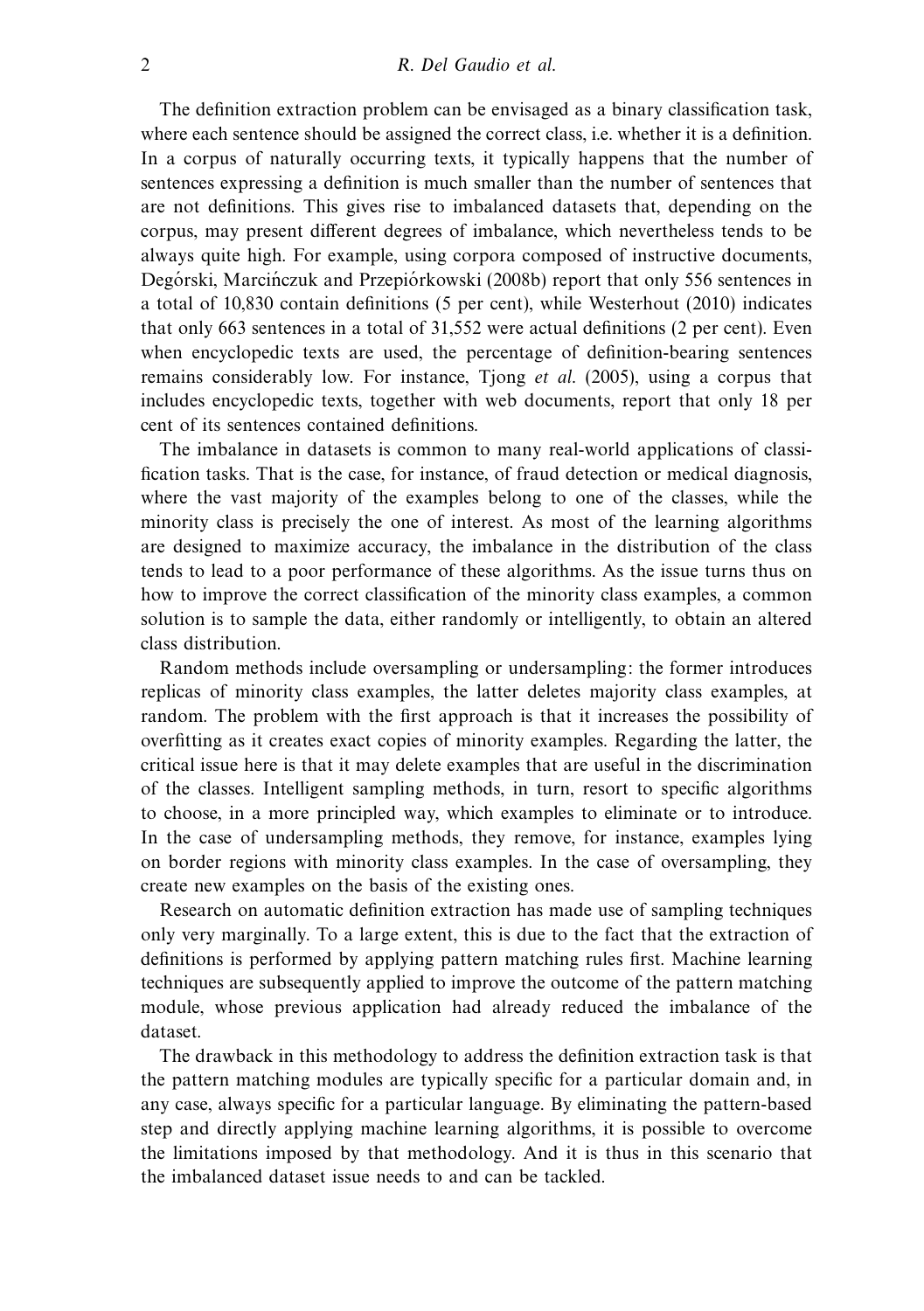In this paper, we seek to contribute to the advancement of the task of definition extraction by exploring the methodology that addresses it only by means of machine learning techniques. More generally, as this methodology requires the handling of datasets with sparse evidence for the class of interest, this paper offers a case study of coping with highly imbalanced datasets in natural language processing.

Section 2 presents an overview of the general problem of classification when datasets are imbalanced. The aim here is to describe how this issue is addressed in different areas, and then bring the focus to natural language processing. Section 3 discusses the task of definition extraction in general, how it has been addressed using pattern-based approaches and, more recently, how these have been supplemented with machine learning techniques. Section 4 presents the experimental settings of this work, in particular the datasets used, the learning and sampling algorithms and their combination. The results achieved with the different combination of algorithms are reported in Section 5. These results are discussed in Section 6. Finally, Section 7 presents the conclusions that can be drawn on the basis of the work carried out.

#### **2 The imbalanced data issue**

The issue of training classifiers with imbalanced data emerges in different real-world application domains where, for different reasons, the minority class is the one of interest, such as financial fraud detection (Bay et al. 2006), disease diagnoses (Taft et al. 2009), or malicious network activity detection (Vatturi and Wong 2009). The imbalance can be quite dramatic, from a ratio of 1 to 100 to even of 1 to more than 10,000 (Wu and Chang 2003).

As pointed out by Chawla, Japkowicz and Kotcz (2004), when common classification algorithms are trained with and applied to such skewed data, they tend to be overwhelmed by the majority classes and ignore the minority ones. This occurs because in most classification learning algorithms, the objective is to minimize the overall classification error and this does not account for classification error on each individual class. It can happen that, for example, by using a dataset with a ratio of 1 to 10, a classifier may achieve approximately 90 per cent accuracy just by always predicting the majority class.

#### *2.1 Addressing the imbalance*

A variety of solutions to the class-imbalance problem have been proposed that lend themselves to be grouped under the following major approaches: to rebalance the dataset; to apply a cost to classification errors; or to modify the learning algorithms to make them more suitable to address this issue.

In general, a common practice for dealing with imbalanced datasets is to rebalance them artificially, by either oversampling the minority class or undersampling the majority class. This includes random oversampling, random undersampling, directed oversampling (in which minority class examples are replicated, but the choice of samples to replicate is informed rather than random), directed undersampling (where, again, the choice of examples to eliminate is informed), oversampling with informed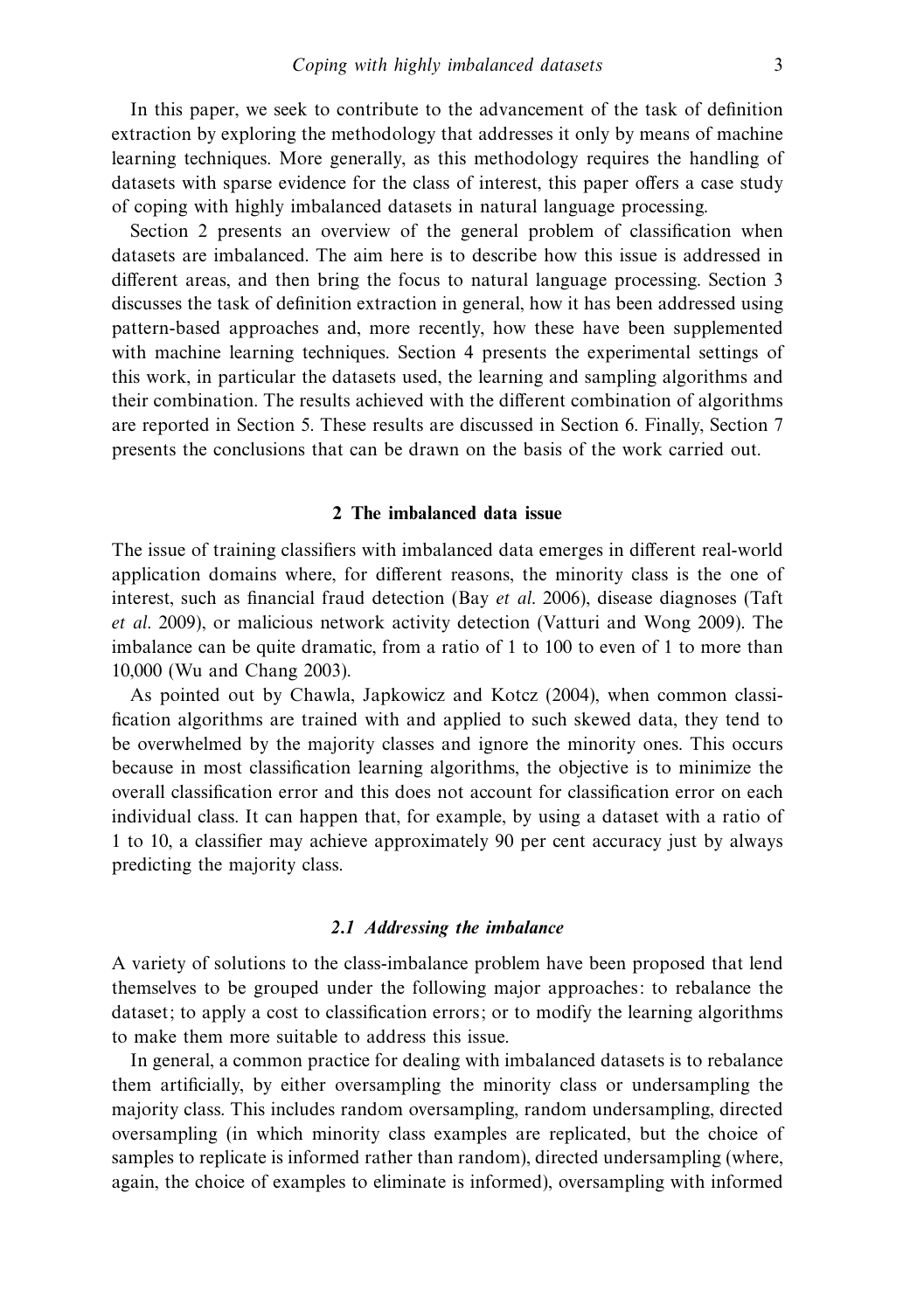generation of new synthetic samples (such as SMOTE), and combinations of the above techniques.

Determining which sampling method is the best greatly depends on the chosen classifier and the properties of the application, including how the samples are distributed in the multidimensional space or the extent to which the different classes are mixed. Therefore, a systematic investigation of different sampling approaches is important and required to optimize the performance of the system at stake.

A different solution is to adjust the costs of the various classes so as to counter the class imbalance. As the cost of misclassifying a minority class example is greater than the cost of misclassifying a majority-class example, it is possible to take the misclassification costs into consideration in order to minimize the overall misclassification cost. For highly skewed class distributions, this allows the classifiers to not always predict the majority class and helps them to perform better on the minority class than if the misclassification costs were equal. A drawback of this approach is that it usually assumes that the costs of making an error can be known (Elkan 2001; Ling and Sheng 2008), which is not always the case. Additionally, in a comparative study assessing oversampling, undersampling and cost-sensitive approaches, no relevant difference was found (Weiss, McCarthy and Zabar 2007). In particular, in what concerns the task of definition extraction, there is no guarantee that the distribution of examples in the dataset used to create a classifier is the same as the one of the testing data, which may even be worsened when that classifier is applied to other examples.

### *2.2 Evaluation issues*

When dealing with datasets with a high degree of imbalance, two commonly used metrics to assess the performance of classifiers, accuracy and error rate, consider different classification errors as equally important, an assumption that is hardly true in imbalanced data domains. Misclassifying minority class examples is frequently much more critical and costly than the opposite, as discussed in the previous section. For instance, in medical diagnosis, the error of diagnosing a sick patience as healthy (misclassifying an item from the minority class) is considered a serious error while the opposite is considered much less critical. As a consequence, these metrics are biased to 'favor' the majority class. In a dataset dominated by a majority class, a simple way of maximizing accuracy (or minimizing error rate) is to correctly classify the majority class examples. This issue can be clearly seen by a trivial classifier that classifies every example as belonging to the majority class, and therefore makes no incorrect classifications on this class. In a 90 per cent majority class dataset, such a (useless) classifier is able to achieve 0.90 accuracy (or 0.1 error rate), even though it misclassifies every minority class example.

Given these difficulties, it is recommendable to use metrics different from accuracy or error rate, or at least not to rely solely on these metrics.

The F-measure is a popular performance measure in text classification and information retrieval applications. Such applications are often characterized by large class imbalances and have a minority class of more interest than the majority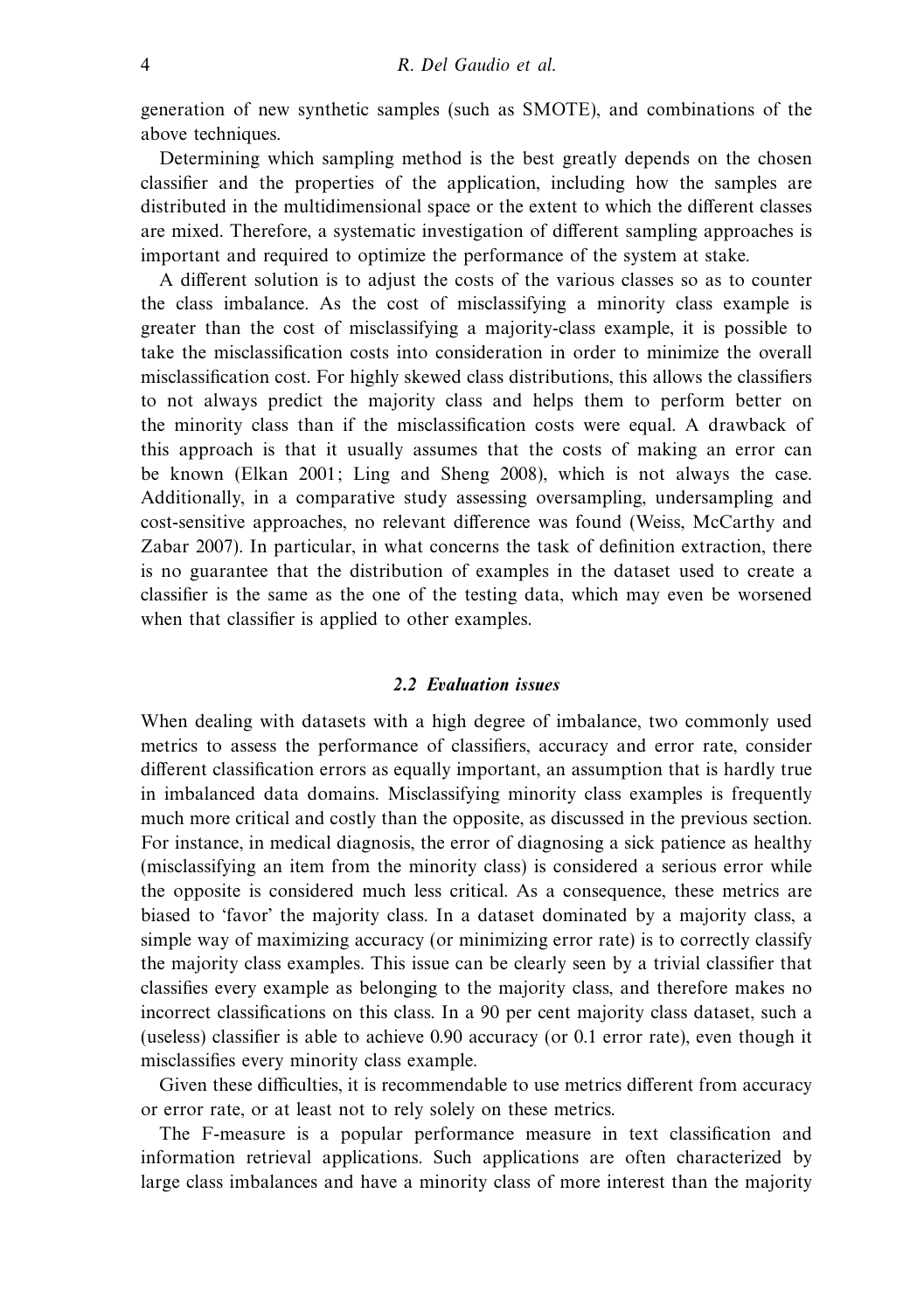one. F-measure gauges the performance of the class of interest (the positive class, usually the minority class) by measuring its precision and recall, and composing both by a harmonic mean. Although it is a popular measure, the precision component of F-measure is dependent of the class distribution<sup>1</sup> (Prati, Batista and Monard 2011), and therefore, it must be assumed that the class distribution is fixed. A practical problem arises when comparing classifiers for a similar problem, but generated over datasets with different class distributions. It is difficult, if not impossible, to fully characterize how much of the performance differences among the classifiers are due to differences of the techniques and how much was caused by an increase/decrease in precision due to differences in class distribution.

Receiver operating characteristics (ROC) graphs have been used to support an additional metric (Fawcett 2004) as they are consistent for a given problem even if the distribution of positive and negative instances is highly skewed and not fixed.

In these graphs, the lower left point  $(0, 0)$  represents the strategy of never issuing a positive classification: such a classifier produces no false-positive errors but also gains no true positives. The opposite strategy, of unconditionally issuing positive classifications, is represented by the upper right point (1, 1). In order to assess the performance of a classifier, it is possible to reduce the respective ROC curve to a scalar value representing its performance. That is the area under the ROC (AUC), which is a portion of the area of the unit square. It represents the probability that a random positive is ranked before a random negative and its value will always be between zero and one. An AUC value of one indicates a perfect classification, while an AUC value of 0.5 indicates no discriminative value, that is a random guessing, and is represented by a straight diagonal line extending from the lower left corner to the upper right corner. Accordingly, no realistic classifier should have a score lower than 0.5 under this metric.

#### *2.3 The imbalanced dataset issue in natural language processing*

The imbalanced data issue is a ubiquitous problem in natural language processing given the Zipfian nature of many language phenomena and dimensions. In recent years, tasks such as sentence boundary detection (SBD), word sense disambiguation (WSD), or named entity recognition (NER) have been addressed with machine learning techniques that explicitly seek to handle the imbalanced dataset issue.

As for the WSD task, the class imbalance issue arises due to the fact that word senses present a highly skewed distribution. To address this problem, Zhu and Hovy (2007) adopted active learning with resampling methods. They tested random underand oversampling and an improved version of random oversampling, called BootOS. In this case, each majority example has the same probability to be selected for the sampling, thus making the sampling not completely random. They found out that when the number of learned samples for each word was small, the BootOS has the best performance, followed by random oversampling technique. As the number

<sup>&</sup>lt;sup>1</sup> An intuitive argument is that it is easy to obtain high precision in domains in which the prevalence of positives is also high.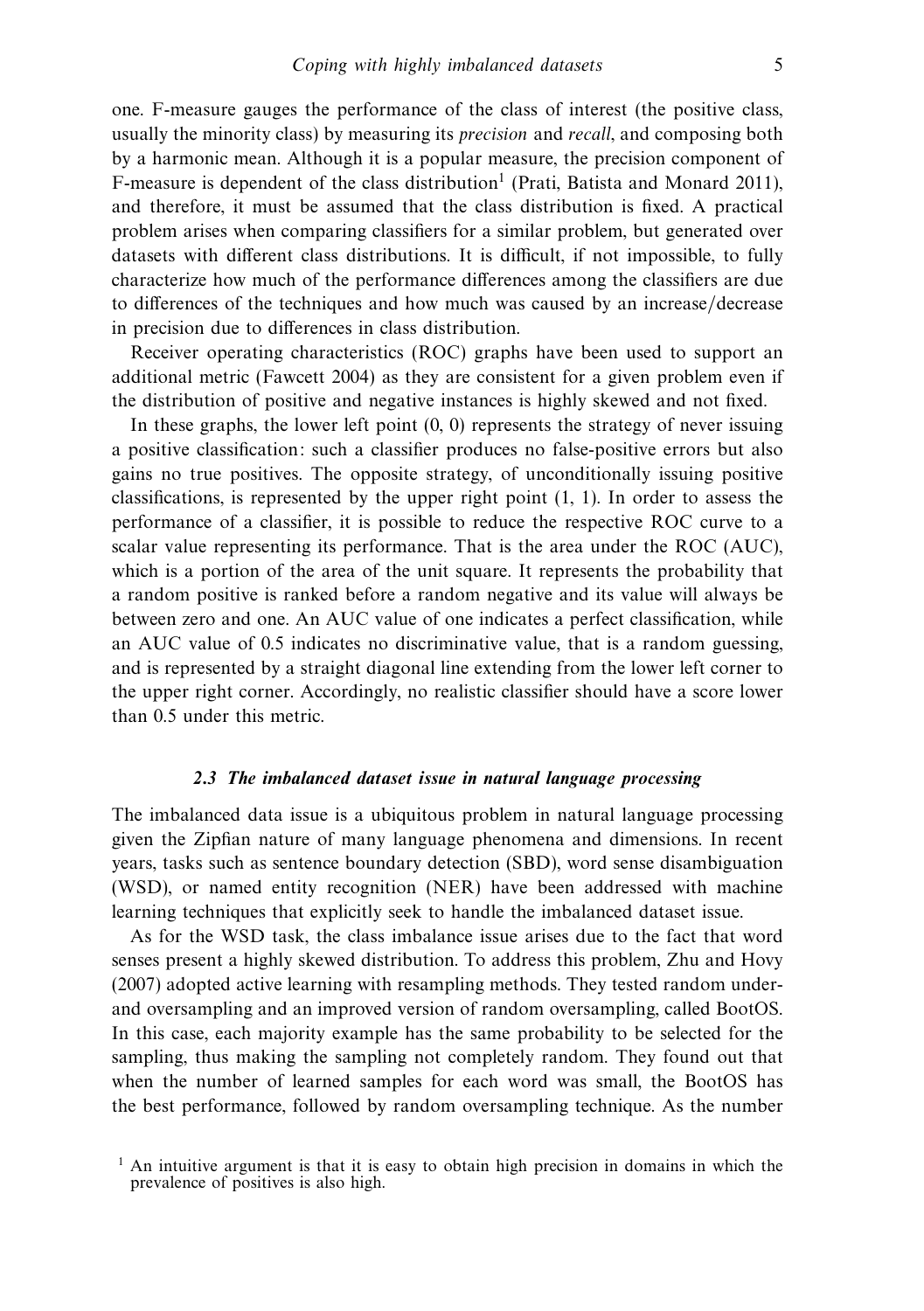of learned samples increases, oversampling and BootOS tend to support similar performances of classifiers in terms of accuracy and recall.

Regarding the NER task, Tomanek and Hahn (2009), as well as Zhu and Hovy (2007), dealt with the imbalanced data problem in the context of active learning, having tested different approaches to reduce the imbalance. The objective of their work was to obtain more balanced datasets during annotation time by using active learning as a strategy to acquire training material. They applied overand undersampling techniques during active learning selection and after active learning iteration. In this last scenario, either examples for the minority class were oversampled (e.g. by simple replication), or examples of the majority class were discarded to achieve a more balanced dataset. They concluded that undersampling is disadvantageous when active learning is used due to the fact that, after having spent human effort on labeling the selected sentences in an active learning iteration, some of these are immediately discarded in the next step. Oversampling, in turn, entails computational overload.

In the SBD classification task, for each inter-word boundary, the goal is to identify it as either a sentence boundary or just a word boundary in the same sentence. As sentence boundaries are less frequent than non-sentence boundaries, it is necessary to deal here with an imbalanced dataset distribution. Liu et al. (2006) carried out a preliminary study using two corpora, made of conversational speech over the phone and broadcast news speech, where only about 13 per cent of the inter-word boundaries corresponded to sentence boundaries in phone speech, and 8 per cent in broadcasted speech. In this study, with performance measured using AUC, classifiers trained under the sampling approaches outperform those trained over the original training set. They also experimented with bagging, a meta-algorithm for combining different learning algorithms, which is a special case of model averaging, that can be used with any type of model for classification or regression. Bagging was found to significantly improve system performance for each of the sampling methods. They also reported the results of an empirical evaluation in a pilot study, showing that undersampling the dataset works reasonably well and requires less training time. Oversampling with replication increases training time without any gain in classification performance. SMOTE, a smart oversampling method, outperforms the undersampling approach when few features are used, but not when different combinations of features are used. Bagging was also investigated on a randomly undersampled training set, an ensemble of multiple undersampled training sets, and the original training set. Bagging on an undersampled training set versus the original training set without bagging results in an even better performance than the use of more samples.

Besides the detection of sentence boundaries, Liu et al. (2006) also investigated the detection of disfluency interruption points, taking into consideration the effect of different dataset size, sampling methods and learning methods. Regarding sampling methods, they experimented with different options: no sampling, undersampling, oversampling, and an ensemble sampling, which split the majority class into *N* sets, each of which is combined with all of the minority class samples to make a balanced training set to train a classifier. Regarding learning methods, they tested, besides bagging, ensemble bagging and boosting. The former consists in the application of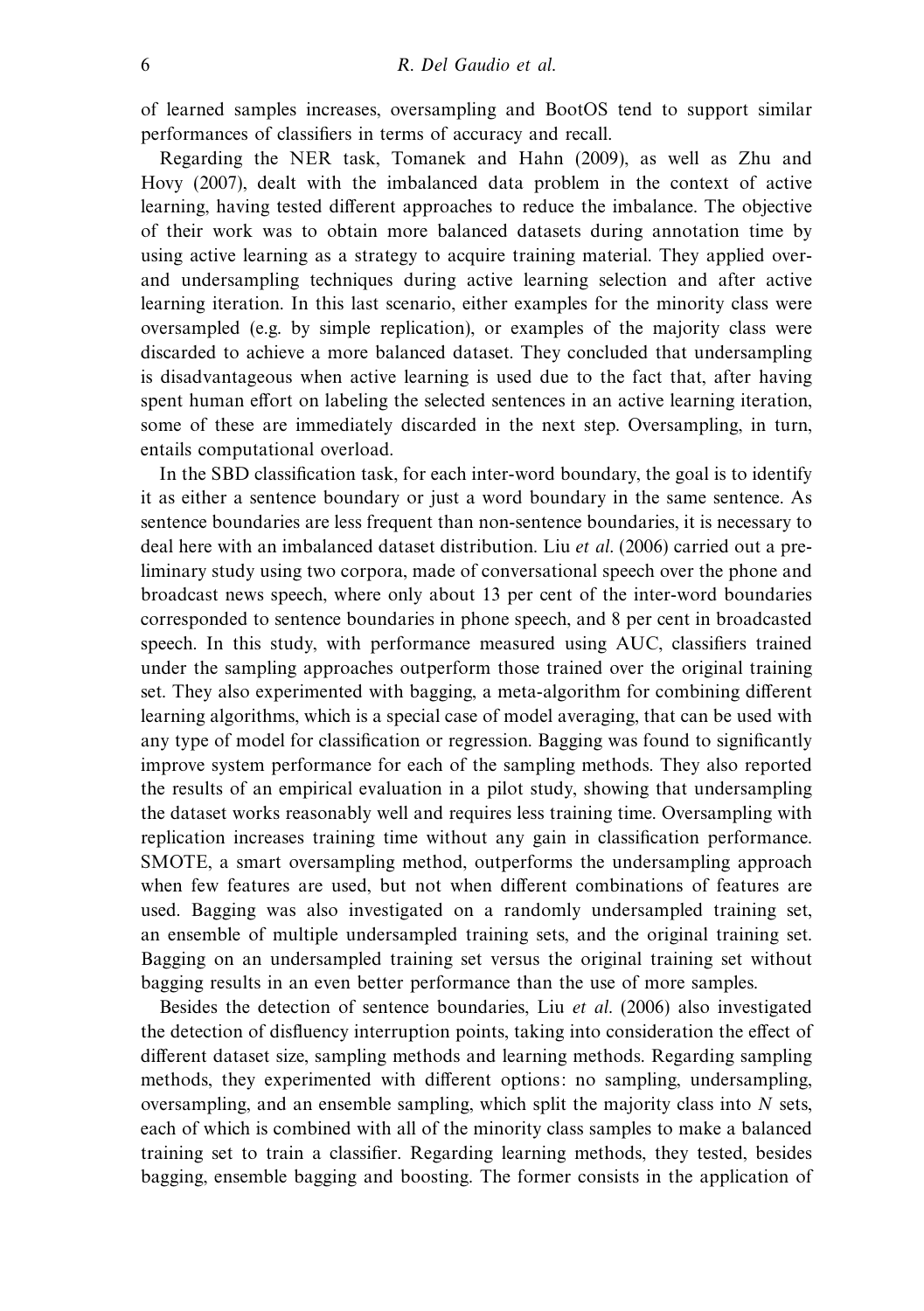bagging on each balanced training set formed by the ensemble sampling approach. The latter combines multiple weak learning algorithms where each classifier is built based on the output of the previous classifiers, mostly by focusing on the samples for which the previous classifiers made incorrect decisions. Results show that bagging benefits both tasks, but to different degrees. The benefit from ensemble bagging decreases as data size increases, and boosting can outperform bagging under certain conditions.

#### **3 Definitions and definition extraction**

Defining a concept by making use of expressions other than the one expressing said concept is acknowledged to be one of the most valuable functions of language (Barnbrook 2002). The interest in definitions dates back to Plato and Aristotle. The latter described a definition as a special kind of an equation, following the schema  $X = Y +$ *C*, where *X* is the *definiendum* (what is to be defined),  $\equiv$  is the equivalence relation expressed by some connector, and the expression  $Y + C$  is the *definiens* (the part which is doing the defining). The *definiens* should consist of two parts: *Y* is the *genus* (the nearest superconcept), the class of which *X* is an instance or a subclass, and *C* represents the differentiae specificae (the distinguishing characteristics) that turn *X* distinguishable from other instances or subclasses of *Y* . In the example 'The acid rain is a rain with significantly increased acidity as a result of atmospheric pollution', the expression the acid rain is the definiendum, rain is the genus, and significantly increased acidity as a result of atmospheric pollution the differentiae specificae.

This analysis of definitions has been extended throughout time. For example, Sierra et al. (2006), starting from the Aristotelian formal definition, describe four other types of definitions:

- Exclusive genus definition provides no description of the differentia, e.g. 'Java is a programming language'.
- Synonymic definition indicates an equivalent *definiens*, e.g. *Legal medicine is* also called forensic medicine'.
- Functional definition focus on the differentia that indicates the function of the concept, e.g. 'A feature is an attribute of an object'.
- Extensional definition includes differentia enumerating the parts of the denotation of the definiens, e.g. 'The solar system is made of the planets Mercury, Venus, Earth, Mars, Jupiter, Saturn, Uranus, Neptune and Pluto'.

A more advanced analysis of definitions in the scope of an expert domain takes into consideration the fact that not every information is relevant to define a given concept. The focus is on how to determine the relevance of a given piece of information and in which usage context (Seppälä 2009).

When tackling unrestricted, domain-independent texts, there are so many ways in which definitions may be conveyed that it becomes very difficult to come up with a closed set of linguistic patterns to solve the problem of definition extraction. To make matters even more complex, patterns are usually too broad, matching non-definitional contexts as well as definitional ones. For the sake of the example,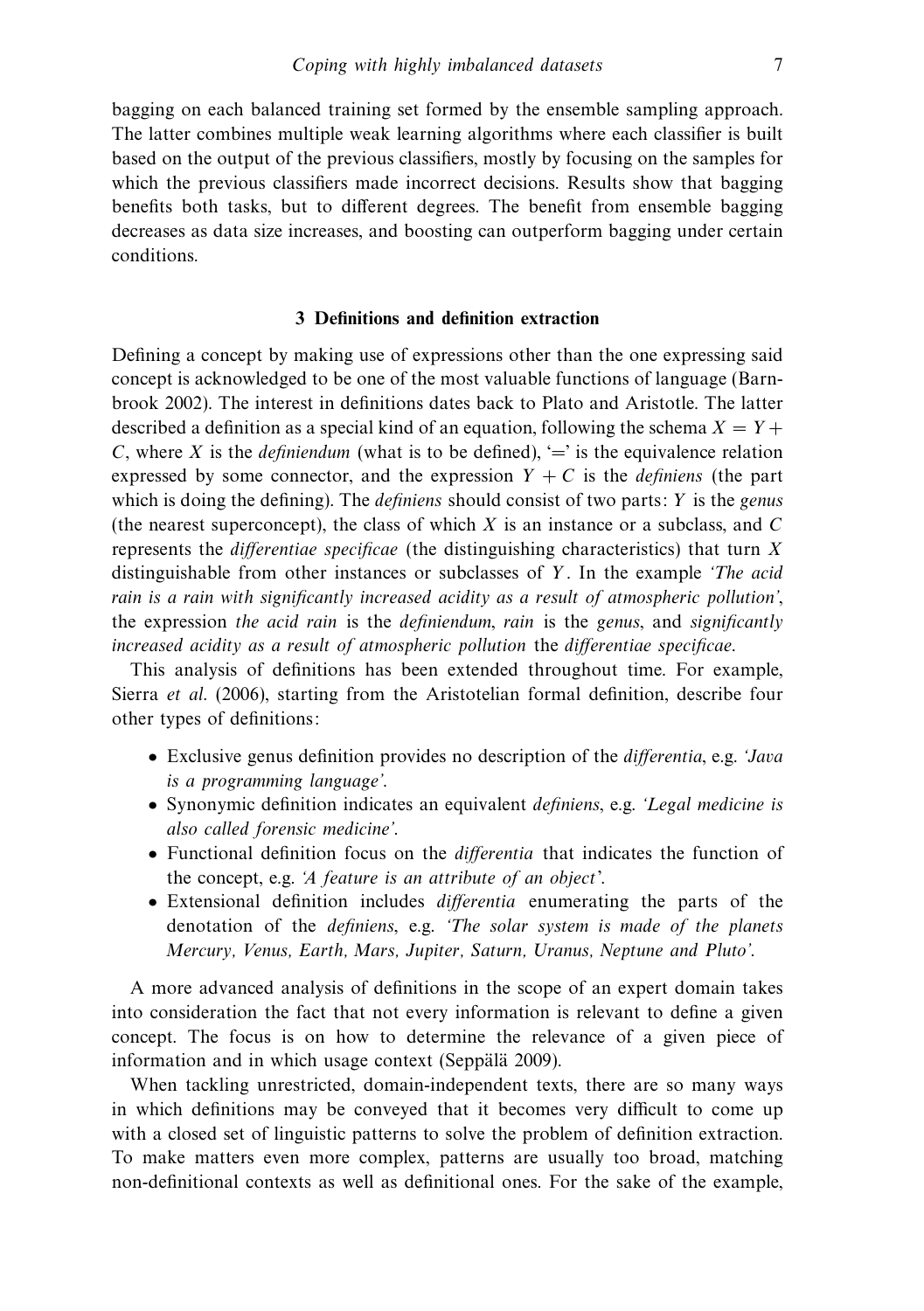consider again: 'The acid rain is a rain with significantly increased acidity as a result of atmospheric pollution'. Now, compare this sentence with the following one: 'The acid rain is a problem with significantly increased consequences'. These two sentences are very similar in their syntactic structure. Nevertheless, only the first one is a definition.

Despite the multiple ways under which a definition can be rendered, in practical applications, most works are focused on the extraction of a definition conveyed by a sentence made of a subject followed by a copular verb, followed by a predicative phrase.

As discussed in the next subsection, the majority of systems that automatically extract definitions have been constructed taking into account a specific corpus on a specific topic. For example, Malaise, Zweigenbaum and Bachimont (2004) used two corpora of different domains to develop and test their system, while Sierra et al. (2008) used a vast corpus covering several domains, in order to test definitional patterns for Spanish. There are a few works of a more general nature, such as the one of Hearst (1992), that indicates some general patterns and proposes a heuristic to find new patterns for specific corpora.

#### *3.1 Patterns for definition extraction*

The vast majority of the studies on definition extraction are based on a set of hand-crafted rules or patterns in order to identify definitions in texts. Some of the more recent works seek to improve the outcome of these rules by using machine learning techniques.

Since the 1990s, there has been intense research activity around the extraction of definitional information. For instance, Hearst (1992) proposed a method to identify a set of lexico-syntactic patterns to extract hyponym relations from large corpora and extend WordNet with them. This method was adopted by Pearson (1996) to cover other types of relations.

One of the most effective systems, DEFINDER (Klavans and Muresan 2001), combines simple cue phrases and structural indicators introducing the definitions and the defined term. The corpus used to support the development of the rules consists of well-structured medical documents, where 60 per cent of the definitions are introduced by a set of limited text markers. The nature of the corpus used can explain the high performance obtained by this system (0.87 precision and 0.75 recall).

Malaise et al. (2004) focused their work on the extraction of definitory expressions containing hyperonym and synonym relations from French corpora. These authors used lexical–syntactic markers and patterns to detect these two types of definitions. In this way, for hyponym and synonym definitions, they obtained, respectively, 0.04 and 0.36 of recall, and 0.61 and 0.66 of precision.

In Alarcon, Sierra and Bach  $(2009)$ , a method for extracting definitions for Spanish language called ECODE is described. It uses a broad corpus composed of over 1,000 documents covering eight different domains, namely law, human genome, economy, environment, medicine, informatics and general language. Basically, the system is composed of three modules. The first module automatically extracts the sentences by resorting to a pattern module composed of 15 definitional patterns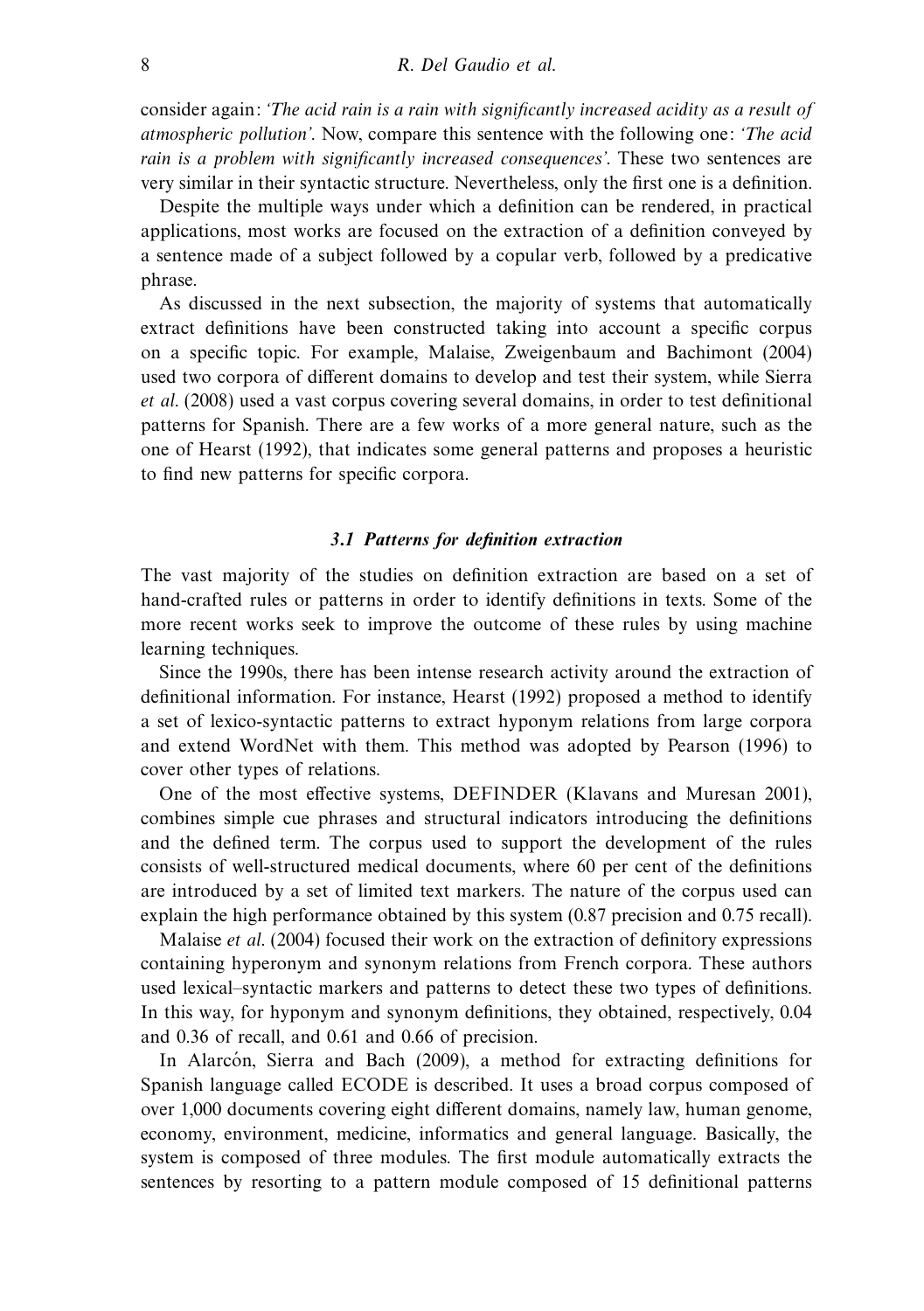manually constructed. The second module filters the output of the first one applying a rule-based system. Finally, there is a third module that marks the definiens and the definiendum. The performance of the system was calculated for each different pattern, with an F-measure ranging from 0.45 to 0.95, and a mean of 0.72.

When machine learning techniques have been applied, the output of the patterns matching module has been used as the training dataset. When the pattern-based module is characterized by a good performance in terms of recall and poor performance in terms of precision, the machine learning module is used as a filter to discard false-positive examples returned by the previous pattern matching step.

For instance, Westerhout and Monachesi (2008) combine syntactic patterns with a naïve Bayes classification algorithm with the aim of extracting glossaries from tutorial documents in Dutch. They use several properties and several combinations of them, obtaining a precision of 0.80 and a recall of 0.78. This represents an improvement of precision of 0.52 but a decline in the recall of 0.19 in comparison with the syntactic pattern system developed previously by the authors using the same corpus.

Miliaraki and Androutsopoulos (2004) used a machine learning-based method to identify 250-character single-snippet answers to definition questions by using a collection of documents. They experimented with three different algorithms, namely naïve Bayes, decision tree and support vector machine (SVM), obtaining the best score with SVM with an F-measure of 0.83.

Fahmi and Bouma (2006) used a maximum entropy classifier. The corpus used was composed of medical pages of Dutch Wikipedia, from where they extracted sentences based on syntactic features. The dataset was composed of 2,299 sentences of which 1,366 were actual definitions. The initial accuracy of 0.59, obtained with the pattern-based module, was improved with machine learning algorithms until it reached 0.92.

In very few cases, the machine learning algorithms were applied alone, skipping the pattern-based step and without facing the problem of data imbalance. Chan and Zheng (2007) report on a system to extract definitions from off-line documents. As their corpus was composed by text snippets collected over the web, they end up with a quite balanced dataset. They experimented with three different algorithms, namely naïve Bayes, decision tree and SVM, obtaining the best score with SVM with an F-measure of 0.83.

A very different approach is the one proposed by Borg, Rosner and Pace (2009). They used genetic algorithms for weighting manually crafted linguistic patterns in order to obtain a fine-grained filter to select definitions. This resulted in a large improvement regarding precision from 0.17 (before the filtering stage) to 0.62. The recall remained around 0.50 with an F-measure of 0.57. They also tried to automatically generate definitional patterns by means of genetic programming, obtaining a precision of 0.22, a recall of 0.39 and an F-measure of 0.28.

The problem with the approach based on pattern matching is that it relies strongly on the set of manually crafted rules developed to ensure the first step of the process. Excluding the case of a few very general heuristics, whenever one needs to build a system to extract definitions, it is necessary to start almost from scratch, by starting to analyze a possible set of definitions and then building a set of specific patterns.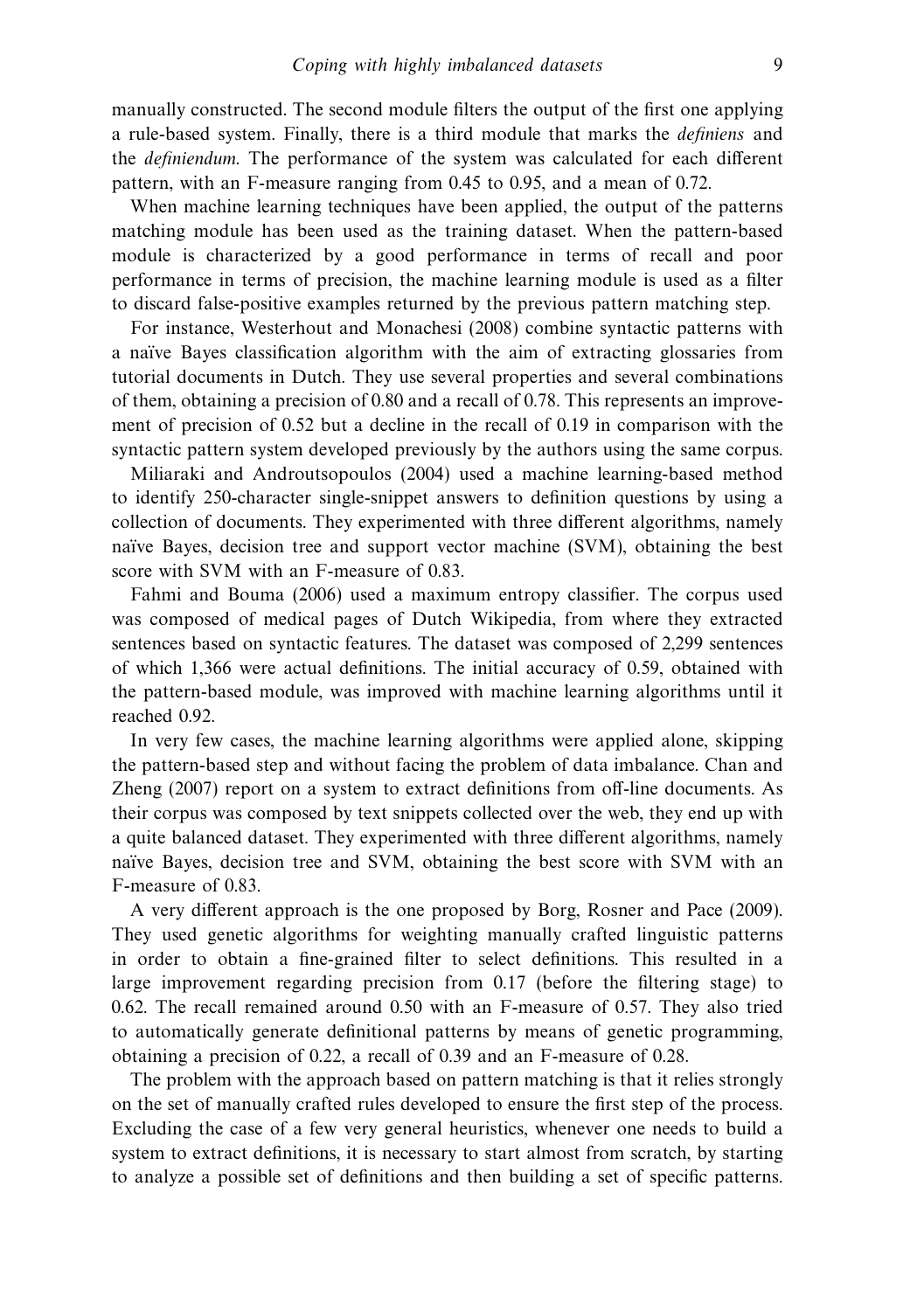Furthermore, these rules are not only pertinent to a specific natural language, but also to a specific domain and application, making it difficult to extend their use beyond the constrained applicational context within which they were developed.

## *3.2 The imbalanced dataset issue in definition extraction*

To the best of our knowledge, only three works have abandoned this widespread approach of starting with a first pass through a pattern matching module, and sought to explicitly address the imbalanced dataset issue through some kind of sampling.

Degorski et al. (2008b) used a corpus made of tutorials on information technology in Polish to develop a definition extraction system to support the construction of glossaries. The corpus was composed of 10,830 sentences, 546 of which were definitions, with the original ratio of 1:19.

By means of random undersampling, the distribution of classes was modified in order to obtain different ratios of 1 to 1, 1 to 5 and 1 to 10. A number of machine learning classifiers were tested such as naïve Bayes, C4.5, ID3, IB1, nu-SVC, AdaBoost with Decision Stump (AB+DS). As attributes, the first 100 more frequent *n*-grams ( $n = 1, 2, 3$ ) composed of lemmas, syntactic categories and cases were selected. For all types of classifiers, the balanced dataset obtained with undersampling showed the best performance. The best result was obtained with the AB+DS classifier with 0.18 of precision, 0.60 of recall and an F-measure score of 0.28.

The Polish dataset was also used in two different experiments (Kobylinski and Przepiórkowski 2008; Degórski, Kobyliński and Przepiórkowski 2008a) that resorted to balanced random forest. This is a machine learning technique for classification using decision trees, where decisions are based on a subset of attributes which are randomly selected and the best attribute for the current tree is then chosen. Each tree is built using the same number of items from minority and majority class, overtaking the issue of imbalanced datasets (Chen, Liaw and Breiman 2004). In the first experiment, this algorithm increased the F-measure score to 0.32 (with precision at 0.21 and recall at 0.69). In the second experiment, the algorithm was fine-tuned in order to improve the  $F_2$ -score, favoring recall over precision. In this way, an  $F_2$ -score of 0.43 was obtained, where the  $F_2$ -measure before the optimization step was  $0.40$ .

Westerhout (2009) also applied balanced random forest as a filtering module after a pattern-based module. These results were compared with those obtained by naïve Bayes, also used as filter. In this experiment, naïve Bayes and balanced random forest showed very similar performance, with respectively precision of 0.82 and 0.77, recall of 0.76 and 0.79, and F-measure of 0.79 and 0.78.

#### **4 Experimental settings**

The main objective of the present work is to gain insight on the usage of machine learning techniques to perform the task of automatic definition extraction without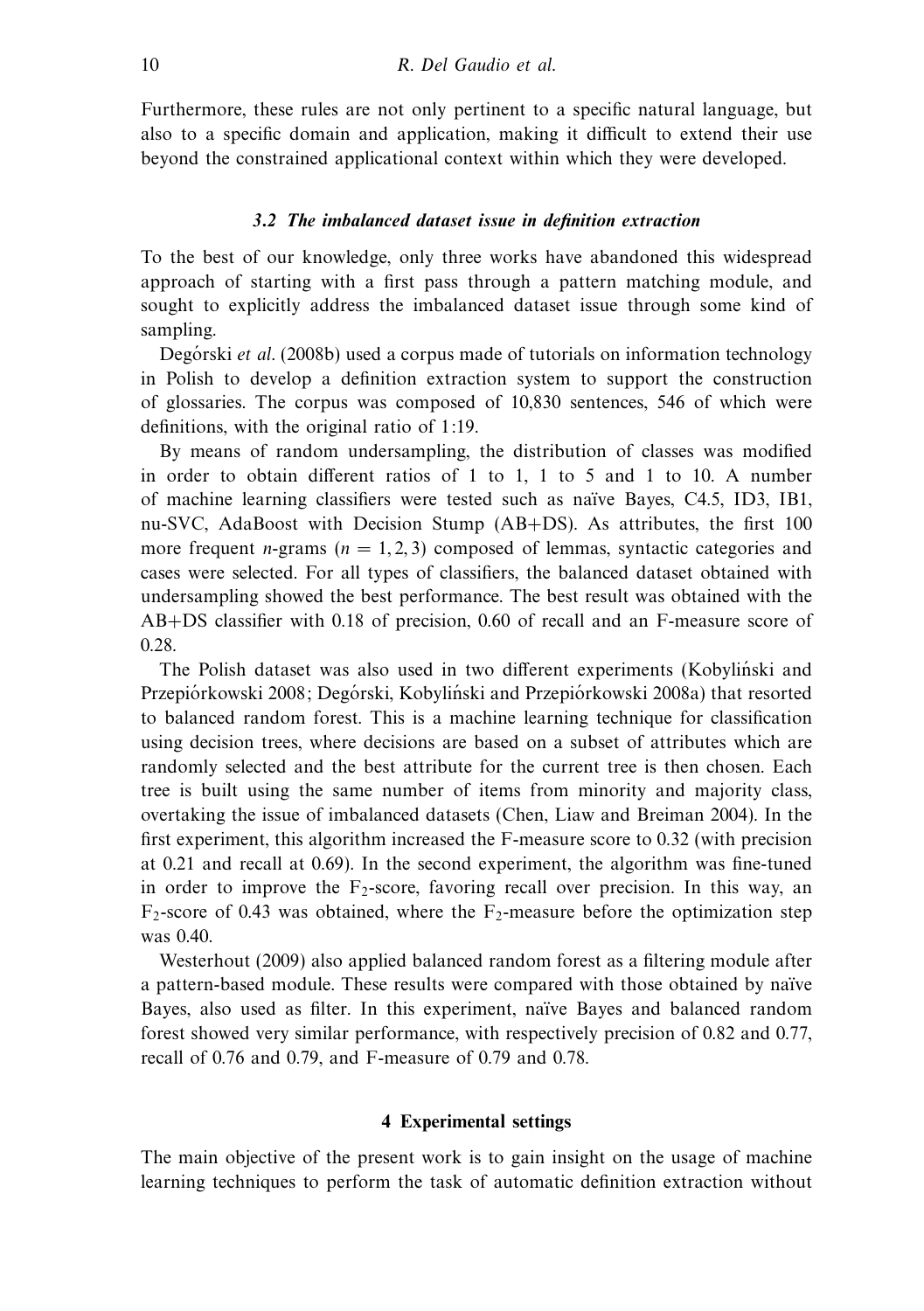the intermediation of a pattern matching module. In particular, we are interested in assessing the added value of applying sampling methods to handle the imbalanced dataset issue.

Given the wide range of types of definitions, here we will restrict our attention to the classical type, focusing on definitions conveyed by sentences composed of a term (the definiens), a connector and a subsequent expression (the definiendum). After analyzing the three working corpora used in this work (described in the next subsection), it was clear that the majority of definitions bear the so-called copula verb 'to be' as its connector. The work reported in this paper is thus concerned with this type of definition structure, which we termed as copula definition.

In the present section, we describe the corpora used in the experiments as well as the sampling algorithms and the learning algorithms resorted to.

#### *4.1 Datasets*

In this work, we use three datasets derived from three different corpora, each one from a different language, namely Dutch, English and Portuguese. All three corpora were collected in the context of the Language Technology for eLearning LT4eL project.2

These corpora cover the domains of computer science and eLearning and are encoded in an XML-based format which includes the linguistic annotation with part-of-speech (POS), lemma and morphological analysis information (automatically assigned). $3$  Though from different languages, these corpora are comparable as they were collected for the same purpose and using the same guidelines, as they include learning materials written by experts for initiates or relative experts on information technology. Furthermore, they are easily usable given that they are annotated with the same type of morphosyntactic information across the different languages, and this information is encoded in a common XML format in all of them.

The sentences conveying definitions were manually annotated. In each such sentence, the term defined, the definition and the connection verb were annotated using a different XML tag.

Table 1 displays a quantitative description of these corpora in terms of their original size (tokens and sentences), dataset size, number of positive examples (actual definitions marked by the human annotators) and the ratio between positive and negative examples.

The Dutch corpus is composed of 26 tutorials with a total size of 353,174 tokens and 23,996 sentences, of which 113 contain copula definitions. The corpus was annotated with morphosyntactic features with the Wotan tagger and with lemmas provided by the Corpus Gesproken Nederlands (CGN) lemmatizer (Westerhout and Monachesi, 2007).

<sup>2</sup> www.lt4el.eu.

<sup>&</sup>lt;sup>3</sup> The DTD of this format conforms to a DTD derived from the XCESAna DTD, a standard for linguistically annotated corpora (Ide and Suderman 2002).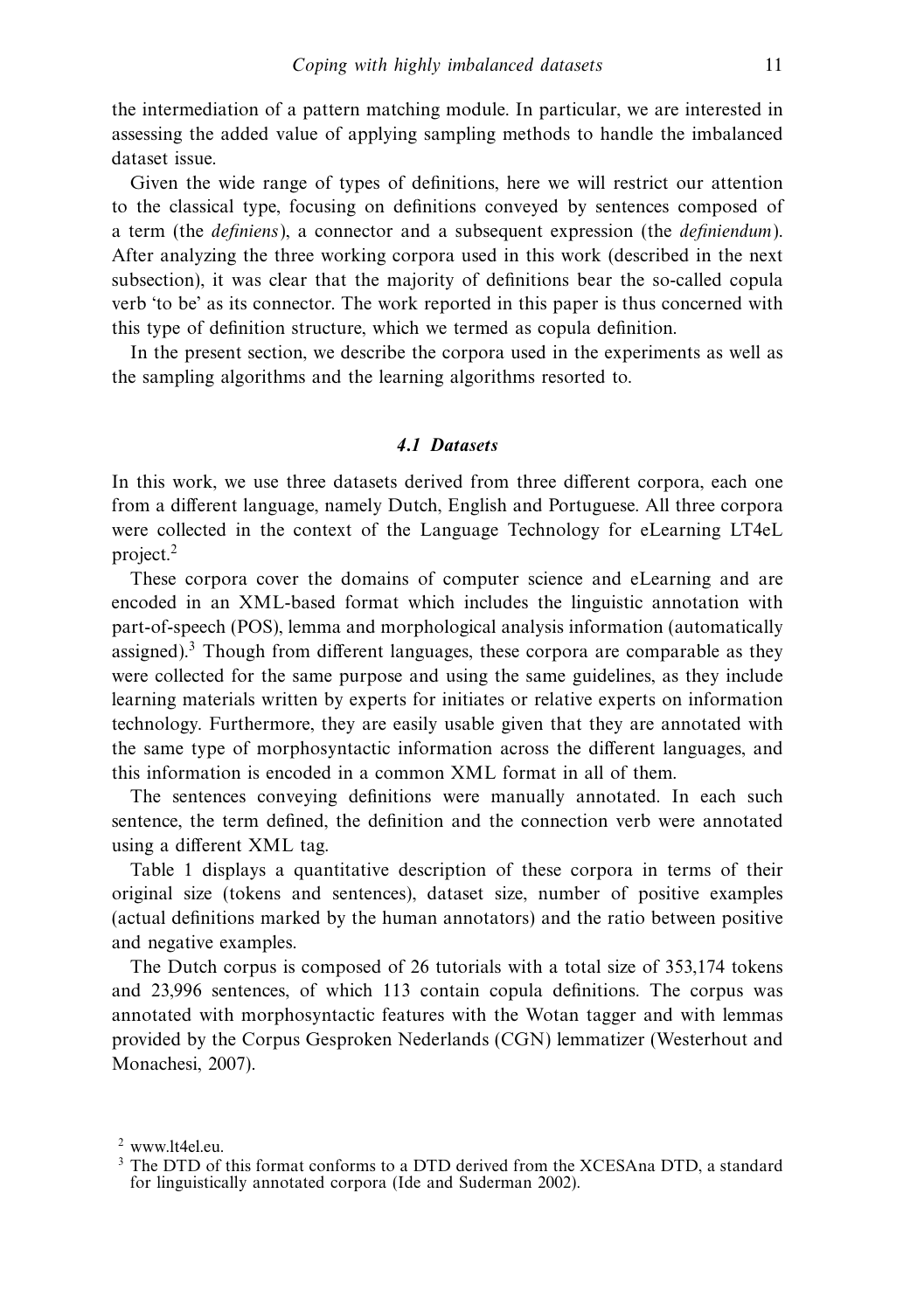|                    |         | Original corpus |       | Sub-corpus                                  |      |
|--------------------|---------|-----------------|-------|---------------------------------------------|------|
|                    |         |                 |       | Token Sentences Sentences Definitions Ratio |      |
| Dutch              | 353,174 | 23,996          | 4,829 | 113                                         | 1:42 |
| English            | 287,910 | 20,172          | 2,574 | 40                                          | 1:64 |
| Portuguese 223,049 |         | 10.941          | 1.360 | 121                                         | 1:11 |

Table 1. Corpora description

The English corpus is a collection of 7 tutorials with a total size of 287,910 tokens and 20,172 sentences, of which 40 contain copula definitions. The corpus is annotated with linguistic information, using the Stanford POS tagger (Toutanova and Manning 2000).

The Portuguese corpus contains 23 tutorials and scientific papers in the field of information technology and has a size of 223,049 tokens and 10,941 sentences, of which 121 contain copula definitions. It is automatically annotated with the LX-Suite (Branco and Silva 2006).

In order to prepare the dataset to be used in our experiments, all the sentences where the verb 'to be' appears as the main verb were extracted. For Portuguese, we obtained a sub-corpus composed of 1,360 sentences, 121 of which are definitions, with a ratio of about 1 to 11. For Dutch, we obtained a sub-corpus composed of 4,829 sentences, 120 of which are definitions, with a ratio of 1 to 42. Finally, for English, the sub-corpus is composed of 2,574 sentences, 40 of which are copula definitions, with a ratio of 1 to 64. These sub-corpora are datasets that were used to train and test the classifiers in the experiments reported below.4

#### *4.2 Feature selection*

The selection of features was determined by the goal of enhancing the transportability of the solutions for definition extraction, that is, we wanted the type of features used to be, as much as possible, domain and language independent.

Looking at related work, commonly used features are bag-of-word, *n*-grams (Miliaraki and Androutsopoulos, 2004) (either of POS or of base forms), the position of the definition inside the document (Joho and Sanderson 2000), or the presence of determiners in the definiens and the definiendum. Other relevant, more complex properties can be the presence of named entities (Fahmi and Bouma 2006) or data from an external source such as encyclopedic data and WordNet (Saggion 2004).

Some of these features may work well with a given corpus but not so well with another. The use of the position of a definition-bearing sentence in its document is an example of a feature that is corpus dependent. For instance, in encyclopedic documents, definitions appear at the beginning of documents, but the same did not happen in tutorials in our corpora.

<sup>4</sup> Datasets are available at http://nlx-server.di.fc.ul.pt/˜rosa/DefinitionExtraction.html.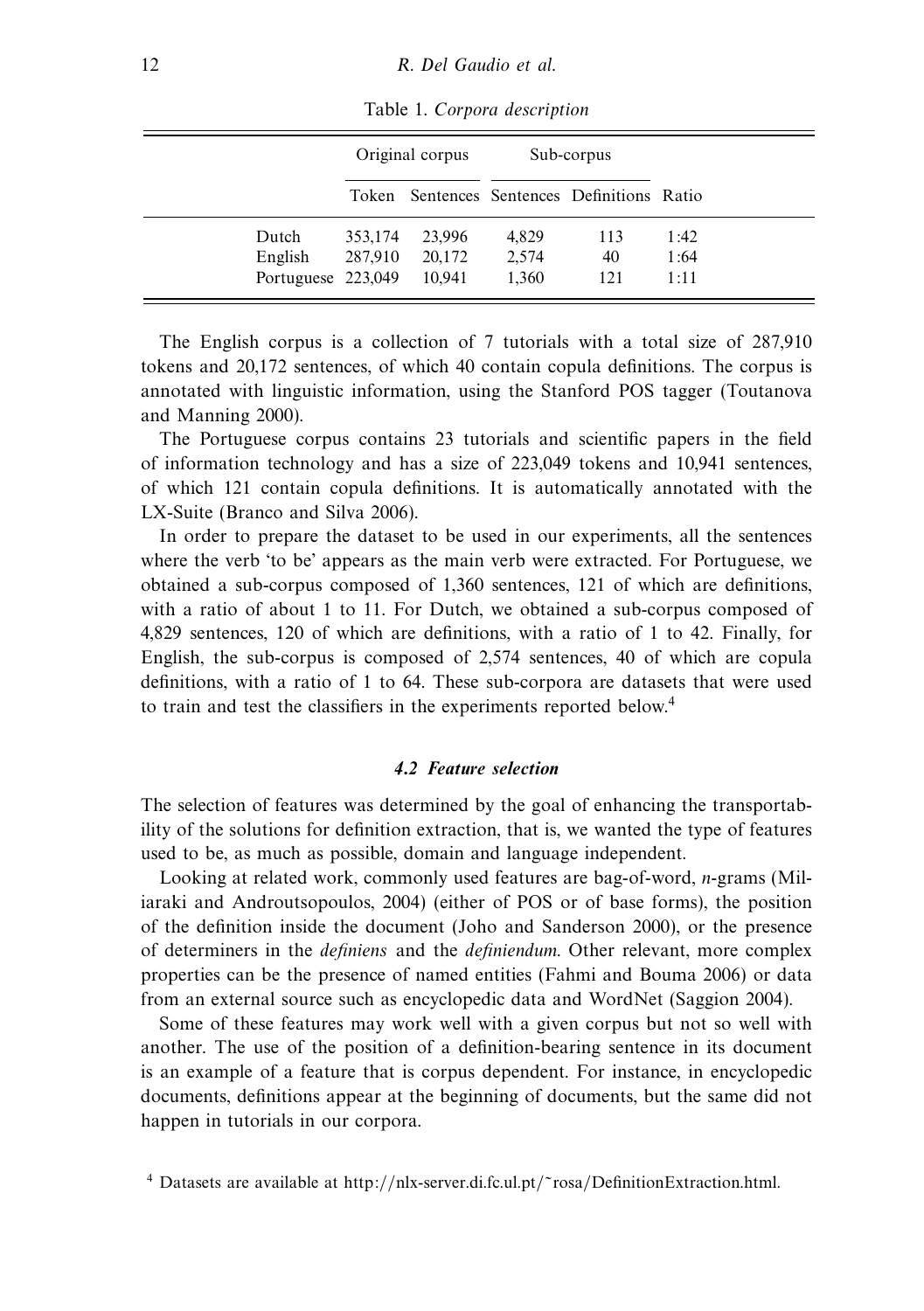In order to avoid such limitations, we represented instances as *n*-grams of POS. Currently, a POS tagger is a basic resource available for many natural languages.

After some preliminary experiments, the best choice turned out to be the adoption of bigrams. From each corpora, we extracted all the bigrams and then reduced the respective huge list using the information gain attribute evaluation algorithm (Witten and Frank 2005), thus obtaining a list of 50 bigrams for each dataset.

#### *4.3 Sampling algorithms*

In our evaluation, we selected a set of state-of-the-art sampling algorithms that are frequently used and referred to in the literature as delivering a good performance. We choose random (under and over) sampling algorithms as our starting point. We also selected the algorithms condensed nearest-neighbor rule, Tomek links, edited nearest neighbor, neighborhood cleaning rule as direct undersampling methods. In general, direct undersampling methods try to characterize each training example as borderline, noise or far from the decision border, and they discard a subset of the examples according to this classification. For instance, noise examples may be discarded as well as a subset of the examples far from the decision border, since those examples are usually less critical (or harmful) for learning.

Most of the direct undersampling algorithms were originally proposed as data cleaning methods. Therefore, they eliminate examples of both (minority and majority) classes. Unfortunately, for most imbalanced class datasets, the number of minority class examples is severely small, and discarding part of those examples would often make the learning impracticable. Therefore, these data cleaning algorithms were adapted as undersampling methods by simply retaining all minority class examples and applying the selection and filtering out over only the majority class examples.

We also use SMOTE as a direct oversampling algorithm. SMOTE creates synthetic minority class examples instead of replicating exact copies of these examples.

A short description of each algorithm is presented below:

Random oversampling consists of random replication of minority class examples, while in *random undersampling*, majority class examples are randomly discarded until the desired amount is reached. These two straightforward methods are often criticized. Several authors have pointed out that undersampling can potentially discard useful data that could be important for the induction process. In contrast, random oversampling can increase the likelihood of overfitting, since it makes exact copies of the minority class examples (Batista, Prati and Monard 2005).

Condensed nearest-neighbor rule (CNN) (Hart 1968) is a data cleaning method that finds a consistent subset in order to eliminate examples that are distant from the decision border, since these examples might be considered less relevant for learning. A subset  $E' \subset E$  is consistent with *E* if using 1-nearest neighbor, *E'* correctly classifies the examples in *E*. An algorithm to find a consistent subset is: first, it randomly draws one example of each class from *E* and puts these examples in *E* . Next, it uses a 1-NN algorithm over the examples in *E'* to classify each example in *E*. Every misclassified example from *E* is moved to *E* . We converted this method to an undersampling algorithm by adding to the subset generated by CNN all the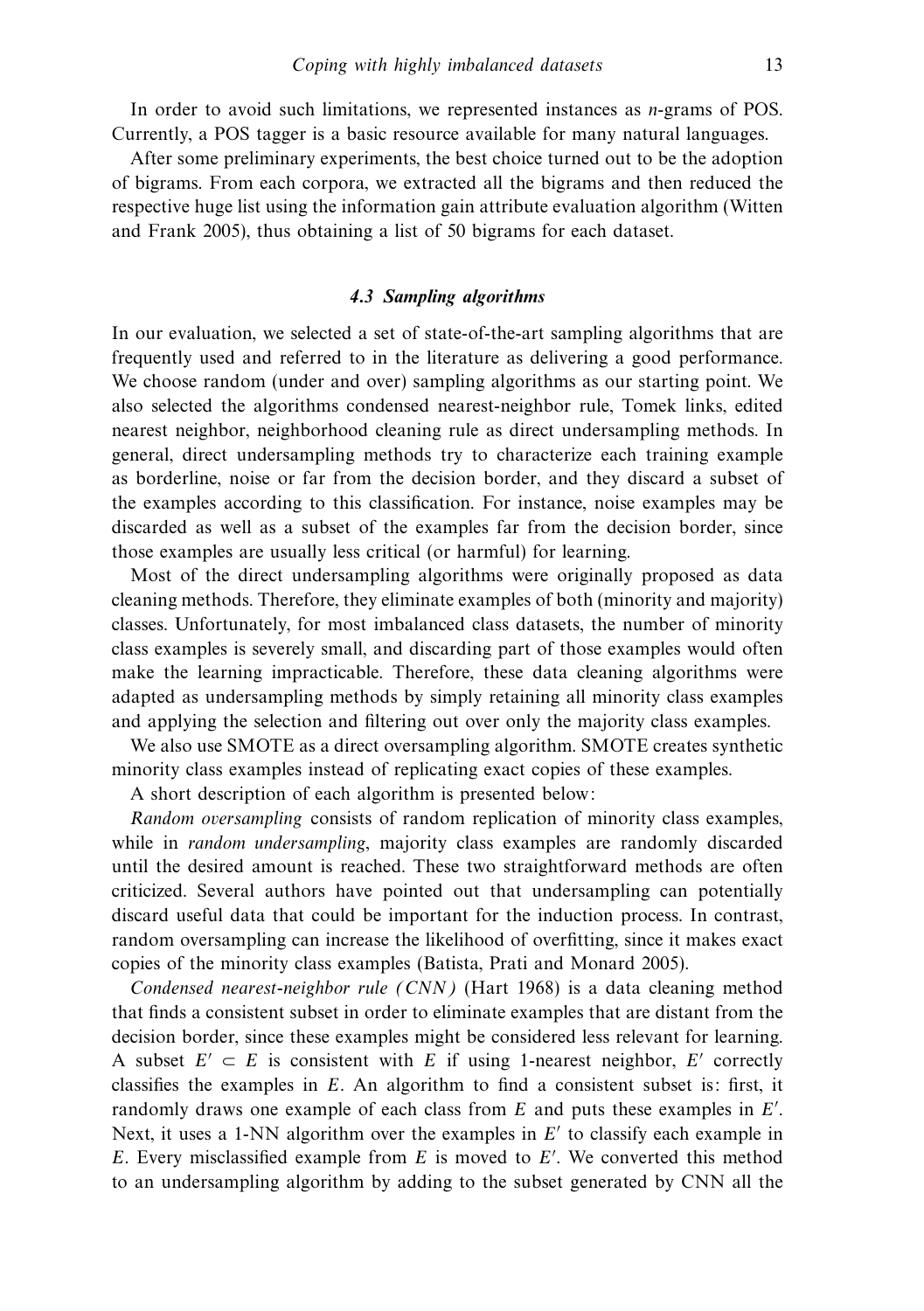minority examples it deleted. CNN is typically sensitive to noise, since noisy data are likely to be misclassified by its neighbors.

Tomek links (Tomek 1976) algorithm is a data cleaning method that removes both noise and borderline examples. Tomek links are pairs of instances of different classes that have each other as their nearest neighbors. Given two examples  $E_i$  and  $E_j$ belonging to different classes, and  $d(E_i, E_j)$  the distance between  $E_i$  and  $E_j$ , a  $(E_i, E_j)$ pair is called a Tomek link if there is not an example  $E_k$  such that  $d(E_i, E_k) < d(E_i, E_j)$ or  $d(E_i, E_k) < d(E_i, E_j)$ . If two examples form a Tomek link, then either of these examples is noise or both examples are borderline. As an undersampling method, only examples belonging to the majority class are eliminated. The major drawback of Tomek links is that this method can discard potentially useful data, since borderline examples are often important to characterize the decision border. This method has a higher order computational complexity and will run slower than the other algorithms.

Edited nearest-neighbor rule (ENN) (Wilson 1972) is a data cleaning method, and it removes any example whose class label differs from the class of at least two of its three nearest neighbors. This algorithm was designed to identify and eliminate examples that are likely to be noise data, while retaining most of the data. Therefore, this method is not very effective to balance training data. As an undersampling method, we removed only majority class examples that disagree with their three nearest neighbors.

Neighborhood cleaning rule (NCL) (Laurikkala 2001) is an undersampling method that uses a variant of Wilson's edited nearest-neighbor rule. NCL modifies the ENN in order to increase the data cleaning. For a two-class problem, the algorithm can be described in the following way: for each example  $E_i$  in the training set, its three nearest neighbors are found. If  $E_i$  belongs to the majority class and the classification given by its three nearest neighbors contradicts the original class of  $E_i$ , then  $E_i$  is removed. If  $E_i$  belongs to the minority class and its three nearest neighbors misclassify  $E_i$ , then the nearest neighbors that belong to the majority class are removed.

While these methods are direct undersampling techniques, SMOTE is an oversampling method that produces new synthetic minority class examples.

SMOTE (Chawla et al. 2002) is an oversampling method that forms new minority class examples by interpolating between several minority class examples that lie together in the 'feature space'. For each minority class example, this algorithm introduces synthetic examples along the line segments joining any/all of the *k* minority class nearest neighbors (in this work  $k$  is equal to 3). Synthetic samples are produced taking the difference between the feature vector (sample) under consideration and its nearest neighbors. The difference is multiplied by a random number between zero and one and added to the feature vector under consideration.

SMOTE, random over- and undersampling are methods designed to change class proportion, and can be implemented to provide any desired output class distribution, including balanced distribution. The remaining methods are adaptations of data cleaning approaches and consequently they typically do not guarantee any desired class distribution. We investigated if multiple passes of the methods Tomek links, ENN and NCL would reach a perfect balance between positive and negative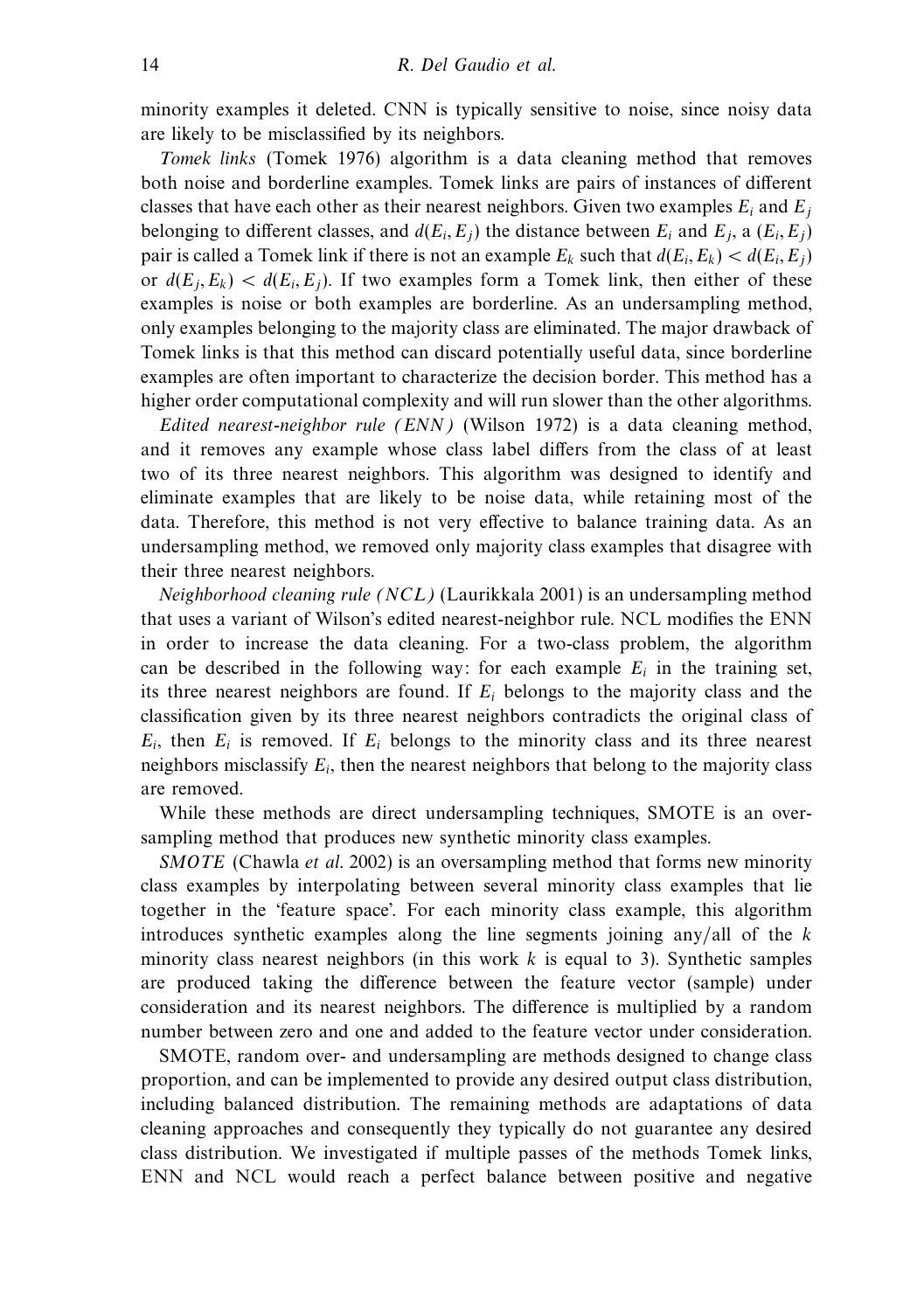examples. This result was obtained only with Tomek links. Even if we tried to force the other two to do so, they have a natural stop point, and depending on the nature of the size and the imbalance degree of the dataset, this stop point can occur before the balance is achieved.

All the described algorithms were first applied one by one and then coupled. In particular, we tried to pair undersampling algorithms with oversampling algorithms. Three different settings were tested: undersampling to 25, 50 and 75 per cent and subsequent oversampling. This way, it is possible to assess to which extent a given algorithm is more effective. Regarding ENN and NCL, when it was not possible to reach the desired class distribution (25, 50 or 75 per cent), we used the proportion returned by the undersampling algorithm and then applied the oversampling algorithm to achieve the balance point.

#### *4.4 Classification algorithms*

The selection of learning algorithms took into account two different considerations. First, the selection of algorithms that represent the state of the art for definition extraction and also for imbalanced data. Second, the possibility to cover different paradigms of algorithms for classification, having at least an algorithm representative of each learning paradigm. This way, different sampling techniques may be studied with respect to a larger range of classification algorithms. Six such algorithms were selected: naïve Bayes, C4.5, random forest, *k*-NN, SVM and voting feature intervals. A brief description of these algorithms can be found below.

Naïve Bayes (John and Langley 1995) is a simple probabilistic classifier that is very popular in natural language applications. It is based on Bayes' theorem, and its algorithm is known for assuming independence of features. In short, the independence means that the occurrence of a specific feature value is independent from the occurrence of any other feature value. In spite of its simplicity, it usually permits one to obtain results similar to the results obtained with more sophisticated algorithms. Two different implementations were evaluated: one in which the numeric estimator precision values are chosen using a kernel estimator for numeric attributes and another using a normal distribution. The latter obtained better overall performance, and for this reason only the results obtained with this configuration are presented.

C4.5 (Quinlan 1996) and random forest (Breiman 2001) are two decision tree algorithms. The first is a relatively simple algorithm that splits the data into smaller subsets using the information gain in order to choose the attribute for splitting the data. The second is an ensemble consisting of a collection of decision trees. For each tree, a random sample of the dataset is selected (the remaining is used for error estimation) and for each node of the tree, the decision at that node is based on a restricted number of variables.

The *k*-NN algorithm (Aha, Kibler and Albert 1991) is a type of instance-based learning, also called lazy learning because, unlike the algorithms above, the training phase of the algorithm consists only in storing the feature vectors and class labels of the training samples and all computation is deferred until the classification phase.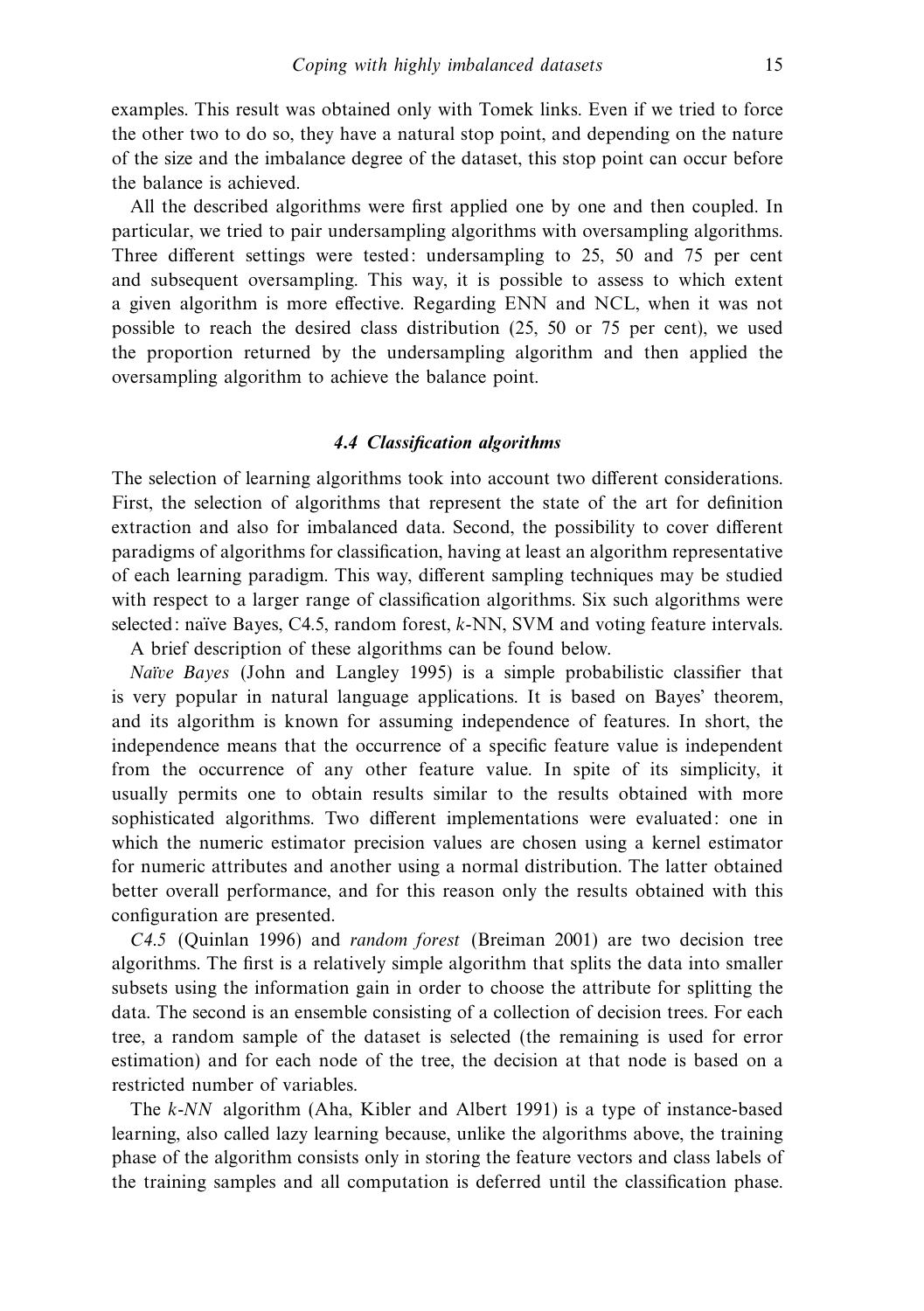In this phase, it computes the distance between the target sample and *n* samples in the dataset, assigning the most frequent class among the *k* nearest samples. As it is used by default in the literature, here we presented results for the learner generated also when *k* was set to 3.

The SVM algorithm tries to construct an *N*-dimensional hyperplane that optimally classifies data points as much as possible and separate the points of two classes as far as possible (Chang and Lin 2001). The goal of SVM modeling is to find the optimal hyperplane that separates clusters of vectors in such a way that cases with one category of the target variable are on one side of the plane and cases with the other category are on the other side of the plane. The vectors near the hyperplane are the support vectors.

The voted feature intervals (VFI) algorithm (Demiroz and Güvenir 1997) uses a scheme that calculates the occurrences of feature intervals per class, and classifies by voting on new examples using these intervals, which are constructed around each class for each attribute. This way, an example is represented by a set of feature intervals on each feature dimension separately. Each feature participates in the classification by distributing real-valued votes among classes. Higher weight is assigned to more confident intervals, where confidence is a function of entropy. The class receiving the highest vote is declared to be the predicted class.

All classifiers were built using the Weka workbench (Witten and Frank 2005). Regarding the evaluation, in order to use all the corpus data for training and testing, tenfold cross-validation was used.

#### **5 Results**

In this section, we report the experiments undertaken and their results. First, we describe the results obtained by running the classifiers trained with no previous sampling. Next, the results obtained by applying the sampling algorithms separately are described. Finally, we describe the results obtained when sampling algorithms are combined.

We assess our results using the well-known F-measure and AUC. The main purpose of reporting results in F-measure is to allow for comparison with other results previously published in the area. However, the comparison should be made with a word of caution, as previously discussed, since F-measure is influenced by the classes' prior probabilities. AUC is the state-of-the-art measure for performance assessment of classifiers in the presence of class-imbalanced data.

In all the following tables, the results are displayed from left to right going from the least to the most imbalanced dataset. Hence, the results obtained with the Portuguese dataset (PT) appear first, then those with the datasets for Dutch (DU) and finally with the one for English (EN).

#### *5.1 No sampling algorithms*

We start by showing, in Table 2, the performance results for learners when no sample algorithm is applied.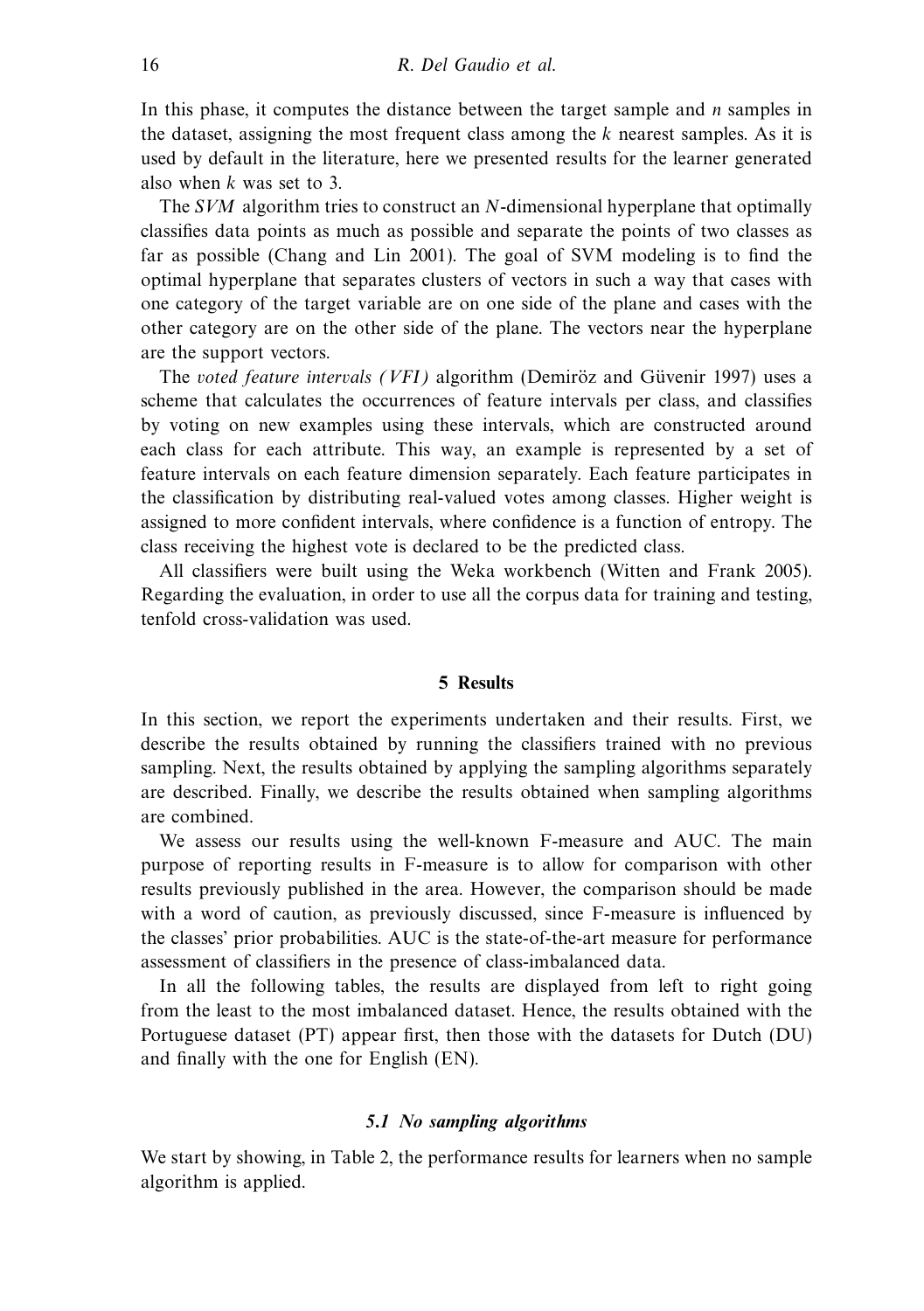|            | PT.   |            |       | DU         | EN    |                                                            |  |
|------------|-------|------------|-------|------------|-------|------------------------------------------------------------|--|
|            | $F-m$ | <b>AUC</b> | $F-m$ | <b>AUC</b> | $F-m$ | <b>AUC</b><br>0.67<br>0.50<br>0.69<br>0.72<br>0.50<br>0.73 |  |
| $3-NN$     | 0.09  | 0.63       | 0.02  | 0.54       | 0.01  |                                                            |  |
| C4.5       | 0.01  | 0.50       | 0.01  | 0.50       | 0.00  |                                                            |  |
| RF         | 0.08  | 0.64       | 0.01  | 0.65       | 0.00  |                                                            |  |
| NB         | 0.23  | 0.77       | 0.04  | 0.70       | 0.01  |                                                            |  |
| <b>SVM</b> | 0.00  | 0.50       | 0.01  | 0.50       | 0.00  |                                                            |  |
| VFI        | 0.22  | 0.75       | 0.06  | 0.75       | 0.01  |                                                            |  |

Table 2. No sampling

|  |  | Table 3. Random oversampling |
|--|--|------------------------------|
|--|--|------------------------------|

|            | PT.   |            |       | DU         |       | EN   |  |
|------------|-------|------------|-------|------------|-------|------|--|
|            | $F-m$ | <b>AUC</b> | $F-m$ | <b>AUC</b> | $F-m$ | AUC. |  |
| $3-NN$     | 0.59  | 0.62       | 0.22  | 0.54       | 0.65  | 0.68 |  |
| C4.5       | 0.45  | 0.67       | 0.20  | 0.67       | 0.65  | 0.71 |  |
| RF         | 0.25  | 0.63       | 0.20  | 0.64       | 0.68  | 0.69 |  |
| NB         | 0.70  | 0.78       | 0.65  | 0.73       | 0.74  | 0.78 |  |
| <b>SVM</b> | 0.71  | 0.72       | 0.59  | 0.66       | 0.67  | 0.69 |  |
| VFI        | 0.72  | 0.75       | 0.69  | 0.75       | 0.67  | 0.73 |  |

They reveal that the performance of classifiers, in terms of F-measure, worsens when the class skewness increases, as we expected since this measure is influenced by the degree of imbalance. The same behavior is not so clear if we observe the AUC metric.

If we look at specific learners, the best performance in terms of AUC is obtained by na¨ıve Bayes and VFI algorithms. In the literature on imbalanced datasets, it is assumed that a classifier should present an AUC of at least 0.75 to be considered reliable (Bradley 1997). VFI achieves this value with the first two datasets, and it gets very close to it with the English dataset. Naïve Bayes only overcomes this threshold of 0.75 with the less imbalanced dataset, while for the other two it scores 0.70 and 0.72, respectively.

#### *5.2 Single sampling algorithms*

In this section, we present the experimental results obtained with a single pass of sampling algorithms. First, we present the results of random sampling, for balancing the training dataset so that it ends up with the same amount of negative and positive examples.

Tables 3 and 4, respectively, display the results for balanced datasets obtained with random oversampling and random undersampling. In both cases, the F-measure score highly improves with respect to no sampling. While with the original dataset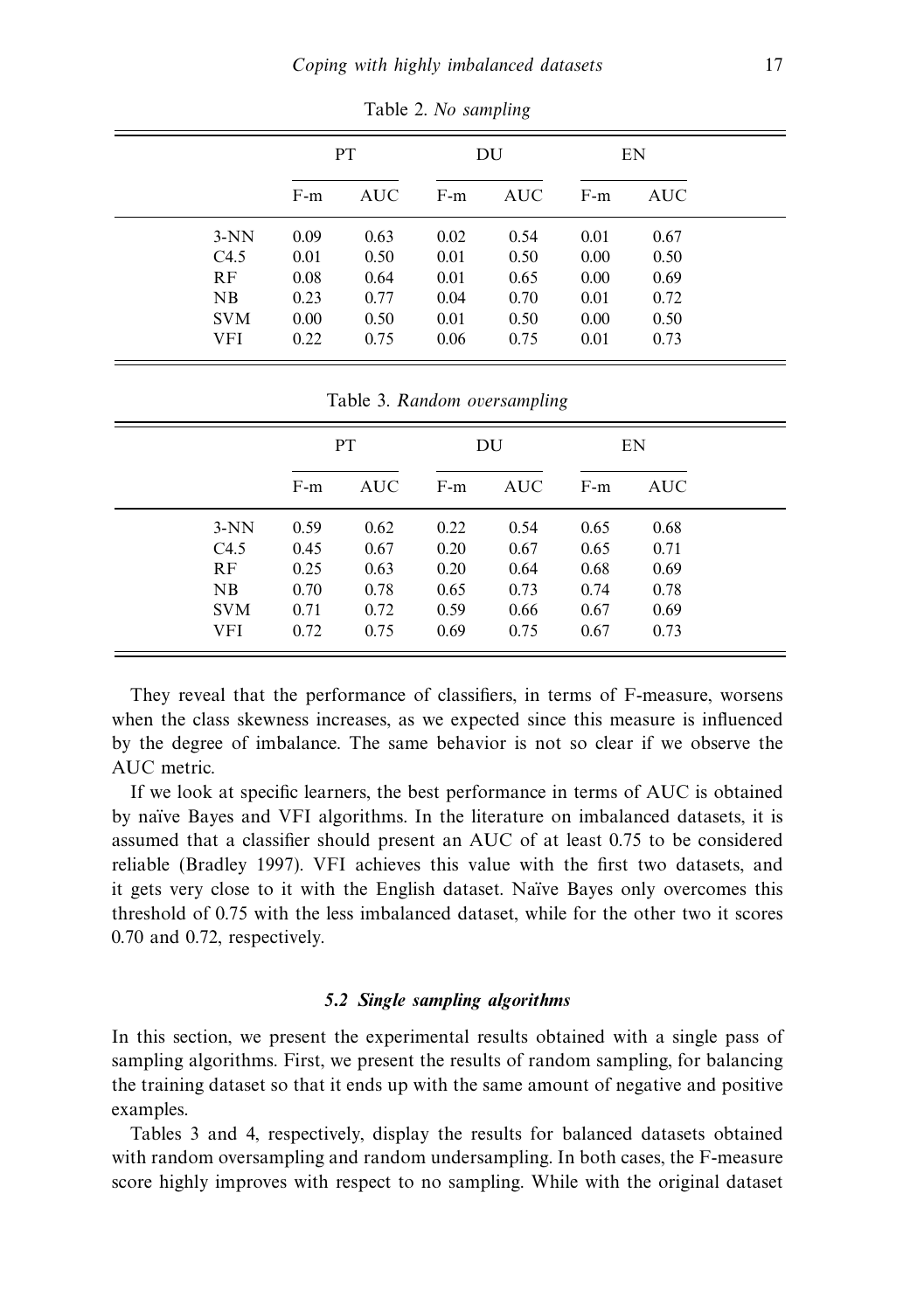|            |       | <b>PT</b>  |       | DU         | EN    |            |  |
|------------|-------|------------|-------|------------|-------|------------|--|
|            | $F-m$ | <b>AUC</b> | $F-m$ | <b>AUC</b> | $F-m$ | <b>AUC</b> |  |
| $3-NN$     | 0.65  | 0.70       | 0.18  | 0.54       | 0.71  | 0.76       |  |
| C4.5       | 0.60  | 0.64       | 0.23  | 0.65       | 0.66  | 0.65       |  |
| RF         | 0.63  | 0.69       | 0.55  | 0.65       | 0.73  | 0.75       |  |
| NB         | 0.70  | 0.74       | 0.62  | 0.71       | 0.73  | 0.76       |  |
| <b>SVM</b> | 0.70  | 0.69       | 0.62  | 0.67       | 0.67  | 0.68       |  |
| VFI        | 0.71  | 0.75       | 0.71  | 0.74       | 0.67  | 0.71       |  |

Table 4. Random undersampling

Table 5. Edited nearest neighbor (ENN)

|            | PT.   |            | DU    |      | EN    |      |
|------------|-------|------------|-------|------|-------|------|
|            | $F-m$ | <b>AUC</b> | $F-m$ | AUC. | $F-m$ | AUC- |
| $3-NN$     | 0.10  | 0.63       | 0.02  | 0.54 | 0.00  | 0.67 |
| C4.5       | 0.03  | 0.51       | 0.00  | 0.50 | 0.00  | 0.50 |
| RF         | 0.12  | 0.62       | 0.00  | 0.63 | 0.00  | 0.60 |
| NB         | 0.25  | 0.78       | 0.05  | 0.71 | 0.00  | 0.72 |
| <b>SVM</b> | 0.00  | 0.50       | 0.00  | 0.50 | 0.00  | 0.50 |
| VFI        | 0.22  | 0.74       | 0.06  | 0.75 | 0.07  | 0.73 |

the best result was of 0.23 for Portuguese, with both sampling algorithms, a value of around 0.70 is obtained for all the datasets. Regarding the AUC metric, it improves only with classifiers that obtained the worst performance when no sampling was used.

We now turn to the experiments with direct sampling techniques. From Tables 5 to 8, the results obtained with direct undersampling algorithms are presented.

Turning our attention to these tables, it is possible to note the variation in performance when different undersampling algorithms are used. At one extreme, CNN (Table 6) obtains slightly worse results than those obtained with random

|            | PT.   |            |       | DU         | EN    |            |  |
|------------|-------|------------|-------|------------|-------|------------|--|
|            | $F-m$ | <b>AUC</b> | $F-m$ | <b>AUC</b> | $F-m$ | <b>AUC</b> |  |
| $3-NN$     | 0.54  | 0.54       | 0.61  | 0.58       | 0.60  | 0.55       |  |
| C4.5       | 0.54  | 0.55       | 0.61  | 0.62       | 0.68  | 0.56       |  |
| RF         | 0.58  | 0.62       | 0.63  | 0.66       | 0.60  | 0.51       |  |
| NB         | 0.68  | 0.70       | 0.38  | 0.60       | 0.62  | 0.56       |  |
| <b>SVM</b> | 0.64  | 0.59       | 0.58  | 0.57       | 0.63  | 0.59       |  |
| <b>VFI</b> | 0.68  | 0.65       | 0.62  | 0.67       | 0.66  | 0.60       |  |

Table 6. Condensed nearest neighbor (CNN)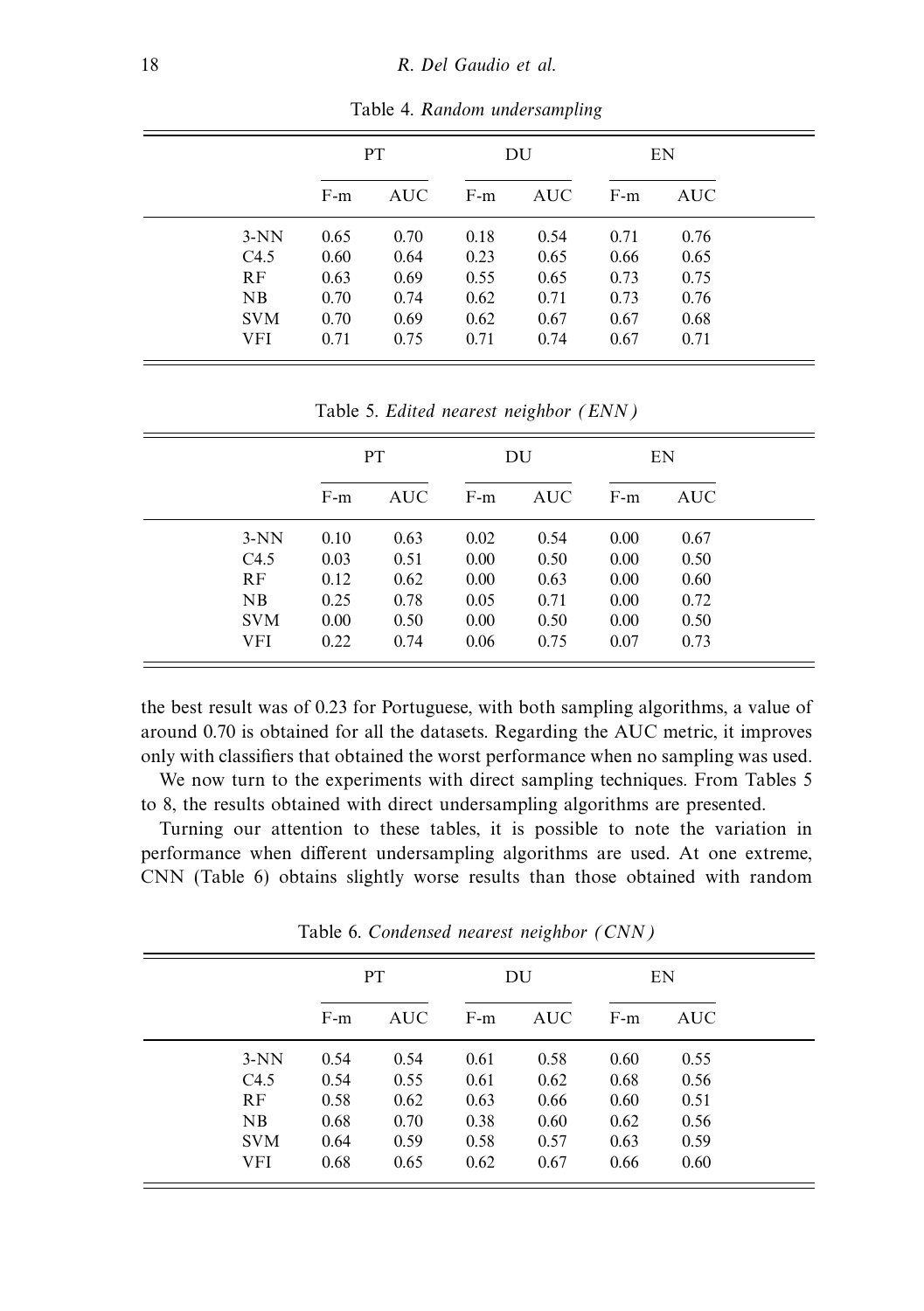|            | <b>PT</b> |            |       | DU         | EN    |            |
|------------|-----------|------------|-------|------------|-------|------------|
|            | $F-m$     | <b>AUC</b> | $F-m$ | <b>AUC</b> | $F-m$ | <b>AUC</b> |
| $3-NN$     | 0.41      | 0.75       | 0.27  | 0.70       | 0.20  | 0.68       |
| C4.5       | 0.41      | 0.80       | 0.28  | 0.73       | 0.00  | 0.50       |
| RF         | 0.22      | 0.82       | 0.24  | 0.75       | 0.22  | 0.82       |
| NB         | 0.45      | 0.85       | 0.10  | 0.75       | 0.09  | 0.79       |
| <b>SVM</b> | 0.16      | 0.54       | 0.00  | 0.50       | 0.00  | 0.50       |
| VFI        | 0.35      | 0.82       | 0.17  | 0.82       | 0.21  | 0.80       |

Table 7. Neighborhood cleaning

undersampling. At the other extreme, Tomek links (Table 8) shows high performance in terms of both F-measure and AUC.

In the case of ENN (Table 5), the number of majority class items deleted was not enough to notably modify the degree of imbalance, so that the proportion of negative and positive examples remains the same as the original dataset, with no sampling. As mentioned in Section 4.3, this algorithm was developed for cleaning data, and even if it is applied recursively to the original dataset, eventually it will reach a stop point where no more examples can be deleted. As a consequence, the results are very similar to those obtained when no sampling algorithm is applied. We can conclude that for this kind of task (definition learning), in the way we have set the problem, this algorithm is not useful at all, at least when used alone.

CNN presents a different behavior (Table 6). In terms of F-measure, it presents higher scores than those for the original dataset (i.e. no sampling) and quite similar to those of random sampling. In terms of AUC, the scores worsen. In particular, this deterioration is more evident with classifiers that are getting better results with the original dataset. For example, looking at the Portuguese experiment, we can see that the VFI obtained a score of 0.75 (Table 2) with the original dataset and with CNN, it got 0.65. SVM obtained a score of 0.50 with the original dataset, while CNN now gets 0.59.

NCL shows a significant improvement compared to random undersampling (Table 7). Like ENN, this algorithm was not able to balance the dataset, but unlike ENN, it was able to modify the degree of imbalance. For each dataset, the following proportions were obtained: 1 to 3 for Portuguese (instead of 1 to 11), 1 to 17 for Dutch (instead of 1 to 42) and 1 to 28 for English (instead of 1 to 64). Since NCL did not achieve balanced datasets, it could be unfair to compare its results with the ones obtained with Tomek links. For this reason, a second experiment was run, setting Tomek links to reproduce the same proportion obtained by NCL for each dataset.

Table 9 shows the results of this experiment. In general, even when forced to reproduce the same data ratio returned by NCL, Tomek links outperforms NCL, with some differences among the datasets. The advantage of Tomek links is more evident with a less imbalanced dataset. As the imbalance increases, the two algorithms perform very similarly.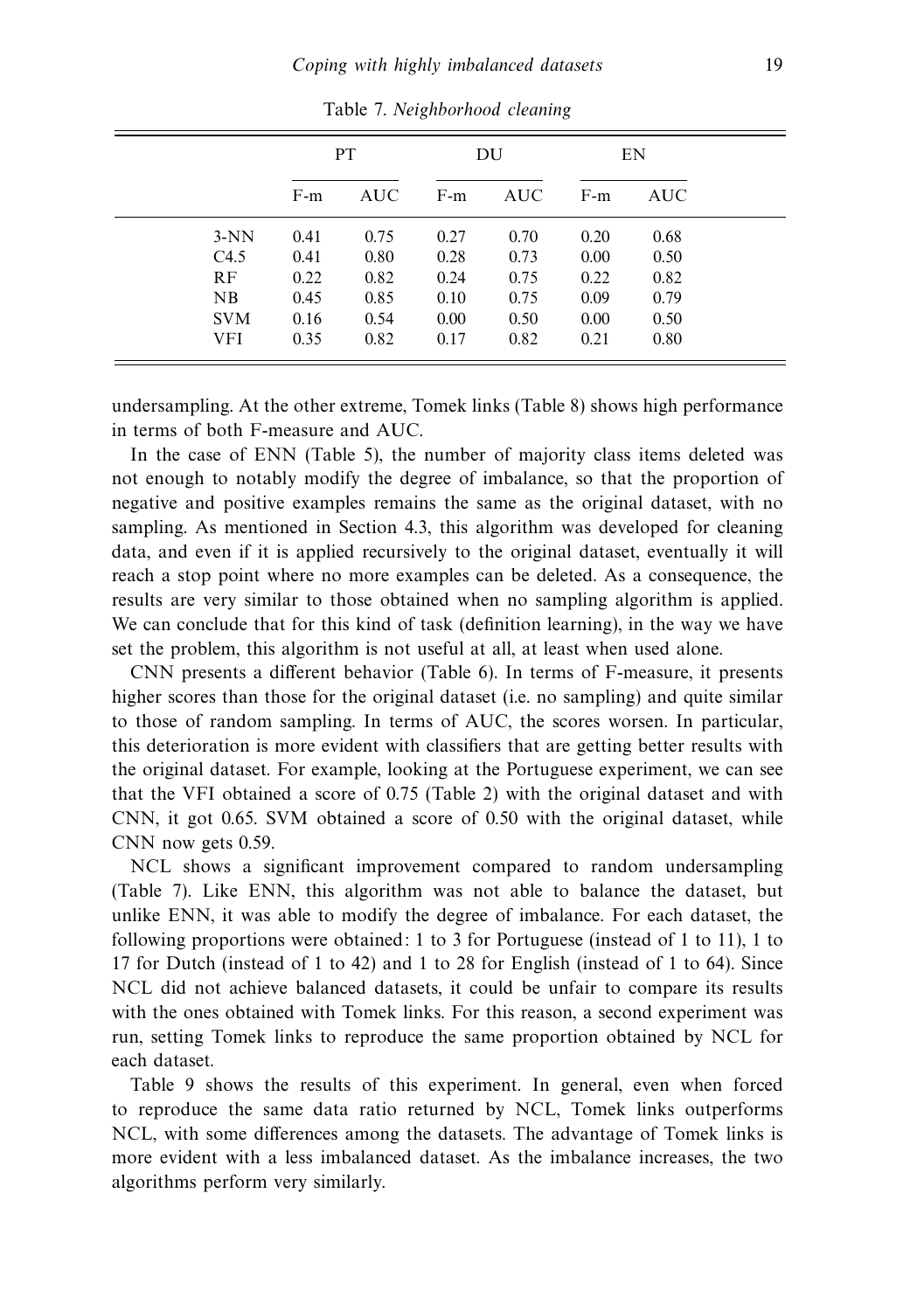|            | PT.   |            |       | DU         | EN    |            |  |
|------------|-------|------------|-------|------------|-------|------------|--|
|            | $F-m$ | <b>AUC</b> | $F-m$ | <b>AUC</b> | $F-m$ | <b>AUC</b> |  |
| $3-NN$     | 0.78  | 0.78       | 0.75  | 0.74       | 0.71  | 0.75       |  |
| C4.5       | 0.85  | 0.89       | 0.81  | 0.87       | 0.82  | 0.78       |  |
| RF         | 0.86  | 0.92       | 0.84  | 0.91       | 0.84  | 0.93       |  |
| NB         | 0.86  | 0.89       | 0.86  | 0.90       | 0.63  | 0.83       |  |
| <b>SVM</b> | 0.82  | 0.81       | 0.88  | 0.88       | 0.73  | 0.74       |  |
| VFI        | 0.79  | 0.87       | 0.85  | 0.92       | 0.68  | 0.84       |  |

Table 8. Tomek links

|            | Table 9. Not balanced Tomek links |            |       |            |       |            |  |  |  |  |  |
|------------|-----------------------------------|------------|-------|------------|-------|------------|--|--|--|--|--|
|            |                                   | <b>PT</b>  |       | DU         |       | EN         |  |  |  |  |  |
|            | $F-m$                             | <b>AUC</b> | $F-m$ | <b>AUC</b> | $F-m$ | <b>AUC</b> |  |  |  |  |  |
| $3-NN$     | 0.66                              | 0.85       | 0.30  | 0.75       | 0.37  | 0.81       |  |  |  |  |  |
| C4.5       | 0.68                              | 0.83       | 0.32  | 0.69       | 0.00  | 0.50       |  |  |  |  |  |
| <b>RF</b>  | 0.66                              | 0.86       | 0.32  | 0.77       | 0.25  | 0.81       |  |  |  |  |  |
| NB         | 0.71                              | 0.90       | 0.10  | 0.76       | 0.04  | 0.80       |  |  |  |  |  |
| <b>SVM</b> | 0.44                              | 0.64       | 0.00  | 0.50       | 0.00  | 0.50       |  |  |  |  |  |
| VFI        | 0.51                              | 0.84       | 0.16  | 0.82       | 0.15  | 0.79       |  |  |  |  |  |

It is also interesting to compare these results obtained by non-balanced Tomek links in Table 9 with those obtained by the same algorithm, only forced to return a perfectly balanced dataset (Table 8). In general, the balanced dataset obtains better results in terms of both F-measure and AUC, but the improvement is higher for the first metric. The only exception is the 3-NN based classifier. In this case, for all three datasets, the AUC value is higher when a non-perfectly balanced dataset is used.

Given these considerations, Tomek links results to be the best undersampling algorithm for the definition extraction task. In terms of the AUC metric, only in two cases, this algorithm did not reach the threshold of 0.75, namely with 3-NN when using the Dutch dataset and with SVM when using the English dataset. However, in both cases the AUC value is 0.74, very near to the threshold. The best classifier, random forest, outperforms all other classification algorithms for all datasets, with AUC scores above 0.90. VFI and naïve Bayes algorithms follow at a short distance.

Regarding oversampling, when SMOTE (Table 10) is applied, results are very similar to those obtained with Tomek links, but with a slight difference. The threshold of 0.75 for AUC is not reached in five settings, namely for all datasets when SVM is used, and for Portuguese and Dutch datasets with 3-NN-based classifiers. When looking at specific classifiers, random forest maintains its advantage, but this time it is followed by C4.5 and then by VFI and naïve Bayes.

Finally, it is interesting to note that for less imbalanced datasets, Tomek links outperforms SMOTE. When the datasets are more imbalanced, the two algorithms deliver similar performances.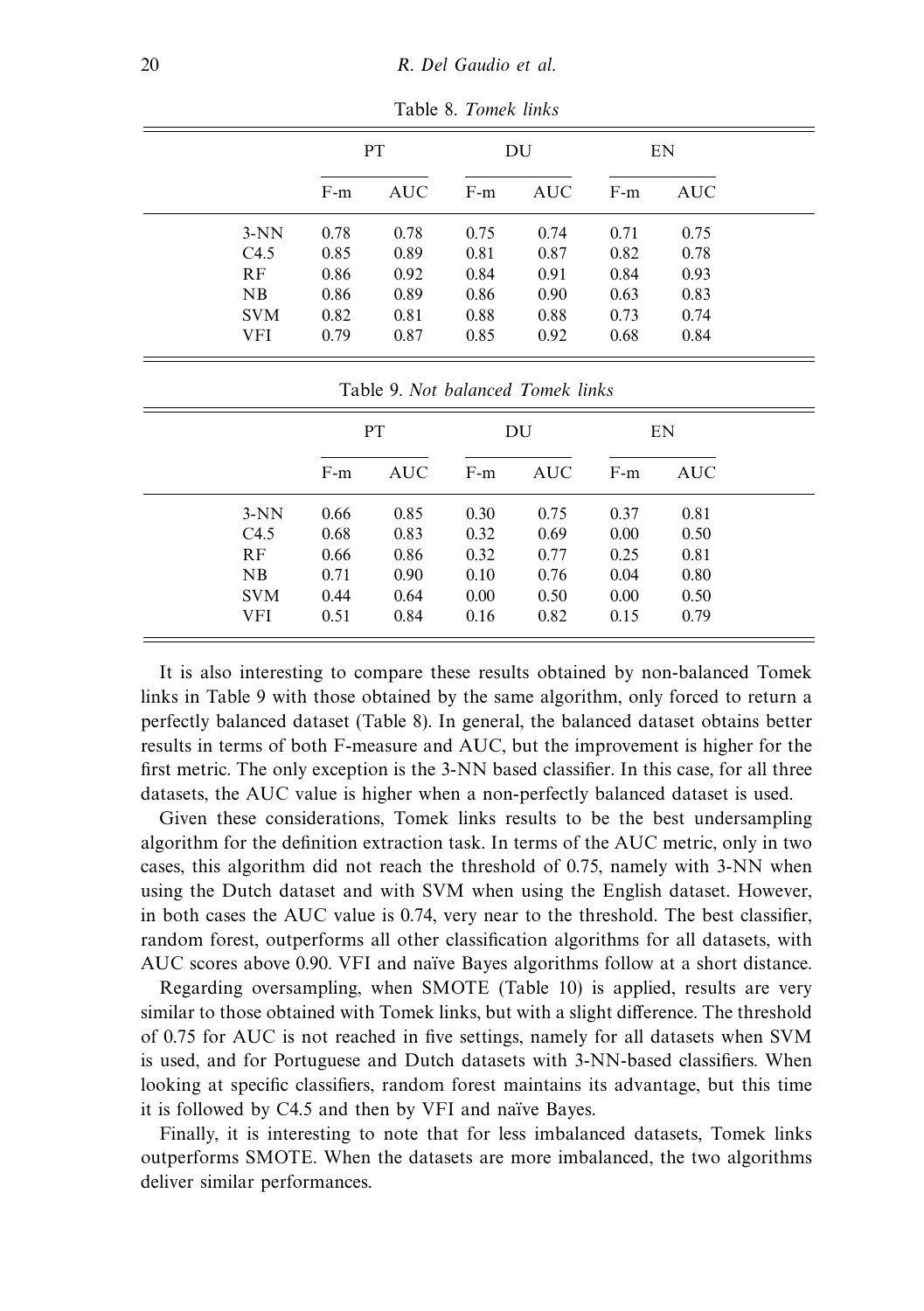|            | <b>PT</b> |            |       | DU         | EN    |      |
|------------|-----------|------------|-------|------------|-------|------|
|            | $F-m$     | <b>AUC</b> | $F-m$ | <b>AUC</b> | $F-m$ | AUC. |
| $3-NN$     | 0.61      | 0.74       | 0.63  | 0.73       | 0.70  | 0.75 |
| C4.5       | 0.79      | 0.88       | 0.89  | 0.95       | 0.81  | 0.81 |
| RF         | 0.77      | 0.92       | 0.86  | 0.98       | 0.71  | 0.85 |
| NB         | 0.70      | 0.78       | 0.67  | 0.93       | 0.79  | 0.86 |
| <b>SVM</b> | 0.72      | 0.72       | 0.68  | 0.72       | 0.69  | 0.70 |
| <b>VFI</b> | 0.69      | 0.87       | 0.67  | 0.87       | 0.65  | 0.79 |

Table 10. SMOTE

#### *5.3 Combining sampling algorithms*

In this section, we present and discuss the results obtained by combining under- and oversampling algorithms.

We opted for not reporting the results of the experiments carried out when oversampling is applied first. This is so because, as the number of examples increases, some algorithms are computationally very expensive, but above all because the performance was slightly worse than that obtained by doing undersampling first.

Each experiment is repeated for undersampling the majority class items to 75, 50 and 25 per cent of its initial size.

In the first experiment, we combined random undersampling with a random oversampling algorithm first and then with SMOTE. Table 11 shows the performance of classifiers for these two combinations.

When combining the two random algorithms, the performance does not improve, and the scores are quite similar to those obtained using just one such sampling algorithm.

Something similar happens when random undersampling is followed by SMOTE. Here, the results obtained are about the same as those obtained by SMOTE alone.

A different scenario can be observed when we turn to Table 12, which displays the results obtained by using Tomek links as the first algorithm in the sequence of sampling algorithms.

As for the combination of Tomek links with random oversampling, only when the majority class items are reduced to 75 per cent, results are better or similar to those obtained using Tomek links alone.

As for the combination of Tomek links with SMOTE, the situation is more complex. For 3-NN, SVM and VFI classifiers, the best results are obtained when Tomek links reduces the dataset to 75 per cent. Random forest and VFI work better when the reduction is 50 per cent. And, finally, C4.5 achieves the best performance with the third setting, with the maximum reduction of imbalance, down to 25 per cent.

It is interesting to note that in the case of the Portuguese dataset, the least imbalanced one, the improvement for most classifiers is not very significant, except when naïve Bayes is used. But as the skewness increases, the combination of the two algorithms generates better results in terms of F-measure and AUC for almost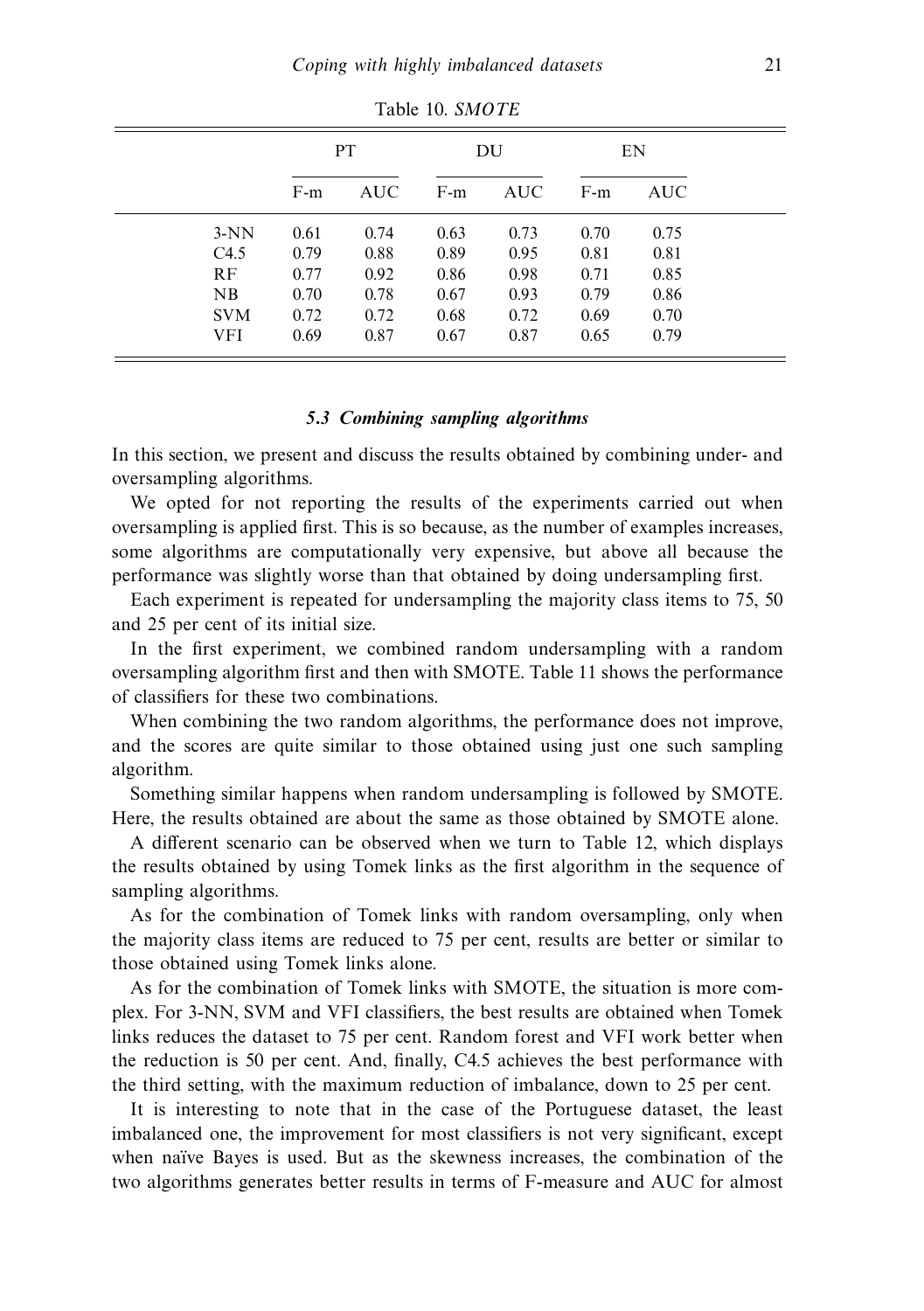|                                                                                |                                                                                    | (a) PORTUGUESE                                                       |                                                                      |                                                                      |                                                                      |                                                                      | (b) DUTCH                                                            |                                                                      | (c) ENGLISH                                                          |                                                                      |                                                                      |                                                                      |
|--------------------------------------------------------------------------------|------------------------------------------------------------------------------------|----------------------------------------------------------------------|----------------------------------------------------------------------|----------------------------------------------------------------------|----------------------------------------------------------------------|----------------------------------------------------------------------|----------------------------------------------------------------------|----------------------------------------------------------------------|----------------------------------------------------------------------|----------------------------------------------------------------------|----------------------------------------------------------------------|----------------------------------------------------------------------|
|                                                                                | Random                                                                             |                                                                      |                                                                      | <b>SMOTE</b>                                                         |                                                                      | Random                                                               |                                                                      | <b>SMOTE</b>                                                         | Random                                                               |                                                                      | <b>SMOTE</b>                                                         |                                                                      |
|                                                                                | $F-m$                                                                              | <b>AUC</b>                                                           | $F-m$                                                                | $\rm AUC$ $_{\rm F\text{-}m}$                                        |                                                                      | $\mathbf{AUC}$                                                       | $\text{F-m}$                                                         | <b>AUC</b>                                                           | $F-m$                                                                | <b>AUC</b>                                                           | $F-m$                                                                | <b>AUC</b>                                                           |
| $3-NN$<br>C4.5<br>RF<br>NB<br><b>SVM</b><br><b>VFI</b><br>$3-NN$<br>C4.5<br>RF | 75%<br>0.67<br>0.52<br>0.49<br>0.62<br>0.67<br>0.72<br>50%<br>0.70<br>0.47<br>0.32 | 0.71<br>0.61<br>0.67<br>0.71<br>0.69<br>0.76<br>0.70<br>0.63<br>0.63 | 0.66<br>0.62<br>0.67<br>0.78<br>0.72<br>0.70<br>0.65<br>0.76<br>0.77 | 0.74<br>0.71<br>0.78<br>0.88<br>0.72<br>0.82<br>0.75<br>0.85<br>0.88 | 0.47<br>0.50<br>0.18<br>0.67<br>0.63<br>0.70<br>0.30<br>0.30<br>0.07 | 0.57<br>0.68<br>0.68<br>0.74<br>0.66<br>0.73<br>0.54<br>0.66<br>0.66 | 0.64<br>0.82<br>0.81<br>0.95<br>0.71<br>0.67<br>0.65<br>0.82<br>0.84 | 0.70<br>0.89<br>0.94<br>0.97<br>0.72<br>0.85<br>0.73<br>0.91<br>0.97 | 0.66<br>0.68<br>0.66<br>0.72<br>0.67<br>0.69<br>0.67<br>0.69<br>0.66 | 0.70<br>0.73<br>0.69<br>0.79<br>0.68<br>0.73<br>0.70<br>0.72<br>0.70 | 0.72<br>0.78<br>0.76<br>0.81<br>0.69<br>0.64<br>0.73<br>0.82<br>0.79 | 0.79<br>0.77<br>0.85<br>0.89<br>0.69<br>0.76<br>0.78<br>0.81<br>0.87 |
| NB<br><b>SVM</b><br><b>VFI</b><br>$3-NN$                                       | 0.68<br>0.71<br>0.72<br>25%<br>0.61                                                | 0.77<br>0.72<br>0.76<br>0.64                                         | 0.88<br>0.73<br>0.69<br>0.63                                         | 0.95<br>0.73<br>0.86<br>0.74                                         | 0.65<br>0.61<br>0.69<br>0.21                                         | 0.74<br>0.66<br>0.75<br>0.53                                         | 0.98<br>0.72<br>0.67<br>0.64                                         | 0.98<br>0.73<br>0.87<br>0.73                                         | 0.74<br>0.68<br>0.69<br>0.64                                         | 0.78<br>0.69<br>0.74<br>0.66                                         | 0.85<br>0.68<br>0.63<br>0.71                                         | 0.92<br>0.69<br>0.77<br>0.76                                         |
| C4.5<br>RF<br>NB<br><b>SVM</b><br><b>VFI</b>                                   | 0.45<br>0.28<br>0.69<br>0.72<br>0.71                                               | 0.68<br>0.65<br>0.78<br>0.73<br>0.75                                 | 0.81<br>0.80<br>0.92<br>0.73<br>0.70                                 | 0.88<br>0.91<br>0.96<br>0.72<br>0.87                                 | 0.23<br>0.02<br>0.66<br>0.61<br>0.69                                 | 0.65<br>0.67<br>0.74<br>0.67<br>0.75                                 | 0.85<br>0.85<br>0.98<br>0.69<br>0.67                                 | 0.93<br>0.98<br>0.99<br>0.72<br>0.87                                 | 0.64<br>0.64<br>0.73<br>0.67<br>0.68                                 | 0.71<br>0.68<br>0.79<br>0.68<br>0.73                                 | 0.80<br>0.77<br>0.87<br>0.68<br>0.65                                 | 0.80<br>0.86<br>0.94<br>0.69<br>0.78                                 |

Table 11. Random undersampling plus oversampling (random and SMOTE)

all classifiers when comparing the results obtained with either Tomek or SMOTE alone. For the Dutch and English datasets, this improvement occurs not only with the best setting but also with all three reduction levels considered.

Finally, it is worth noting that, for all classifiers in all datasets, the threshold of 0.75 is achieved.

When we turn to NCL, in Table 13, a similar scenario is observed. As the imbalance increases, the best results are obtained with the combination of the two sampling algorithms. In this case, for the Dutch and English datasets, the best performance is obtained when NCL reduces the initial datasets to 75 per cent of their size. For English, with this specific setting, all results are better than when SMOTE is used alone. On the contrary, for the Portuguese and Dutch datasets, it is possible to note that AUC gets worse with 3-NN, C4.5 and RF classifiers and improves with the other three.

Given the specificity of the remaining two undersampling algorithms, ENN and CNN (see Section 4.3), it is not possible to execute the three variants (75, 50 and 25 per cent) of each experiment.

The combination of ENN with oversampling, whose results are displayed in Table 14, permits us to achieve some improvement. By comparing these results with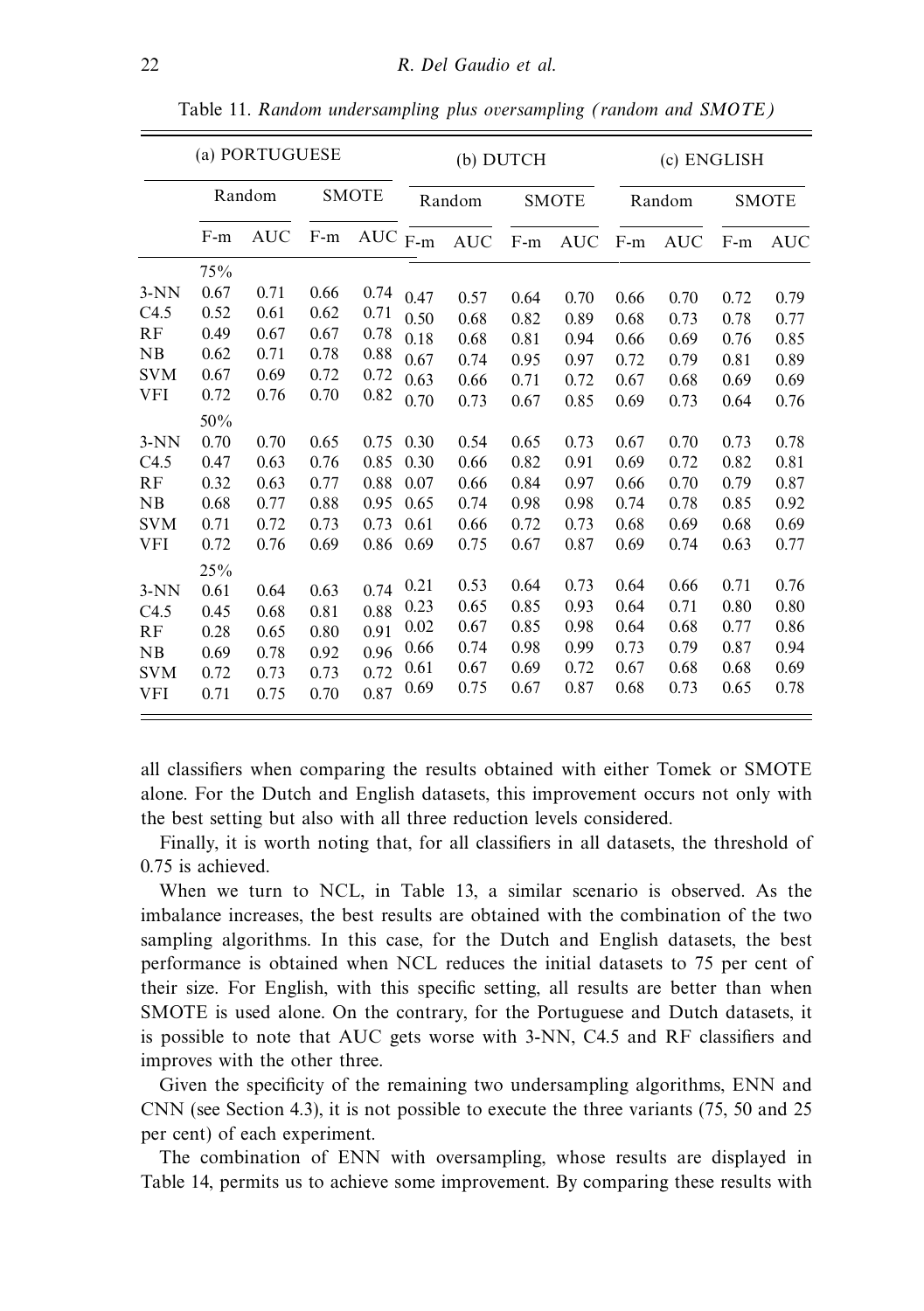|            | (a) PORTUGUESE |         |      |              |      | (b) DUTCH |      |              |      | (c) ENGLISH |      |              |  |
|------------|----------------|---------|------|--------------|------|-----------|------|--------------|------|-------------|------|--------------|--|
|            | Random         |         |      | <b>SMOTE</b> |      | Random    |      | <b>SMOTE</b> |      | Random      |      | <b>SMOTE</b> |  |
|            |                | F-m AUC |      | F-m AUC      |      | F-m AUC   |      | F-m AUC      |      | F-m AUC     |      | F-m AUC      |  |
|            | 75%            |         |      |              |      |           |      |              |      |             |      |              |  |
| $3-NN$     | 0.81           | 0.83    | 0.83 | 0.85         | 0.73 | 0.76      | 0.77 | 0.79         | 0.79 | 0.85        | 0.80 | 0.84         |  |
| C4.5       | 0.73           | 0.81    | 0.80 | 0.85         | 0.69 | 0.78      | 0.87 | 0.91         | 0.74 | 0.81        | 0.82 | 0.83         |  |
| RF         | 0.83           | 0.88    | 0.84 | 0.91         | 0.64 | 0.82      | 0.88 | 0.96         | 0.79 | 0.85        | 0.82 | 0.90         |  |
| NB         | 0.84           | 0.90    | 0.88 | 0.95         | 0.78 | 0.85      | 0.95 | 0.98         | 0.84 | 0.89        | 0.85 | 0.93         |  |
| <b>SVM</b> | 0.82           | 0.81    | 0.83 | 0.82         | 0.81 | 0.82      | 0.84 | 0.85         | 0.76 | 0.77        | 0.81 | 0.82         |  |
| VFI        | 0.75           | 0.86    | 0.76 | 0.90         | 0.74 | 0.84      | 0.74 | 0.89         | 0.74 | 0.81        | 0.64 | 0.82         |  |
|            | 50%            |         |      |              |      |           |      |              |      |             |      |              |  |
| $3-NN$     | 0.77           | 0.77    | 0.79 | 0.80         | 0.66 | 0.70      | 0.78 | 0.80         | 0.74 | 0.76        | 0.79 | 0.80         |  |
| C4.5       | 0.65           | 0.76    | 0.79 | 0.87         | 0.53 | 0.79      | 0.84 | 0.91         | 0.70 | 0.83        | 0.85 | 0.86         |  |
| RF         | 0.68           | 0.80    | 0.84 | 0.91         | 0.37 | 0.77      | 0.89 | 0.98         | 0.74 | 0.78        | 0.79 | 0.90         |  |
| NB         | 0.81           | 0.87    | 0.91 | 0.97         | 0.74 | 0.80      | 0.98 | 0.99         | 0.81 | 0.87        | 0.90 | 0.96         |  |
| <b>SVM</b> | 0.79           | 0.79    | 0.81 | 0.80         | 0.72 | 0.75      | 0.80 | 0.82         | 0.78 | 0.78        | 0.80 | 0.80         |  |
| <b>VFI</b> | 0.75           | 0.83    | 0.73 | 0.90         | 0.73 | 0.81      | 0.70 | 0.89         | 0.75 | 0.80        | 0.66 | 0.82         |  |
|            | 25%            |         |      |              |      |           |      |              |      |             |      |              |  |
| $3-NN$     | 0.71           | 0.70    | 0.72 | 0.77         | 0.48 | 0.61      | 0.72 | 0.76         | 0.70 | 0.73        | 0.73 | 0.79         |  |
| C4.5       | 0.52           | 0.70    | 0.76 | 0.87         | 0.31 | 0.69      | 0.86 | 0.94         | 0.71 | 0.80        | 0.85 | 0.86         |  |
| RF         | 0.42           | 0.70    | 0.80 | 0.91         | 0.16 | 0.70      | 0.85 | 0.98         | 0.68 | 0.74        | 0.79 | 0.88         |  |
| NB         | 0.76           | 0.83    | 0.92 | 0.97         | 0.69 | 0.76      | 0.98 | 0.99         | 0.78 | 0.83        | 0.91 | 0.96         |  |
| <b>SVM</b> | 0.74           | 0.74    | 0.78 | 0.77         | 0.65 | 0.70      | 0.74 | 0.76         | 0.71 | 0.73        | 0.74 | 0.75         |  |
| <b>VFI</b> | 0.75           | 0.79    | 0.71 | 0.89         | 0.70 | 0.77      | 0.68 | 0.88         | 0.72 | 0.78        | 0.66 | 0.81         |  |

Table 12. Tomek links plus oversampling algorithms

those in Table 10, for SMOTE alone, we observe that there is a small improvement for most classifiers when the combination of the two algorithms is used.

Finally, Table 15 displays the results for the undersampling with CNN. For the first time, it is possible to find results improving with some datasets but not with others.

In this experiment, for the Dutch dataset, the results obtained in terms of Fmeasure are comparable to those obtained with SMOTE alone. As for the AUC scores, these are just slightly worse than those obtained with SMOTE alone.

With the Portuguese and English datasets, in turn, results are worse than those obtained with either CNN alone or with SMOTE alone.

To understand these results, it is important to note that, for different datasets, CNN returns different proportions between the positive and negative classes. In particular, in this experience, it delivered 1:2 for the Portuguese dataset, 1:7 for the Dutch dataset, and 1:1.5 for the English dataset. Given the lowest ratio obtained for the Dutch dataset, this implied that the larger portion of the balancing work was left to the SMOTE algorithm, and this explains why the final results were better in this case.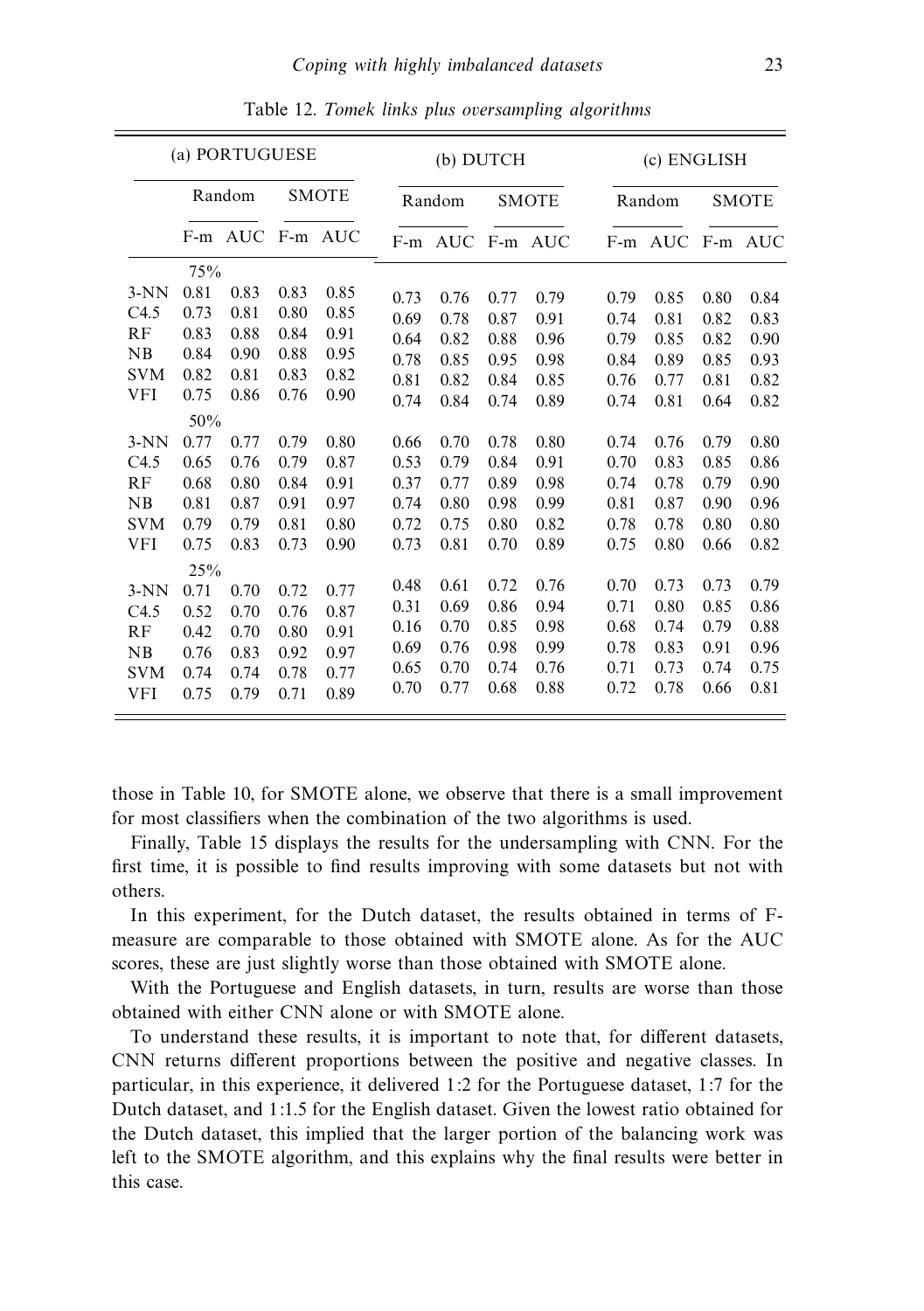| (a) PORTUGUESE |        |                 |      |              |      | (b) DUTCH       |      |              |  |        | (c) ENGLISH     |              |      |  |
|----------------|--------|-----------------|------|--------------|------|-----------------|------|--------------|--|--------|-----------------|--------------|------|--|
|                | Random |                 |      | <b>SMOTE</b> |      | Random          |      | <b>SMOTE</b> |  | Random |                 | <b>SMOTE</b> |      |  |
|                |        | F-m AUC F-m AUC |      |              |      | F-m AUC F-m AUC |      |              |  |        | F-m AUC F-m AUC |              |      |  |
|                | 75%    |                 |      |              |      |                 |      |              |  |        |                 |              |      |  |
| $3-NN$         | 0.75   | 0.73            | 0.67 | 0.73         | 0.66 | 0.68            | 0.79 | 0.81         |  | 0.80   | 0.84            | 0.80         | 0.81 |  |
| C4.5           | 0.66   | 0.74            | 0.69 | 0.81         | 0.52 | 0.76            | 0.88 | 0.94         |  | 0.74   | 0.82            | 0.74         | 0.85 |  |
| RF             | 0.64   | 0.76            | 0.75 | 0.87         | 0.76 | 0.76            | 0.81 | 0.82         |  | 0.82   | 0.88            | 0.87         | 0.92 |  |
| NB             | 0.78   | 0.84            | 0.84 | 0.95         | 0.76 | 0.81            | 0.97 | 0.99         |  | 0.80   | 0.89            | 0.91         | 0.96 |  |
| <b>SVM</b>     | 0.77   | 0.73            | 0.72 | 0.76         | 0.43 | 0.79            | 0.90 | 0.97         |  | 0.81   | 0.80            | 0.82         | 0.80 |  |
| VFI            | 0.73   | 0.82            | 0.64 | 0.89         | 0.73 | 0.80            | 0.75 | 0.89         |  | 0.77   | 0.80            | 0.69         | 0.82 |  |
|                | 50%    |                 |      |              |      |                 |      |              |  |        |                 |              |      |  |
| $3-NN$         | 0.74   | 0.7             | 0.71 | 0.74         | 0.59 | 0.66            | 0.74 | 0.78         |  | 0.74   | 0.78            | 0.74         | 0.78 |  |
| C4.5           | 0.52   | 0.71            | 0.76 | 0.87         | 0.52 | 0.76            | 0.88 | 0.94         |  | 0.71   | 0.81            | 0.79         | 0.86 |  |
| RF             | 0.57   | 0.72            | 0.79 | 0.88         | 0.70 | 0.73            | 0.78 | 0.79         |  | 0.74   | 0.83            | 0.83         | 0.90 |  |
| NB             | 0.78   | 0.83            | 0.88 | 0.96         | 0.74 | 0.79            | 0.98 | 0.99         |  | 0.80   | 0.89            | 0.90         | 0.96 |  |
| <b>SVM</b>     | 0.75   | 0.73            | 0.76 | 0.76         | 0.30 | 0.73            | 0.87 | 0.97         |  | 0.77   | 0.76            | 0.76         | 0.75 |  |
| VFI            | 0.73   | 0.82            | 0.69 | 0.89         | 0.71 | 0.78            | 0.69 | 0.88         |  | 0.75   | 0.80            | 0.65         | 0.81 |  |
|                | 25%    |                 |      |              |      |                 |      |              |  |        |                 |              |      |  |
| $3-NN$         | 0.7    | 0.68            | 0.7  | 0.74         | 0.31 | 0.51            | 0.70 | 0.75         |  | 0.72   | 0.75            | 0.73         | 0.77 |  |
| C4.5           | 0.56   | 0.73            | 0.78 | 0.88         | 0.36 | 0.70            | 0.87 | 0.94         |  | 0.69   | 0.77            | 0.80         | 0.83 |  |
| RF             | 0.49   | 0.7             | 0.79 | 0.9          | 0.64 | 0.70            | 0.74 | 0.76         |  | 0.70   | 0.75            | 0.82         | 0.90 |  |
| NB             | 0.75   | 0.83            | 0.91 | 0.97         | 0.69 | 0.76            | 0.98 | 0.99         |  | 0.78   | 0.84            | 0.90         | 0.95 |  |
| <b>SVM</b>     | 0.73   | 0.73            | 0.75 | 0.75         | 0.10 | 0.68            | 0.85 | 0.98         |  | 0.69   | 0.71            | 0.72         | 0.74 |  |
| <b>VFI</b>     | 0.73   | 0.79            | 0.7  | 0.9          | 0.71 | 0.77            | 0.69 | 0.88         |  | 0.70   | 0.77            | 0.67         | 0.81 |  |

Table 13. Neighborhood cleaning rule (NCL) plus oversampling algorithms

Table 14. ENN rule plus oversampling algorithms

|             |      | (a) PORTUGUESE  |      |              |      | (b) DUTCH                        |      |      | (c) ENGLISH  |                     |      |      |
|-------------|------|-----------------|------|--------------|------|----------------------------------|------|------|--------------|---------------------|------|------|
|             |      | Random          |      | <b>SMOTE</b> |      | <b>SMOTE</b><br>Random<br>Random |      |      | <b>SMOTE</b> |                     |      |      |
|             |      | F-m AUC F-m AUC |      |              |      | $F-m$ AUC $F-m$ AUC              |      |      |              | $F-m$ AUC $F-m$ AUC |      |      |
| 3-NN 0.58   |      | 0.63            | 0.63 | 0.75         | 0.22 | 0.54                             | 0.62 | 0.73 | 0.65         | 0.68                | 0.70 | 0.75 |
| C4.5        | 0.45 | 0.68            | 0.80 | 0.89         | 0.19 | 0.67                             | 0.89 | 0.95 | 0.66         | 0.71                | 0.81 | 0.82 |
| <b>RF</b>   | 0.26 | 0.65            | 0.80 | 0.93         | 0.02 | 0.64                             | 0.86 | 0.99 | 0.64         | 0.68                | 0.71 | 0.85 |
| $N_{\rm B}$ | 0.69 | 0.78            | 0.93 | 0.97         | 0.64 | 0.73                             | 0.99 | 0.99 | 0.74         | 0.78                | 0.87 | 0.95 |
| <b>SVM</b>  | 0.71 | 0.72            | 0.72 | 0.73         | 0.60 | 0.67                             | 0.68 | 0.72 | 0.68         | 0.69                | 0.69 | 0.71 |
| VFI.        | 0.72 | 0.76            | 0.68 | 0.87         | 0.69 | 0.75                             | 0.66 | 0.87 | 0.67         | 0.73                | 0.65 | 0.79 |

#### **6 Discussion**

From the systematic experimentation carried out with respect to the task of definition extraction reported above, a number of lessons can be gathered.

Sampling imbalanced datasets frequently improves the performance of classifiers over the baseline, which is in the range of 0.73–0.77 in terms of the AUC score.

 $\equiv$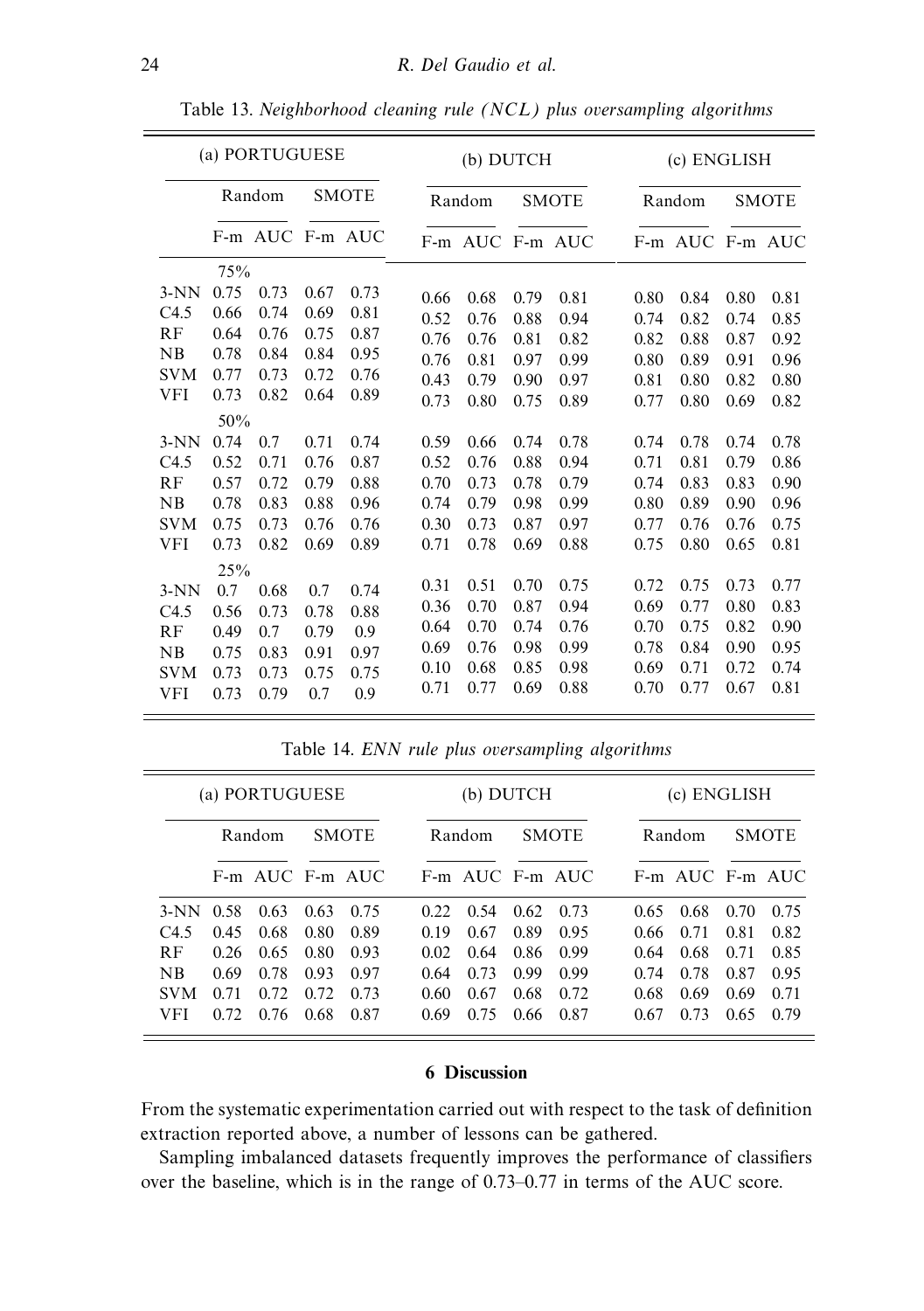|                  | (a) PORTUGUESE     |                 |      |              |      |                 | (b) DUTCH |              | (c) ENGLISH |                 |       |              |
|------------------|--------------------|-----------------|------|--------------|------|-----------------|-----------|--------------|-------------|-----------------|-------|--------------|
|                  | R <sub>andom</sub> |                 |      | <b>SMOTE</b> |      | Random          |           | <b>SMOTE</b> |             | Random          |       | <b>SMOTE</b> |
|                  |                    | F-m AUC F-m AUC |      |              |      | F-m AUC F-m AUC |           |              |             | F-m AUC F-m AUC |       |              |
| $3-NN$ 0.52 0.59 |                    |                 | 0.51 | 0.66         | 0.49 | 0.53            | 0.62      | 0.65         | 0.62        | 0.49            | 0.56  | 0.50         |
| C4.5             | 0.43               | 0.54            | 0.56 | -0.65        | 0.28 | 0.57            | 0.78      | 0.85         | 0.58        | 0.59            | 0.59  | 0.54         |
| <b>RF</b>        | 0.35               | 0.59            | 0.52 | 0.72         | 0.08 | 0.63            | 0.83      | 0.93         | 0.58        | 0.53            | 0.59  | 0.61         |
| <b>NB</b>        | 0.55               | 0.52            | 0.62 | 0.69         | 0.62 | 0.69            | 0.92      | 0.95         | 0.00        | 0.50            | 0.61  | 0.50         |
| <b>SVM</b>       | 0.68               | 0.64            | 0.60 | 0.62         | 0.64 | 0.65            | 0.66      | 0.67         | 0.61        | 0.56            | -0.62 | 0.50         |
| VFI              | 0.69               | 0.69            | 0.61 | 0.77         | 0.70 | 0.67            | 0.66      | 0.82         | 0.62.       | 0.55            | 0.59  | 0.66         |

Table 15. CNN rule plus oversampling algorithms

However, not all sampling techniques are equally suited to foster this improvement. Some of them add very little improvement, if any. That is the case of random overand undersampling and ENN. Some others may even deteriorate the results to deliver scores clearly below the baseline. That is the case of CNN.

For undersampling, NCL and Tomek links consistently helped to improve the performance of classifiers, as well as SMOTE, for oversampling, with AUC results in the range of 0.82–0.98. Tomek links should be pointed out as one of the best options as it exhibits an equal top performance for datasets with different imbalance degrees, with AUC in the range of 0.92–0.93.

In general, combining undersampling with oversampling provides better results than when only one of them is used. Better results were obtained performing undersampling before oversampling, and using direct oversampling with SMOTE instead of just plain random oversampling. The exception is found again when CNN is chosen as an undersampling method. But all other combinations (including those with random undersampling as the first step) have consistently shown to be able to raise the AUC scores to the range of 0.94–0.99.

The best performing combinations are the ones that result from combining the algorithms that had been shown to be the best in their categories when applied in isolation. That is, the best results are obtained with NCL or Tomek links for undersampling and SMOTE for oversampling.

Which sampling method should be preferred will largely depend on the computational cost associated with the use of these two algorithms. In fact, as mentioned above, the use of oversampling algorithms increases the computational cost because it increases the number of examples that will be used to build the classifier. In contrast, Tomek links is a very complex algorithm that, for every example, considers all examples in order to identify a link. This means that the time needed to undersample the dataset is polynomially related to the size of the original dataset. Due to the growth in computational capacity of computers, it is likely that this question may not represent a real issue for many applications.

In general, there seems to exist a tendency for the largest extension of the undersampling to permit the best results, and hence for less catch-up work to be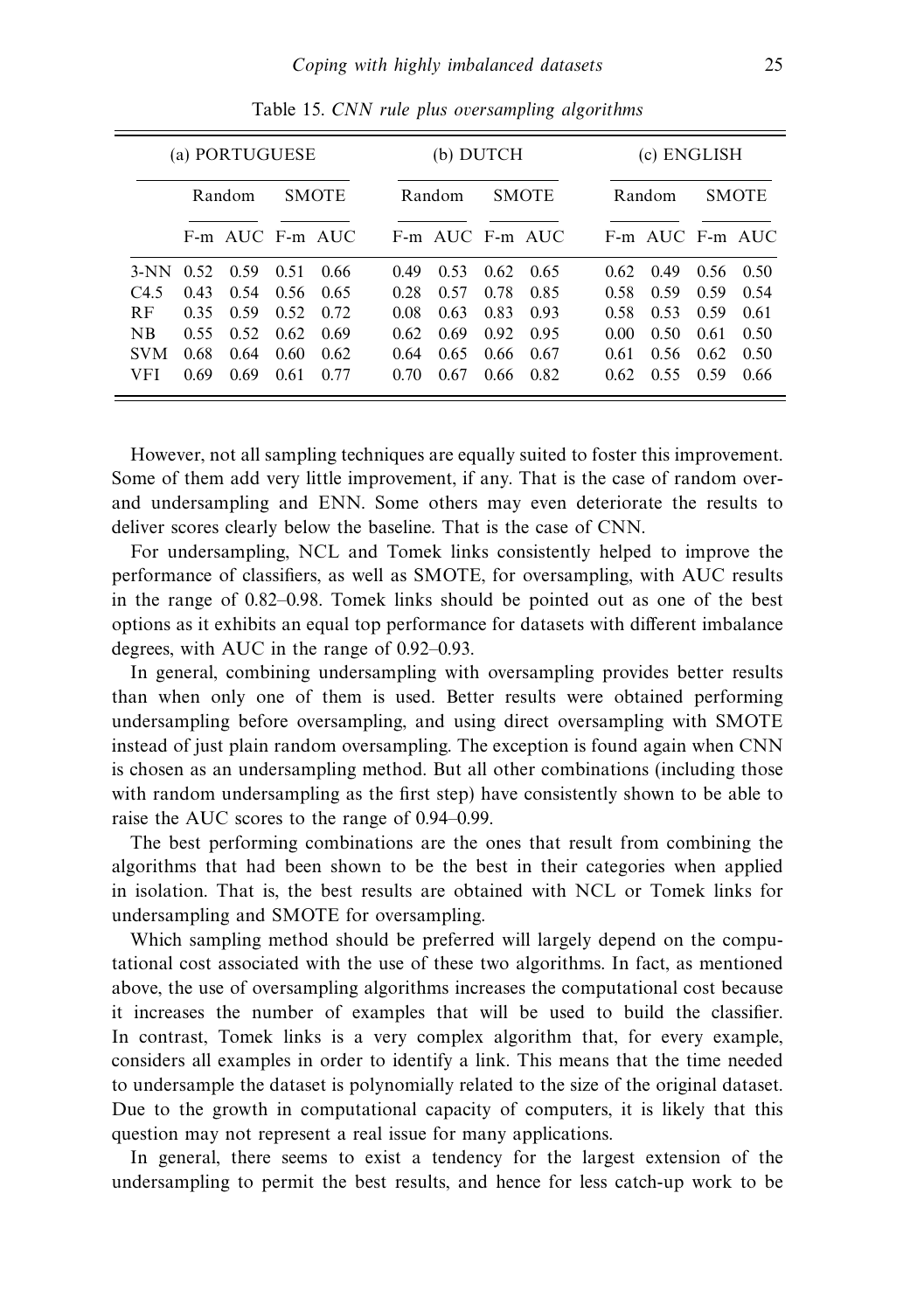required for the oversampling step. When undersampling to just 75 per cent, the scores are in the range of 0.93–0.99, while they are in the range of 0.96–0.99 for undersampling to as much as 25 per cent. But more firm conclusions on this respect would perhaps need to be based on datasets with a larger range of number of tokens.

Interestingly, the best results – that is, when undersampling and oversampling are combined – are consistently obtained by the naïve Bayes classifier. Also consistently, the second best option is the random forest classifiers, though at a clear distance behind.

It is interesting to note that these two classifiers are among the best ones even when no sampling algorithms are used. This result suggests that, for the learning algorithms used in this work, naïve Bayes and random forest have the most suited learning bias for the task of definition extraction. Therefore, the sampling algorithms are responsible for just leveraging off the classification performance of these algorithms, given the imbalanced characteristic of the data. The reason of why the learning bias of these algorithms is suited for definition extraction is out of the scope of this work. However, we note that it is in conformity with theoretical and practical results present in the literature. For instance, naïve Bayes frequently presents good performance in natural language processing (Roth 1999) even when the model assumptions of independence do not hold (Zhang 2005). Regarding random forest, ensemble classifiers are one of the most effective computationally intensive procedures to improve on unstable estimators or classifiers, being useful especially for high-dimensional dataset problems (Biau 2012).

The same tendencies can be observed with F-measure scores. The best combinations of undersampling, oversampling and classifier algorithms consistently deliver performances scoring in the range of 0.87–0.99 in terms of F-measure.

Looking more closely at the scores obtained by naïve Bayes and random forest, there is a difference in terms of precision and recall. For all the three languages, random forest classifiers were able to obtain a recall close to one, that is all the definitions were correctly identified, but there is a larger number of non-definitions classified as positive examples in comparison to what happens with naïve Bayes classifiers.

In order to generalize our results, we tested our approach with definitions introduced by verbs other than 'to be', such as 'to mean', 'to signify' etc. When all these kinds of verbs are considered together, the degree of imbalance is slightly smaller than the imbalance in the definitions introduced by the verb 'to be' alone. Preliminary results present an F-measure around 0.78 and an AUC around 0.83, confirming the combination of Tomek links and SMOTE as the best sampling method and naïve Bayes as the best learning algorithm. In this experiment, the same classifier identified definitions introduced by different verbs, while in the previous experiments there was a classifier specialized just on the definitions introduced by the verb 'to be'. If a classifier for each different verb or a classifier for a group of similar verbs were used, results similar to those obtained for 'to be' definitions are expected.

When comparing with previous work on definition extraction, our results outperform all the systems that have used learning algorithms, confirming the importance of sampling techniques in supporting the definition extraction task.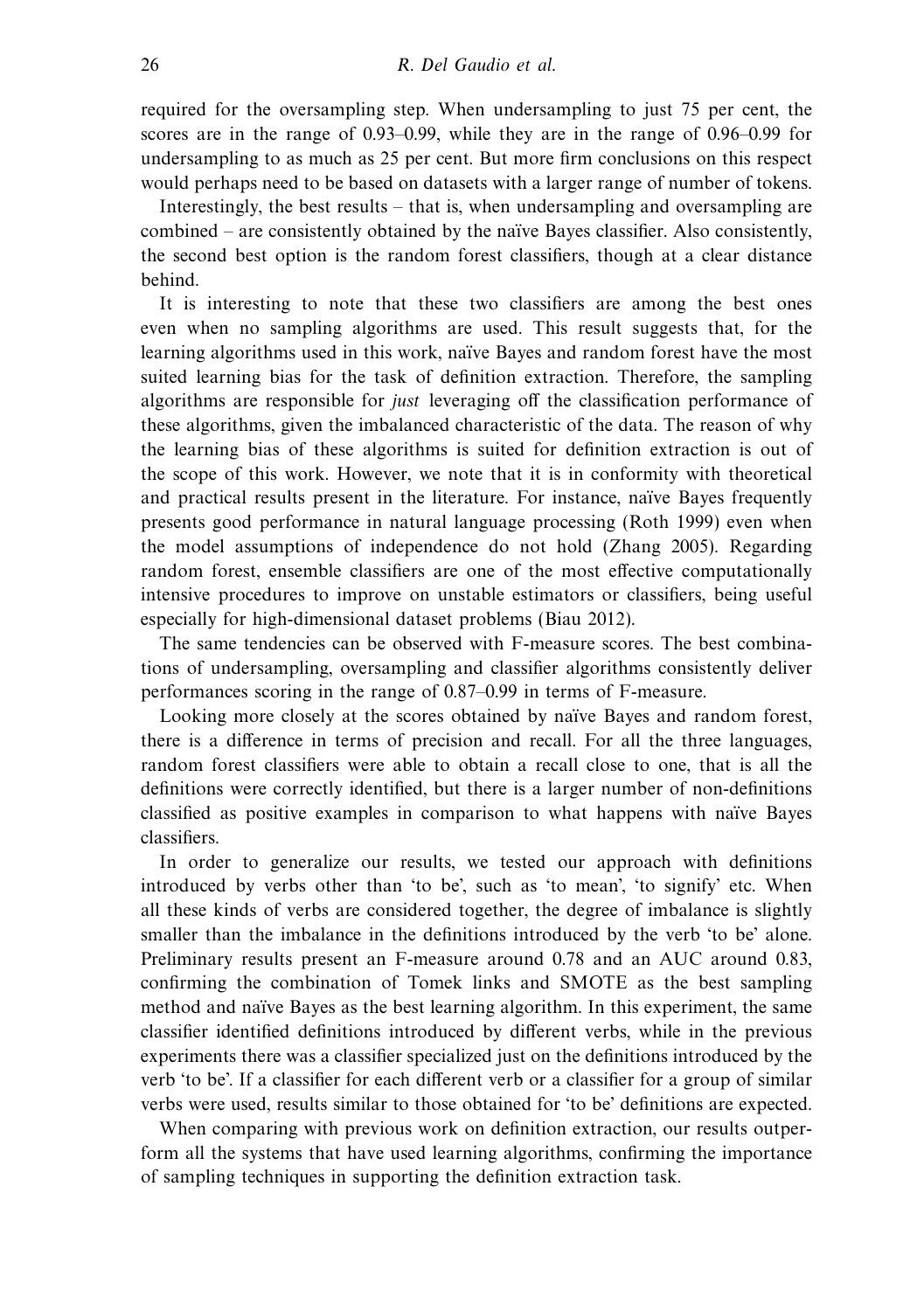Westerhout and Monachesi (2007), using the same corpus we used for Dutch, report an F-measure of 0.73, obtained with a combination of syntactic rules and a naïve Bayes classifier for Dutch. Przepiórkowski, Marci nczuk and Degórski (2008), in turn, with a similar approach, but for the Polish language, obtained an F-measure of 0.35. Additionally, it is very important to note that, while our experiments just use bigrams of POS tags as features, all these previous works use a combination of sophisticated and highly language dependent features in order to reach the best results.

As in the last few years, balanced random forest has been successfully used in different classification tasks (see for instance Acedanski *et al.* 2012) and in order to try a more direct comparison between our results and those obtained by Degorski et al. (2008a) and Westerhout (2009), we run this algorithm on our datasets. In this way, we obtained an F-measure of 0.73, 0.58 and 0.48 for Portuguese, Dutch and English, respectively. With respect to results obtained with different sampling techniques presented here, these scores are comparable to those returned by random sampling. With respect to Westerhout (2009), where the same Dutch dataset was used, resulting in an F-measure of 0.78, a direct comparison is not possible, since balanced random forest was used as a filtering module after the application of a quite elaborate pattern module, and also because more sophisticated features were used. In the case of Degorski et al. (2008a), which reports an F-measure of 0.32, a different dataset and feature selection were used, making direct comparison not viable.

If we now turn to systems based only on pattern matching ensured by handcrafted rules, the state of the art in the area is represented by systems such as DEFINDER (Klavans and Muresan 2001), which is reported to have an F-measure of 0.80. Though not strictly comparable due to the use of different experimental conditions, including different datasets for evaluation, our approach seems to deliver results above this performance by a large margin, with scores in the range of 0.90–0.99.

Also when put into contrast with the usage of this same approach to other natural language processing tasks, our results seem to be very competitive. As discussed in Section 2.3, Liu *et al.* (2006) applied a combination of under- and oversampling to sentence boundary detection in speech, showing that undersampling and SMOTE offer the best results with an AUC of 0.89 (the baseline being 0.80). However, they did not experiment intelligent undersampling methods such as Tomek links.

In another task, of automated annotation of keywords, Batista, Bazzan and Monard (2003) get the best results in terms of AUC with an improvement of four percentage points on the original dataset using a combination of SMOTE with Tomek links.

In our case, with scores in the range of 0.94–0.99, the improvement with regard to the baseline of 0.73–0.77 is at least between 17 and 22 percentage points, demonstrating how these methods can be effective for our definition extraction application.

Finally, it is worth noting that our results are in line with those reported in the literature on imbalanced datasets in general. In a comprehensive study on the behavior of several methods for balancing training data, using 11 UCI datasets, $5$ 

<sup>5</sup> http://archive.ics.uci.edu/ml/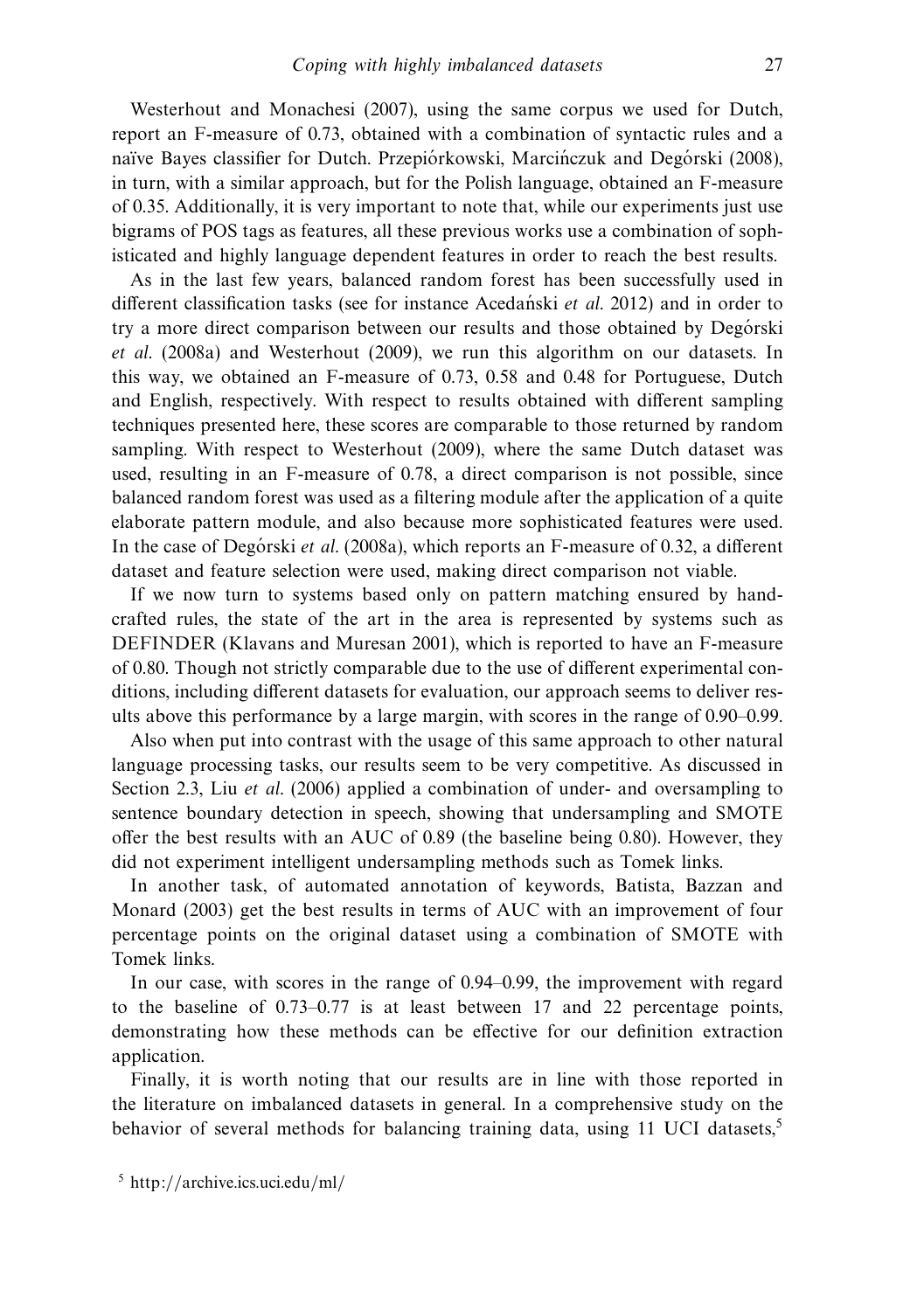Batista, Prati and Monard (2004) showed that in most cases and with several datasets in different domains, SMOTE obtains the best performance. In general, they lead to a rise in the AUC metric of few percentage points (1–4) when the baseline was already high (more than 0.65), while when the baseline was under this value the improvement was comparable to that obtained in our work, which was up to 34 percentage points.

We also conducted a qualitative analysis on the examples not correctly classified by our approach. In particular, we analyzed the results of the best settings, that is when Tomek links is paired with SMOTE and naïve Bayes and random forest are used as classification algorithms. As for all the three languages, the random forest classifier was able to obtain a recall of one, we do not have false negatives to analyze.

Regarding false-positive examples, that is, those sentences that were incorrectly classified as definitions, in few cases we verified that they were good definitions but the human annotators had just missed them. In about one-fifth of the cases, sentences contained some definitional information, but the human annotators did not annotated these sentences as definitions because the definition spanned over several sentences. For instance, there are several cases where the defined term appears in a sentence, and its definition in the following sentence.

There is another set of sentences starting with demonstrative pronouns that are considered by the classifier as good definitions though they are not. Most of these sentences are referring to illustrations in the text. In this case, the results could be filtered either by improving the features that include information appearing before the definitional verb or with a simple grammar to be applied after or before the classifier.

In terms of false-positive examples, there is no big difference between naïve Bayes and random forest classifiers. Regarding false-negative examples, they appear only in naïve Bayes classifiers. They occur mostly when the definition is composed of only the genus or the diferentiae.

#### **7 Conclusions**

The advances reported in the present paper result from a novel approach to the task of definition extraction. The major trend in the literature has been to build solutions for this task on the basis of some set of manually crafted patterns. In the present paper, we experimented thoroughly with an alternative solution based solely on machine learning techniques. The key twist to make such an approach not only viable but also with superior results was to focus on the issue of the imbalance of datasets. This permitted us to take advantage of the solutions that have been put forward to this problem in recent years, and eventually find out that they allow for a notable breakthrough in terms of the task of definition extraction.

The results obtained with our experiments show that it is feasible to consistently bring the performance of an automatic extractor of definitions to score in the range of 0.95–0.99 in terms of AUC (and in the range of 0.90–0.99 in terms of F-measure). The improvement with regard to the baseline of 0.73–0.77 is thus at least between 17 and 22 percentage points.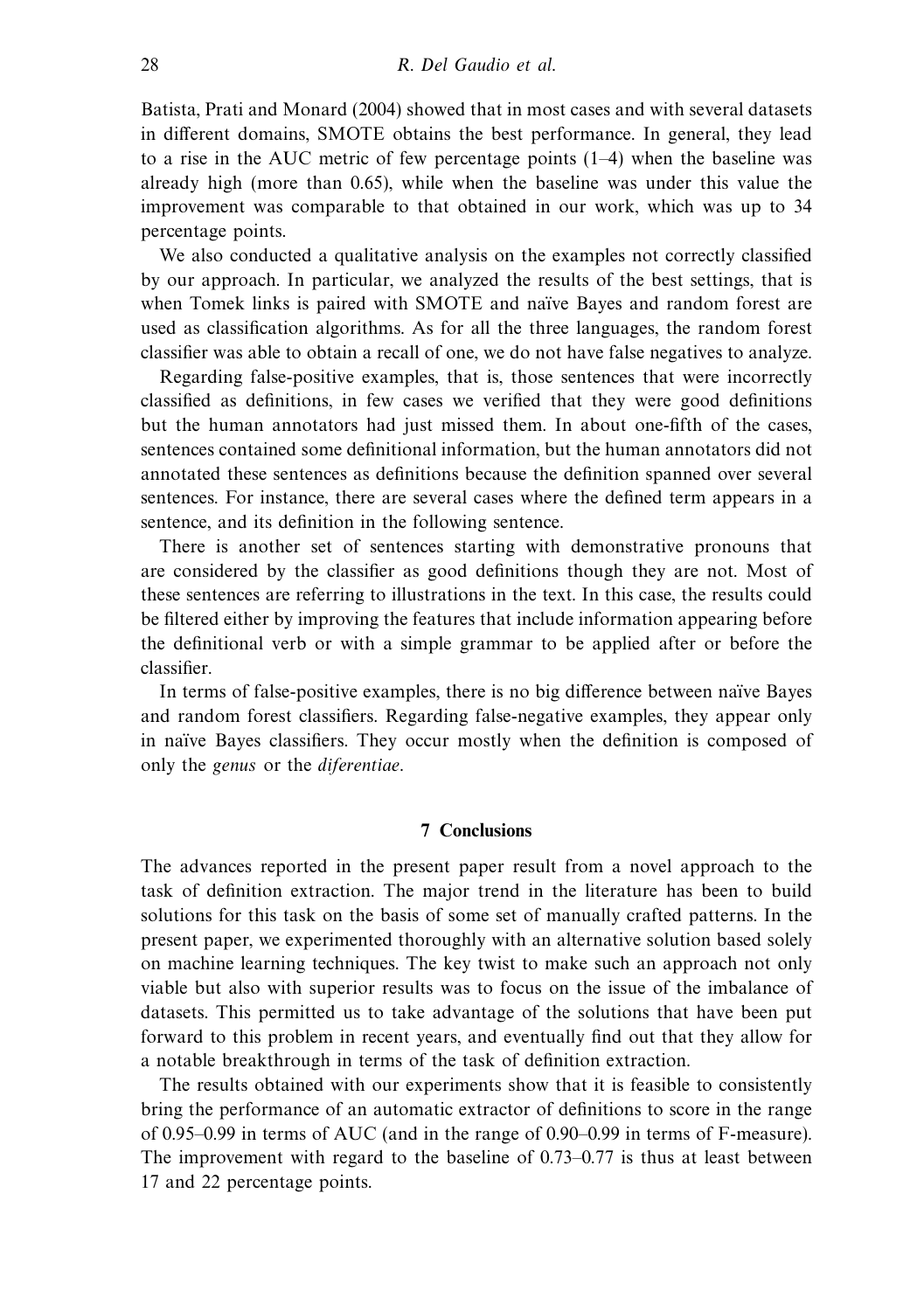Very interestingly, these advances were obtained not only by dispensing with manually crafted patterns but also by resorting only to bigrams of POS tags (as features for the classifiers), thus greatly improving the transportability of the approach both across domains and languages.

On par with these overall advances, by systematically experimenting with different paradigms of learning algorithms in combination with different sampling techniques, and with datasets with different imbalance rates, it was possible to draw some finer conclusions regarding the best practice to adopt when handling automatic definition extraction.

In particular, the most effective set-up has shown to be a combination of Tomek links, for undersampling, followed by SMOTE, for oversampling, even more so when datasets with higher imbalances have to be dealt with.

As for the set-up with only one step of dataset imbalance reduction, we can conclude that Tomek links is the best choice. This algorithm improves the result for all classifiers and for all datasets, independent of the degree of their imbalance or of their language, while SMOTE tends to be less effective with higher data skewness.

As for the classifiers used for this task of definition extraction, random forest and naïve Bayes present the best results in almost all the experiments, with a significant difference between the two classifiers in terms of recall and precision: naïve Bayes performs better in terms of precision, while random forest gets a higher score for recall.

We can thus observe that, under this approach, the best way to construct a definition extractor is to build a naïve Bayes classifier after sampling the dataset using a combination of Tomek links followed by SMOTE.

As a final remark, it is worth noting that the present results not only represent a progress in the area of automatic extraction of definitions, but they also reinforce the value of using sampling techniques in the field of natural language engineering, where most tasks and tools rely on datasets with notorious imbalance. The present paper adds to the seminal work that point toward the important research avenue of seriously applying sampling techniques to mitigate the adverse bias induced by highly imbalanced datasets and thus greatly improving the performance of a range of tools for natural language processing.

#### **References**

- Acedański, S., Slaski, A., and Przepiórkowski, A. 2012. Machine learning of syntactic attachment from morphosyntactic and semantic co-occurrence statistics. In Proceedings of the ACL 2012 Joint Workshop on Statistical Parsing and Semantic Processing of Morphologically Rich Languages, pp. 42–7. Jeju, Republic of Korea: Association for Computational Linguistics.
- Aha, D. W., Kibler, D., and Albert, M. K. 1991. Instance-based learning algorithms. Machine Learning, **6**(1): 37–66.
- Alarcon, R., Sierra, G., and Bach, C. 2009. ECODE: a definition extraction system. In Z. Vetulani and H. Uszkoreit (eds.), Human Language Technology. Challenges of the Information Society, pp. 382–91. Berlin, Heidelberg: Springer.
- Alshawi, H. 1987. Processing dictionary definitions with phrasal pattern hierarchies. American Journal of Computational Linguistics **13**(3–4): 195–202.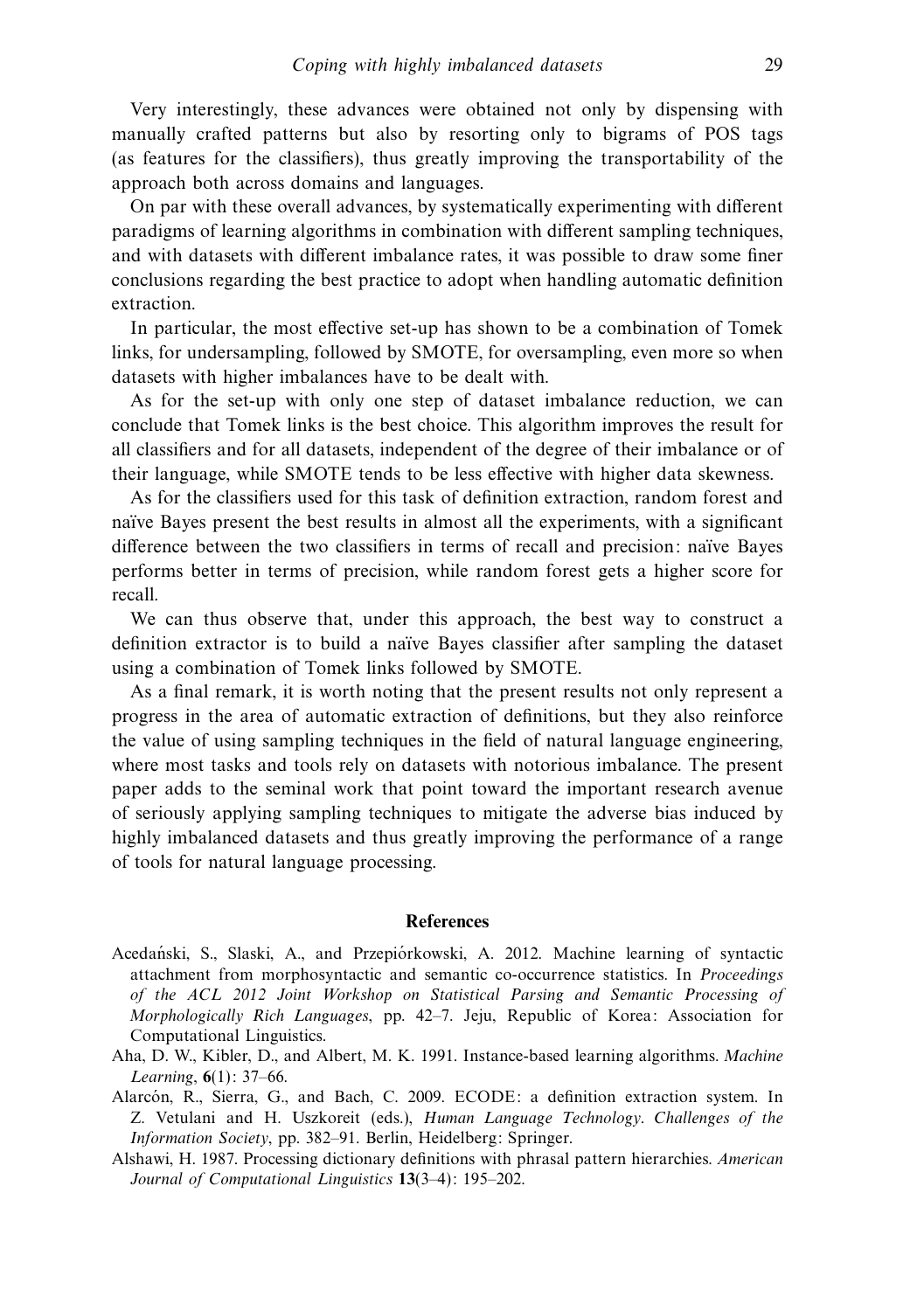- Androutsopoulos, I., and Galanis, D. 2005. A practically unsupervised learning method to identify single-snippet answers to definition questions on the Web. In Proceedings of the Human Language Technology Conference and Conference on Empirical Methods in Natural Language Processing (HLT/EMNLP 2005), pp. 323–30. Vancouver, Canada: Association for Computational Linguistics.
- Baneyx, A., Malaisé, V., Charlet, J., Zweigenbaum, P., and Bachimont, B. 2005. Synergie entre analyse distributionnelle et patrons lexico-syntaxiques pour la construction d'ontologies différentielles. In Actes des 6 Émes Rencontres Terminologie et Intelligence Artificielle (TIA 2005), Rouen, France, pp. 31–42
- Barnbrook, G. 2002. Defining Language: A Local Grammar of Definition Sentences. Amsterdam: John Benjamins.
- Batista, G. E. A. P. A., Bazzan, A. L. C., and Monard, M. C. 2003. Balancing training data for automated annotation of keywords: a case study. In S. Lifschitz, N. F. Almeida Jr., G. J. Pappas Jr., and R. Linden, (eds.), Proceedings of the Second Brazilian Workshop on Bioinformatics, Rio de Janeiro, pp. 35–43.
- Batista, G. E. A. P. A., Prati, R. C., and Monard, M. C. 2004. A study of the behavior of several methods for balancing machine learning training data. Special Interest Group on Knowledge Discovery and Data Mining Explorations Newsletter – Special Issue on Learning from Imbalanced Datasets **6**(1): 20–9. New York: ACM.
- Batista, G. E. A. P. A., Prati, R. C., and Monard, M. C. 2005. Balancing strategies and class overlapping. In A. F. Famili, J. N. Kok, J. M. Peña, A. Siebes, and A. J. Feelders (eds.), Advances in Intelligent Data Analysis VI, Sixth International Symposium on Intelligent Data Analysis, IDA 2005, Lecture Notes in Computer Science, vol. 3646, pp. 24–35. Berlin: Springer.
- Bay, S., Kumaraswamy, K., Anderle, M. G., Kumar, R., and Steier, D. M. 2006. Largescale detection of irregularities in accounting data. In *Proceeding of the Sixth International* Conference on Data Mining, pp. 75–86. IEEE Computer Society.
- Biau, G. 2012. Analysis of a random forests model. Journal of Machine Learning Research **13**(Jun), 1063–95.
- Borg, C., Rosner, M., and Pace, G. 2009. Evolutionary algorithms for definition extraction. In Proceedings of the First Workshop on Definition Extraction (WDE'09 ), pp. 26–32. Association for Computational Linguistics.
- Bradley, A. P. 1997. The use of the area under the ROC curve in the evaluation of machine learning algorithms. Pattern Recognition **30**: 1145–59.
- Branco, A., and Silva, J. R. 2006. LX-Suite: shallow processing tools for Portuguese. In Proceedings of the 11th Conference of the European Chapter of the Association for Computational Linguistics (EACL'06), pp. 179–83.
- Breiman, L. 2001. Random forests. Machine Learning **45**: 5–32.
- Chang, C.-C., and Lin, C.-J. 2001. LIBSVM: a library for support vector machines. http://www.csie.ntu.edu.tw/ cjlin/libsvm.
- Chang, X., and Zheng, Q. 2007. Offline definition extraction using machine learning for knowledge-oriented question answering. In Proceeding of International Conference on Intelligent Computing ICIC (3), pp. 1286–94.
- Chawla, N. V., Bowyer, K. W., Hall, L. O., and Kegelmeyer, W. P. 2002. SMOTE: synthetic minority over-sampling technique. Journal of Artificial Intelligence Research **16**: 321– 57.
- Chawla, N. V., Japkowicz, N., and Kotcz, A. 2004. Editorial: special issue on learning from imbalanced data sets. SIGKDD Explorations **6**(1): 1–6.
- Chen, C., Liaw, A., and Breiman, L. 2004. Using random forest to learn imbalanced data. Technical Report, Department of Statistics, University of Berkeley.
- de Freitas, M. C. 2007. Elaboração automática de ontologias de Domínio: Discussão e Resultados. PhD thesis, Pontifícia Universidade Católica de Rio de Janeiro.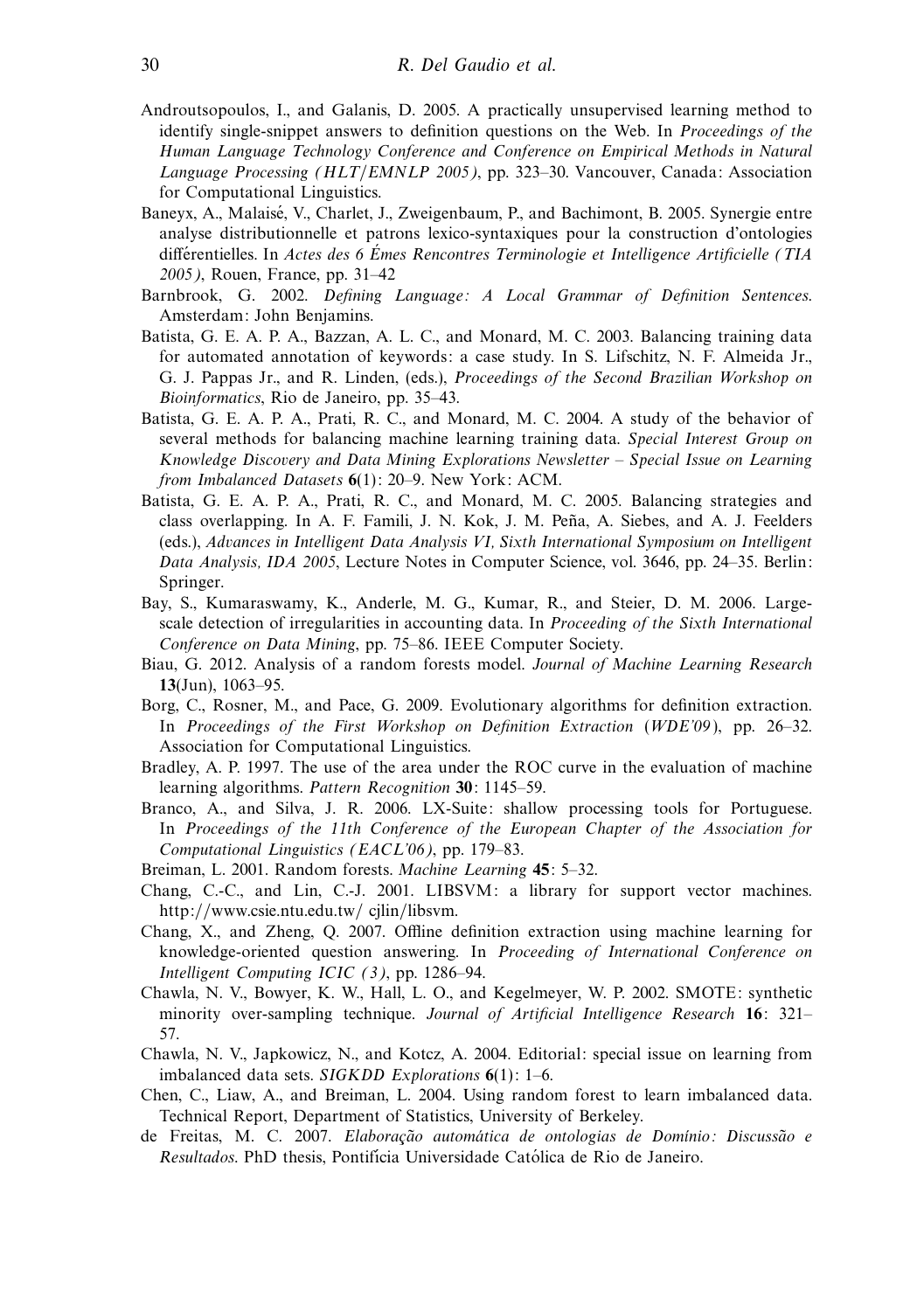- Degórski, Ł., Kobyliński, Ł., and Przepiórkowski, A. 2008a. Definition extraction: improving balanced random forests. In Proceedings of the International Multiconference on Computer Science and Information Technology (IMCSIT 2008): Computational Linguistics  $-$  Applications (CLA'08), PTI, Wisła, Poland, pp. 353–7.
- Degórski, L., Marcinczuk, M. M., and Przepiórkowski, A. 2008b (May). Definition extraction using a sequential combination of baseline grammars and machine learning classifiers. In ELRA: European Language Resources Association (ed.), Proceedings of the Sixth International Language Resources and Evaluation (LREC'08), pp. 837–41. Marrakech, Morocco: ELRA.
- Demiröz, G., and Güvenir, H. A. 1997. Classification by voting feature intervals. In *Proceedings* of the 9th European Conference on Machine Learning, pp. 85–92. London, UK: Springer.
- Elkan, C. 2001. The foundations of cost-sensitive learning. In Proceedings of the Seventeenth International Joint Conference on Artificial Intelligence (IJCAI'01), pp. 973–8. Seattle, WA: Morgan Kaufmann.
- Fahmi, I., and Bouma, G. 2006. Learning to identify definitions using syntactic feature. In R. Basili and A. Moschitti (eds.), Proceedings of the EACL workshop on Learning Structured Information in Natural Language Applications, Trento, Italy, pp. 64–71.
- Fawcett, T. 2004. ROC graphs: notes and practical considerations for researchers. Technical Report, HP Laboratories.
- Hart, P. E. 1968. The condensed nearest neighbor rule. IEEE Transactions on Information Theory **14**(3): 515–6.
- Hearst, M. A. 1992. Automatic acquisition of hyponyms from large text corpora. In Proceedings of the 14th Conference on Computational Linguistics, pp. 539–45. Morristown, NJ: Association for Computational Linguistics.
- Ide, N., and Suderman, K. 2002. XML, corpus encoding standard, document XCES 0.2. Technical Report, Department of Computer Science, Vassar College and Equipe Langue et Dialogue, New York, USA and LORIA/CNRS, Vandouvre-les-Nancy, France.
- John, G. H., and Langley, P. 1995. Estimating continuous distributions in Bayesian classifiers. In Eleventh Conference on Uncertainty in Artificial Intelligence, pp. 338–45. San Mateo, CA: Morgan Kaufmann.
- Joho, H., and Sanderson, M. 2000. Retrieving descriptive phrases from large amounts of free text. In Proceeding of the Ninth International Conference on Information and Knowledge Management, pp. 180–6. McLean, VA, USA: ACM.
- Klavans, J., and Muresan, S. 2001. Evaluation of the DEFINDER system for fully automatic glossary construction. In Proceedings of the American Medical Informatics Association Symposium (AMIA 2001), pp. 324–8. New York: ACM Press.
- Kobyliński, Ł., and Przepiórkowski, A. 2008. Definition extraction with balanced random forests. In A. Ranta (ed.), International Conference on Natural Language Processing (GoTAL 2008), pp. 237–47. Berlin, Gothenburg: Springer.
- Laurikkala, J. 2001. Improving identification of difficult small classes by balancing class distribution. In AIME '01: Proceedings of the Eighth Conference on AI in Medicine in Europe, pp. 63–6. London, UK: Springer.
- Ling, C. X., and Sheng, V. S. 2008. Cost-sensitive learning and the class imbalance problem. In C. Sammut (ed.), Encyclopedia of Machine Learning, pp. 231–5. New York: Springer.
- Liu, Y., Chawla, N. V., Harper, M. P., Shriberg, E., and Stolcke, A. 2006. A study in machine learning from imbalanced data for sentence boundary detection in speech. Computer Speech and Language **20**(4): 468–94.
- Malaise, V., Zweigenbaum, P., and Bachimont, B. 2004. Detecting semantic relations between terms in definitions. In The Third Edition of CompuTerm Workshop (CompuTerm 2004) at Coling, pp. 55–62.
- Meyer, I. 2001. Extracting knowledge-rich contexts for terminography. D. Bourigault (ed.), Recent Advances in Computational Terminology, pp. 279–302. Amsterdam: John Benjamins.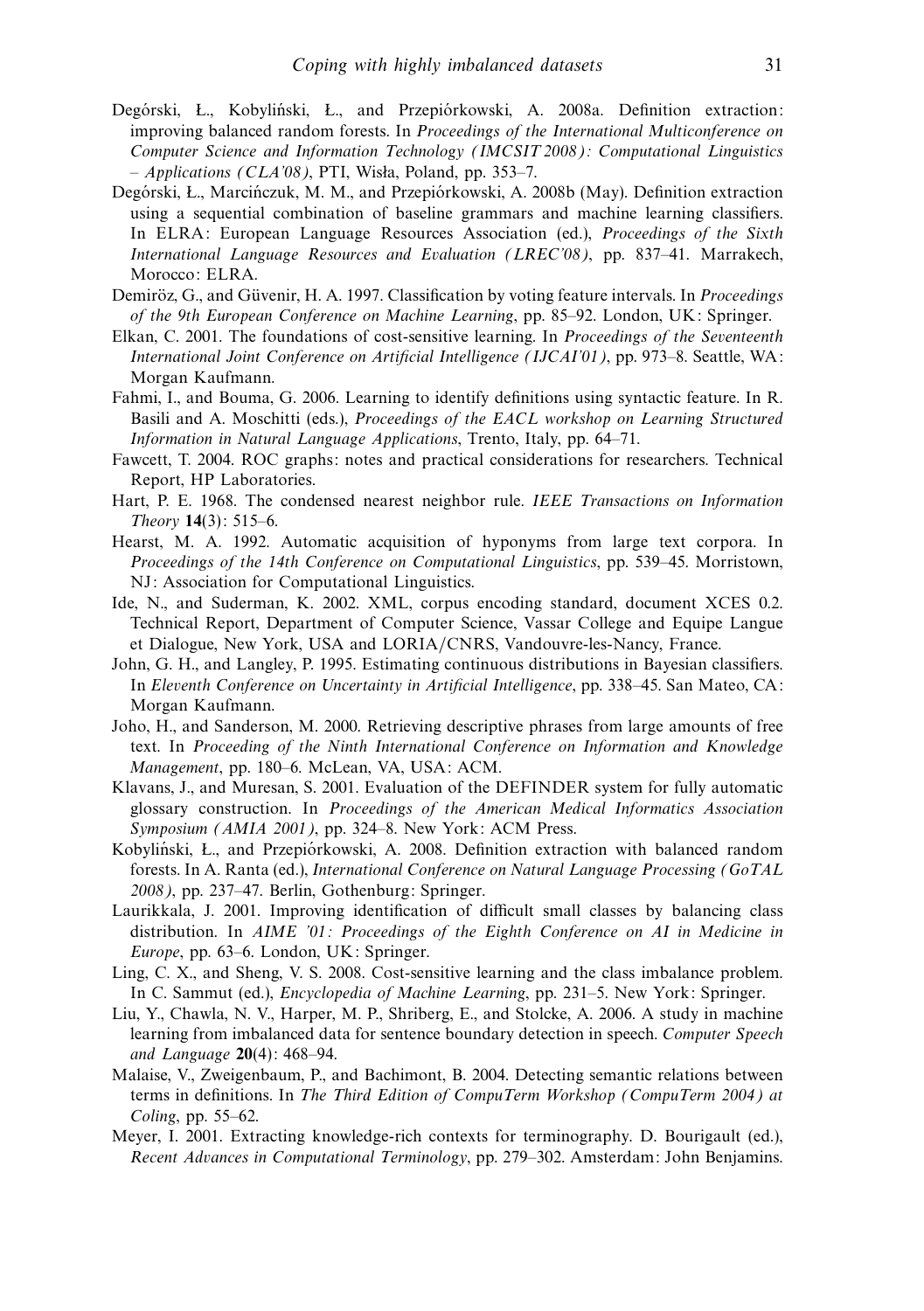- Miliaraki, S., and Androutsopoulos, I. 2004. Learning to identify single-snippet answer to definition questions. In Proceeding of the 20th International Conference on Computational Linguistic (COLING 2004), Geneva, Switzerland, pp. 1360–6.
- Muresan, S., and Klavans, J. 2002. A method for automatically building and evaluating dictionary resources. In Proceedings of the Language Resources and Evaluation Conference  $(LREC)$ , pp. 231–4.
- Nakamura, J., and Nagao, M. 1988. Extraction of semantic information from an ordinary English dictionary and its evaluation. In Proceedings of the 12th International Conference on Computational Linguistics, Budapest, Hungary, pp. 459–64.
- Park, Y., Byrd, R., and Boguraev, B. K. 2002. Automatic Glossary Extraction: beyond terminology identification. In Proceeding of the 19th International Conference on Computational Linguistics, Taipei, Taiwan, pp. 1–7.
- Pearson, J. 1996. The expression of definitions in specialised text: a corpus-based analysis. In M. Gellerstam, J. Jaborg, S. G. Malgren, K. Noren, L. Rogstrom, and C. Papmehl (eds.), Seventh International Congress on Lexicography (EURALEX 96), Goteborg, Sweden, pp. 817–24.
- Prati, R. C., Batista, G. E. A. P. A., and Monard, M. C. 2011. A survey on graphical methods for classification predictive performance evaluation. IEEE Transactions on Knowledge and Data Engineering **23**(11): 1601–18.
- Przepiórkowski, A., Marcińczuk, M., and Degórski, Ł. 2008. Noisy and imbalanced data: machine learning or manual grammars? In Text, Speech and Dialogue: 9th International Conference, TSD 2008, Lecture Notes in Artificial Intelligence, pp. 169–76. Berlin, Springer.
- Quinlan, J. R. 1996. Improved use of continuous attributes in C4.5. Journal of Artificial Intelligence Research **4**: 77–90.
- Roth, D. 1999. Learning in natural language. In Proceedings of the 16th International Joint Conference on Artificial Intelligence (IJCAI'99), vol. 2, pp. 898–904. San Francisco, CA: Morgan Kaufmann.
- Saggion, H. 2004. Identifying definitions in text collections for question answering. In Proceedings of the International Conference on Language Resources and Evaluation, Lisbon, Portugal, pp. 1927–30.
- Seppälä, S. 2009 (September). A Proposal for a framework to evaluate feature relevance for terminographic definitions. In Proceedings of the First Workshop on Definition Extraction at the Recent Advances in Natural Language Processing Conference (RANLP 2009), Borovest, Bulgaria, pp. 47–53.
- Sierra, G., Alarcón, R., Aguilar, C., and Barrón, A. 2006. Towards the building of a corpus of definitional contexts. In Proceeding of the 12th EURALEX International Congress, Torino, Italy, pp. 229–40.
- Sierra, G., Alarcon, R., Aguilar, C., and Bach, C. 2008. Definitional verbal patterns for semantic relation extraction. Terminology **14**(1): 74–98.
- Taft, L. M., Evans, R. S., Shyu, C. R., Egger, M. J., Chawla, N., Mitchell, J. A., Thornton, S. N., Bray, B., and Varner, M. 2009. Countering imbalanced datasets to improve adverse drug event predictive models in labor and delivery. Journal of Biomedical Informatics **42**(April): 356–64.
- Tjong, E., Sang, K., Bouma, G., and de Rijke, M. 2005. Developing offline strategies for answering medical questions. In Proceedings of the AAAI-05 Workshop on Question Answering in Restricted Domains, pp. 41–5.
- Tomanek, K., and Hahn, U. 2009. Reducing class imbalance during active learning for named entity annotation. In Proceedings of the Fifth International Conference on Knowledge Capture, K-CAP '09, pp. 105–12. New York: ACM.
- Tomek, I. 1976. Two modifications of CNN. IEEE Transactions on Systems, Man and Cybernetics, **6**(11): 769–72.
- Toutanova, K., and Manning, C. D. 2000. Enriching the knowledge sources used in a maximum entropy part-of-speech tagger. In Proceedings of the 2000 Joint SIGDAT Conference